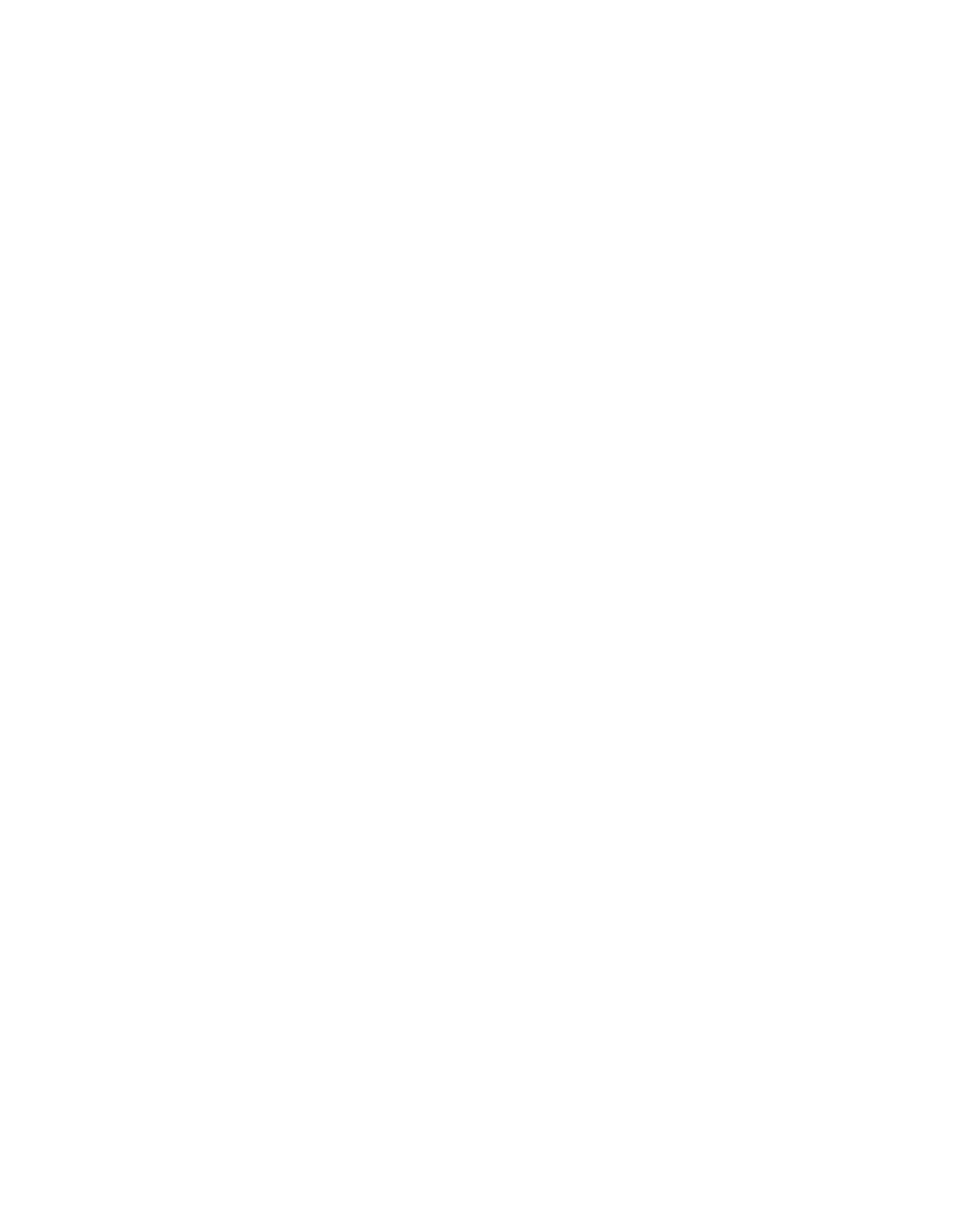

## **TABLE OF CONTENTS**

| Document: Memoranda of Agreement (MOA) with Faith-Based or Community Partner15 |  |
|--------------------------------------------------------------------------------|--|
| Document: Memoranda of Understanding (MOU) with Job Training Partner  19       |  |
|                                                                                |  |
|                                                                                |  |
|                                                                                |  |
|                                                                                |  |
|                                                                                |  |
|                                                                                |  |
|                                                                                |  |
|                                                                                |  |
|                                                                                |  |
|                                                                                |  |
|                                                                                |  |
|                                                                                |  |
|                                                                                |  |
|                                                                                |  |
|                                                                                |  |
|                                                                                |  |
|                                                                                |  |
|                                                                                |  |
|                                                                                |  |
|                                                                                |  |
|                                                                                |  |
|                                                                                |  |
|                                                                                |  |
|                                                                                |  |
|                                                                                |  |
|                                                                                |  |
|                                                                                |  |
|                                                                                |  |
|                                                                                |  |
|                                                                                |  |
|                                                                                |  |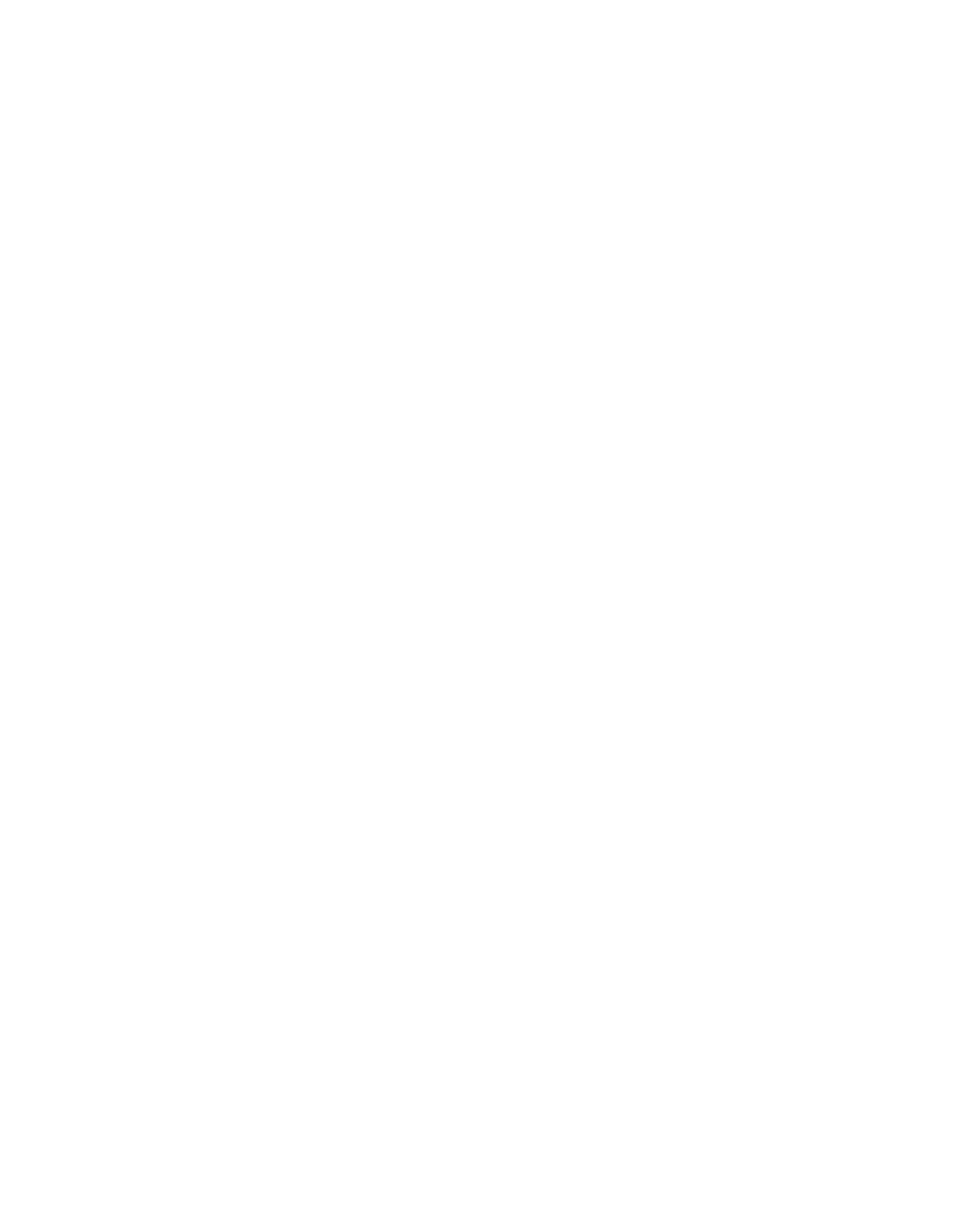

## **INTRODUCTION**

Thank you for your interest in prisoner reentry and the Ready4Work (R4W) program. This toolkit, based on the Ready4Work model, is a promising practices guide for small to medium sized faith-based and community organizations interested in starting or bolstering their reentry efforts.

## **The Prisoner Reentry Process**

Each year, more than 650,000 former inmates from state and federal institutions return to communities throughout the U.S. Many of these men and women are returning to resource-poor neighborhoods, and the only positive place available they have to turn is to a local and trusted faith-based or community organization. As more and more prisoners are released into America's communities, it is increasingly vital to connect them with sustainable employment and caring mentors to keep them from relapsing into a life of criminal activity. Oftentimes, faith-based and community organizations (FBCOs) are uniquely well positioned to provide quality transitional services to men and women returning from prison.

Local FBCO reentry programs can provide ex-prisoners with the compassion and services they need to thrive in the communities they are returning to. Placing ex-prisoners in steady employment that matches their abilities and needs is an important effort that helps ensure the safety of America's streets and the successful integration of ex-prisoners into America's communities. Recidivism is a vicious cycle of crime, prison, more crime, re-imprisonment, and so on. Statistics show that more than two-thirds of released prisoners will be charged with new crimes within three years following their release, and over half will be reincarcerated . According to criminal justice experts, an attachment to the labor force through stable employment, in concert with family and community connections, is a key element in helping ex-prisoners break this cycle.

Oftentimes, former inmates face numerous barriers to successful employment, including: (1) employers often are hesitant to hire ex-prisoners for various reasons; (2) ex-prisoners often lack skills to properly market themselves to potential employers; and (3) ex-prisoners frequently lack the needed social supports that allow them to enter and remain in the workplace. These and other obstacles to reentry, such as substance abuse and housing, create a demand for structured reentry programs. Often times, employers in need of qualified workers are more likely to hire ex-prisoners who are supervised by a reentry program than those who are not. A well-structured and highly-regarded program can make a big difference in the lives of ex-prisoners in your community.

## **The Ready4Work Model**

In 2003, the Department of Labor launched R4W, a three-year pilot program to address the needs of ex-prisoners utilizing FBCOs. This \$25 million program was jointly funded by the U.S. Department of Labor (DOL), the U.S. Department of Justice, Public/Private Ventures (P/PV)—a Philadelphia-based research and demonstration non-profit—and a consortium of private foundations. The program was administered by P/PV.

R4W placed faith-based and community organizations at the center of social service delivery to ex-offenders. It placed an emphasis on employment-focused programs that incorporate mentoring, job training, job placement, case management and other comprehensive transitional services.

1 Langan, Patrick A. and David J. Levin. 2002. Recidivism of Prisoners Released in 1994. Washington, DC: Bureau of Justice Statistics.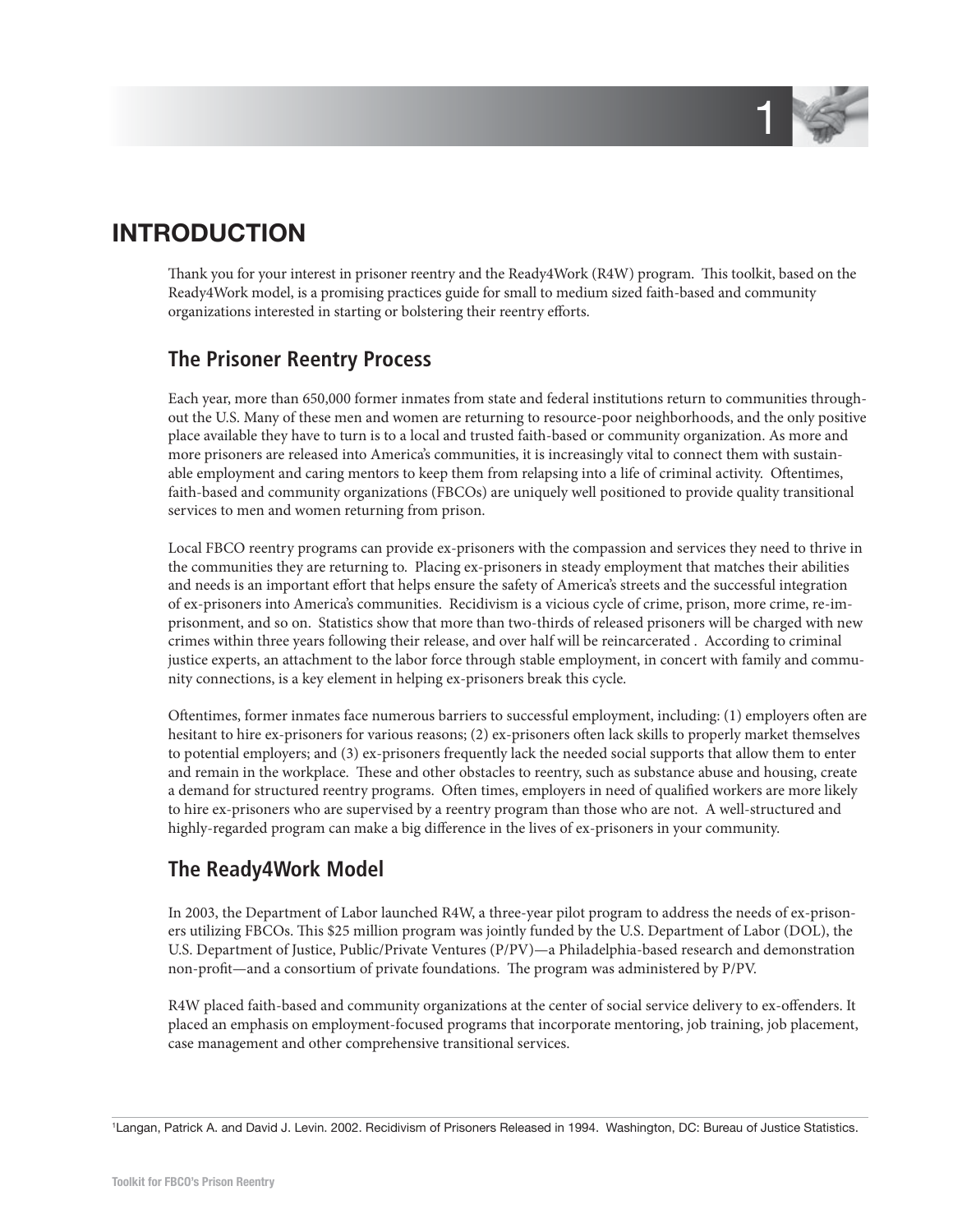

R4W served adult offenders in eleven sites across the nation. To be eligible to participate in the adult R4W sites, an ex-prisoner had to be between the ages of 18 and 34 and within 90 days of release. Ex-prisoners who had been convicted of violent or sexual offenses were not eligible for the program. Each site was encouraged to recruit up to 40 percent of their participants prior to their release from prison. Clients were served up to 12 months, and each site had to maintain an active caseload of at least 125 participants. The R4W model had three central components: (1) case management, (2) mentoring and (3) job training and placement. Each of these components will be covered in detail in later chapters.

## **Ready4Work Adult Sites**

The eleven R4W adult sites funded by the DOL Employment and Training Administration are listed in the following table.

| Ready4Work Adult Lead Agencies                                                     | Organization Type                                            | Site Location  |
|------------------------------------------------------------------------------------|--------------------------------------------------------------|----------------|
| Allen Temple Economic and Development<br>Corporation (Allen Temple Baptist Church) | Faith-based nonprofit                                        | Oakland        |
| America Works<br>(with Hartford Memorial Baptist Church)                           | For-profit<br>in partnership with<br>religious congregation) | Detroit        |
| EIMAGO (Union Rescue Mission)                                                      | Secular nonprofit                                            | Los Angeles    |
| East of the River Clergy-Police-Community Partnership                              | Faith-based nonprofit                                        | Washington, DC |
| <b>Exodus Transitional Community</b>                                               | Faith-based nonprofit                                        | New York       |
| <b>Operation New Hope</b>                                                          | Faith-based nonprofit                                        | Jacksonville   |
| Search for Common Ground                                                           | Secular nonprofit                                            | Philadelphia   |
| Second Chance Ex-Felon Program (City of Memphis)                                   | City program                                                 | Memphis        |
| The Safer Foundation                                                               | Secular nonprofit                                            | Chicago        |
| 5C's Foundation (Wheeler Avenue Baptist Church)                                    | Faith-based nonprofit                                        | Houston        |
| Word of Hope Ministries<br>(Holy Cathedral Church of God in Christ)                | Faith-based nonprofit                                        | Milwaukee      |

## **Ready4Work Results**

The R4W pilot program formally ended August 31, 2006. The results of the program, which were verified by an independent third party, are promising. A total of 4,482 formerly incarcerated individuals enrolled in R4W. Of these participants, 97 percent received comprehensive case management services, 86 percent received employment services and 63 percent received mentoring services.

R4W sites placed 2,543 participants (57 percent) into jobs, with 63 percent of those placed retaining their job for three consecutive months after placement. On average, program costs were approximately \$4,500 per participant, compared with average costs of \$25,000 to \$40,000 per year for re-incarceration.

Data analysis on R4W prepared by P/PV shows that only 2.5 percent of R4W participants have been re-incarcer-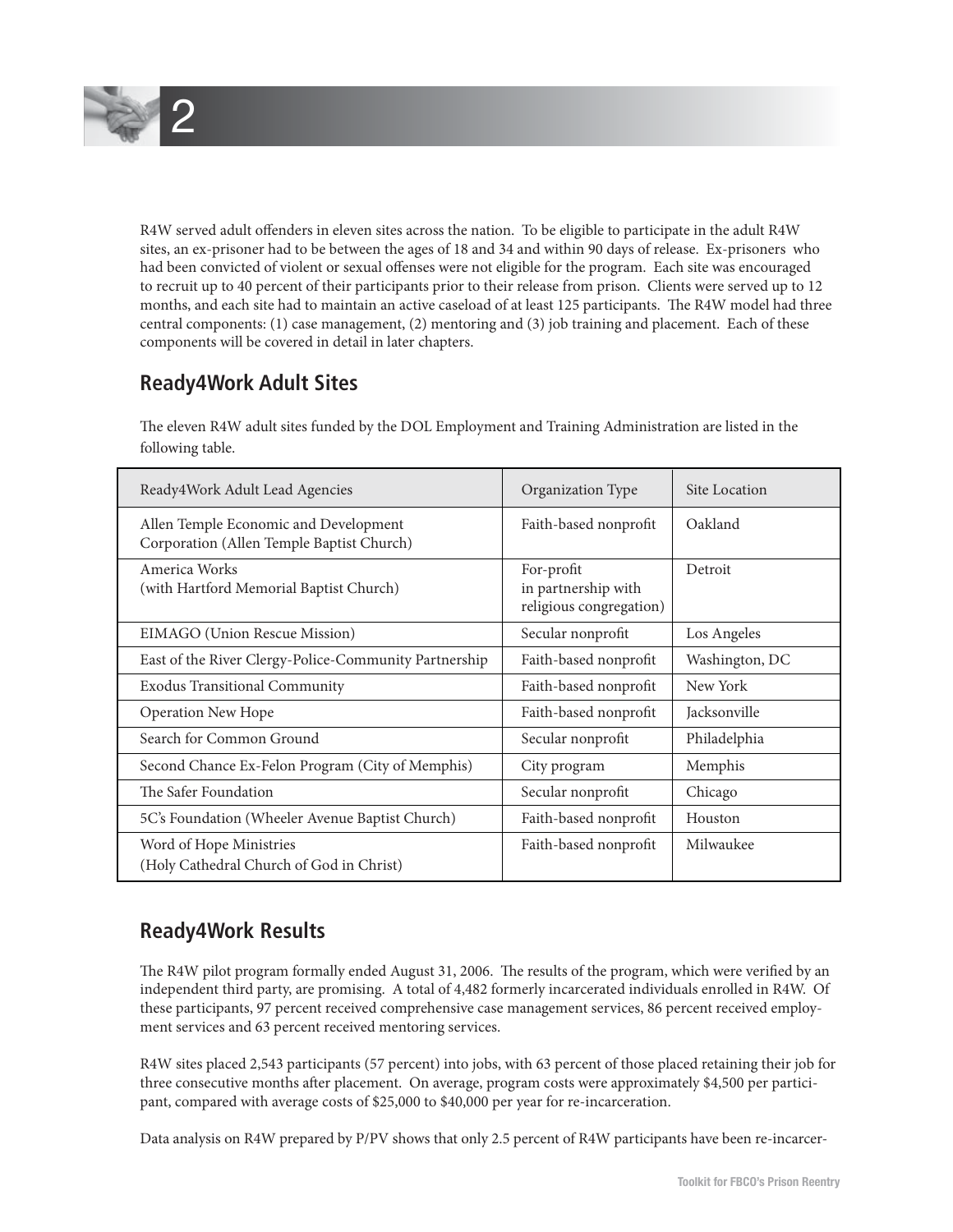

ated in state institutions within 6 months of release, and 6.9 percent were re-incarcerated at the one-year post-release mark. Though these statistics are promising, it is important to note that a random-assignment study has not been performed, so no strict control group existed for the sake of comparison.

When, however, compared against the recidivism benchmark from the Bureau of Justice Statistics (BJS) re-incarceration study, "Recidivism of Prisoners Released in 1994 ," R4W recidivism rates are half the national re-incarceration rate of 5 percent at six-months and 44 percent lower than the 10.4 percent national rate of re-incarceration one-year after release.



R4W recidivism statistics are of particular significance given the fact that the program's population was at a statistically higher risk for recidivating than the general ex-prison population represented by the BJS statistic. When compared against a subset of the 1994 BJS study that includes only African American male inmates between the ages of 18 and 34 released after serving time for nonviolent offenses, the 2.5 percent recidivism rate for R4W participants at 6 months is 58 percent lower than the 6 percent BJS benchmark figure. The 6.9 percent R4W recidivism rate at the one-year post-release mark was 52 percent lower than this BJS subset at the one-year post-release point.



Over 60 percent of R4W participants received mentoring as part of their services. Participants who met with a 6-M onths Pos t Re le as e One Ye ar Pos t Re le as e mentor at least once showed stronger outcomes than those who did not participate in mentoring in a number of ways:

- Mentored participants remained in the program longer than unmentored participants (10.2 months versus 7.2 months).
- Mentored participants were twice as likely to obtain a job. After the first encounter, an additional month of meetings between the participant and mentor increased the former's likelihood of finding a job by 53 percent.
- Meeting with a mentor increased a participant's odds of getting a job the next month by 73 percent over participants who did not take advantage of mentoring. An additional month of meetings increased a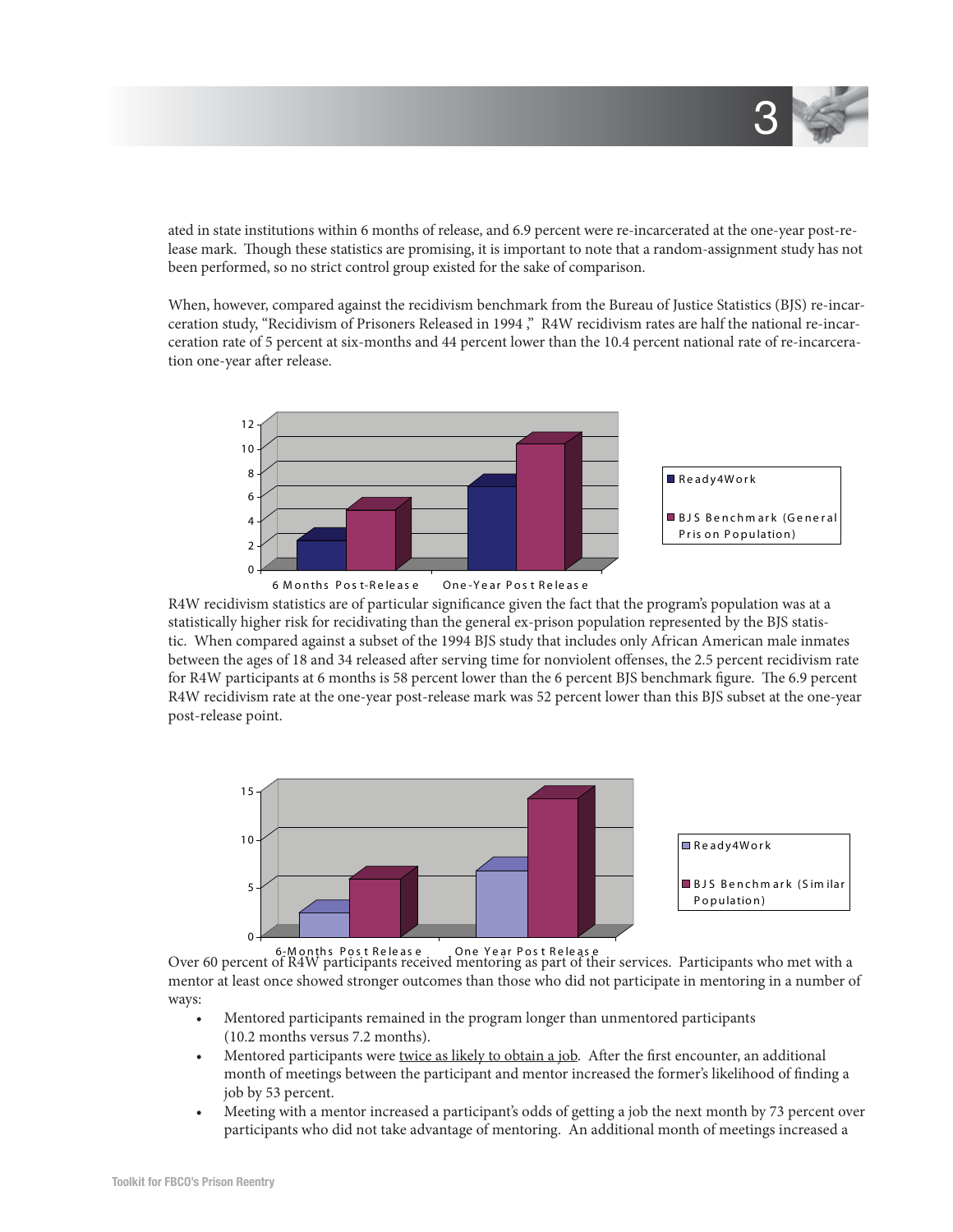

- participant's odds of finding a job by another 7 percent.
- Those who met with a mentor were 56 percent more likely to remain employed for three months than those who did not. An additional month of meetings with a mentor increased the participant's odds of remaining employed three months by 24 percent.

A complete analysis of mentoring outcomes can be found in Mentoring Ex-Prisoners in the R4W Reentry Initiative, on-line at www.dol.gov/cfbci.

## **Ready4Reentry Toolkit**

Ready4Reentry Toolkit is a collection of practices and tools for small to mid-sized FBCOs involved or anticipating involvement in prisoner reentry based on the experience of successful reentry program. Following the R4W model, this toolkit explores the building blocks of a successful reentry program and provides examples of promising practices drawn from the eleven adult R4W sites. This toolkit is meant to provide real world examples that may assist FBCOs in establishing effective case management, mentoring and job training and placement services in their reentry curriculum. Other areas essential for operating a successful reentry program, such as forming community partnerships and adopting effective recruiting practices, are also covered in the toolkit.

Each chapter of the toolkit focuses on a distinct issue facing FBCOs and offers related practices from R4W. Chapters are divided into sections that include:

- (1) an overview of the chapter topic,
- (2) a few innovative practices used by R4W sites,
- (3) a set of action questions to help you evaluate your prisoner reentry program, and
- (4) sample job descriptions and documents from R4W.

Each chapter's initial discussion will orient you to the central issues in that chapter. It will provide you with a general, and in some cases specific, understanding of the subject matter. The next section will provide you with ideas on how to proceed by referencing particular practices from the R4W adult sites and by posing valuable questions meant to encourage you to take action. The remaining pages include practical documents, including sample job descriptions, agreements, and publicity tools, each on its own page, patterned after those used by R4W. Before entering into any agreements it is wise to consult with a legal representative.

## **Tools: Job Descriptions and Documents**

The job descriptions and documents included in this toolkit are intended to be user friendly and adaptable to your particular program. You should use these tools to customize your own program descriptions and documents. Each item includes a reminder to add program-specific information before integrating the job description or document into your practice of reentry.

#### **Job Descriptions**

Identifying and filling important roles with qualified employees and volunteers is crucial to providing quality services to program participants. This can be accomplished more effectively and more efficiently if your organization is clear in defining the requirements for each position. Creating a file of detailed job descriptions will aid in this process. Several of the chapters in this toolkit include sample job descriptions from R4W sites. Some of the roles are essential, such as a Case Manager, while others are optional, such as an Employer Recruitment Specialist. Your program may choose, for example, to integrate the duties of this job developer into the job description of your case managers. The mission of your organization, the size of your budget and your organiza-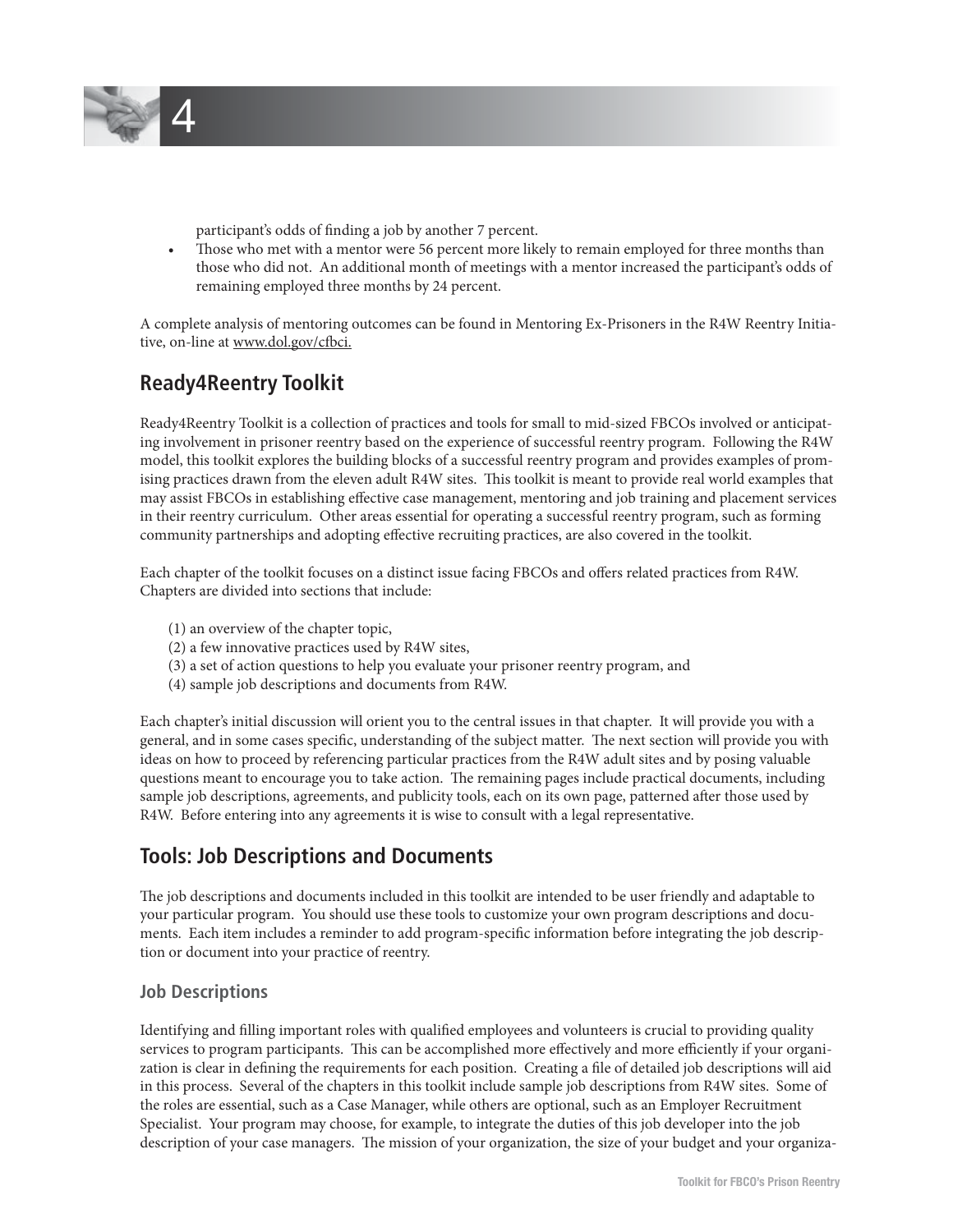

tion-specific circumstances will determine how many employees are required to effectively run your organization's programs. You must always keep in mind that assigning too much responsibility to one staff member may result in a lower quality of service.

The job descriptions included in this toolkit are summaries of actual job announcements from the R4W sites. The positions listed should satisfy the needs of a small, community-based program. If your organization is larger, requiring more than several case managers, it may be expedient to add another level of management and divide the tasks between more employees, possibly including positions not listed here. For instance, Eimago, in Los Angeles, splits management responsibilities among several positions, including a program coordinator, a program director and a program manager. In smaller agencies, many tasks can be delegated to the case managers and/or volunteers in lieu of hiring additional management or an extra employment specialist.

#### **Documents**

This toolkit also features examples of useful documents – applications, forms, agreements, flyers, etc. – modeled after those used by R4W sites. These documents are provided for you to create documents that will specifically suit your organization's needs. The original documents were collected from both P/PV and the R4W sites.

We hope that your organization finds this toolkit informative and beneficial to your current or future prisoner reentry programs. Each chapter is designed to stand alone from the rest of the toolkit, but it is most beneficial to read the entire toolkit to understand some of the best practices for prisoner reentry programs. If you have any questions regarding workforce development, prisoner reentry or the content of this toolkit, do not hesitate to contact the Center for Faith-Based and Community Initiatives at the U.S. Department of Labor.

> U.S. Department of Labor Center for Faith-Based and Community Initiatives 200 Constitution Avenue, S2235 Washington, DC 20210 www.dol.gov/cfbci Email: contact-cfbci@dol.gov Phone: (202) 693-6450

The Memorandums of Agreement/Understanding, applications, forms, flyers, etc. inserted throughout this toolkit are examples of agreements that Ready4Work used in its programs. The Department of Labor does not endorse these documents as conforming to federal law. Rather, each organization should consult with a legal representative to adapt these documents to their organization's needs and to ensure the final agreements are in accordance with local, state and federal law.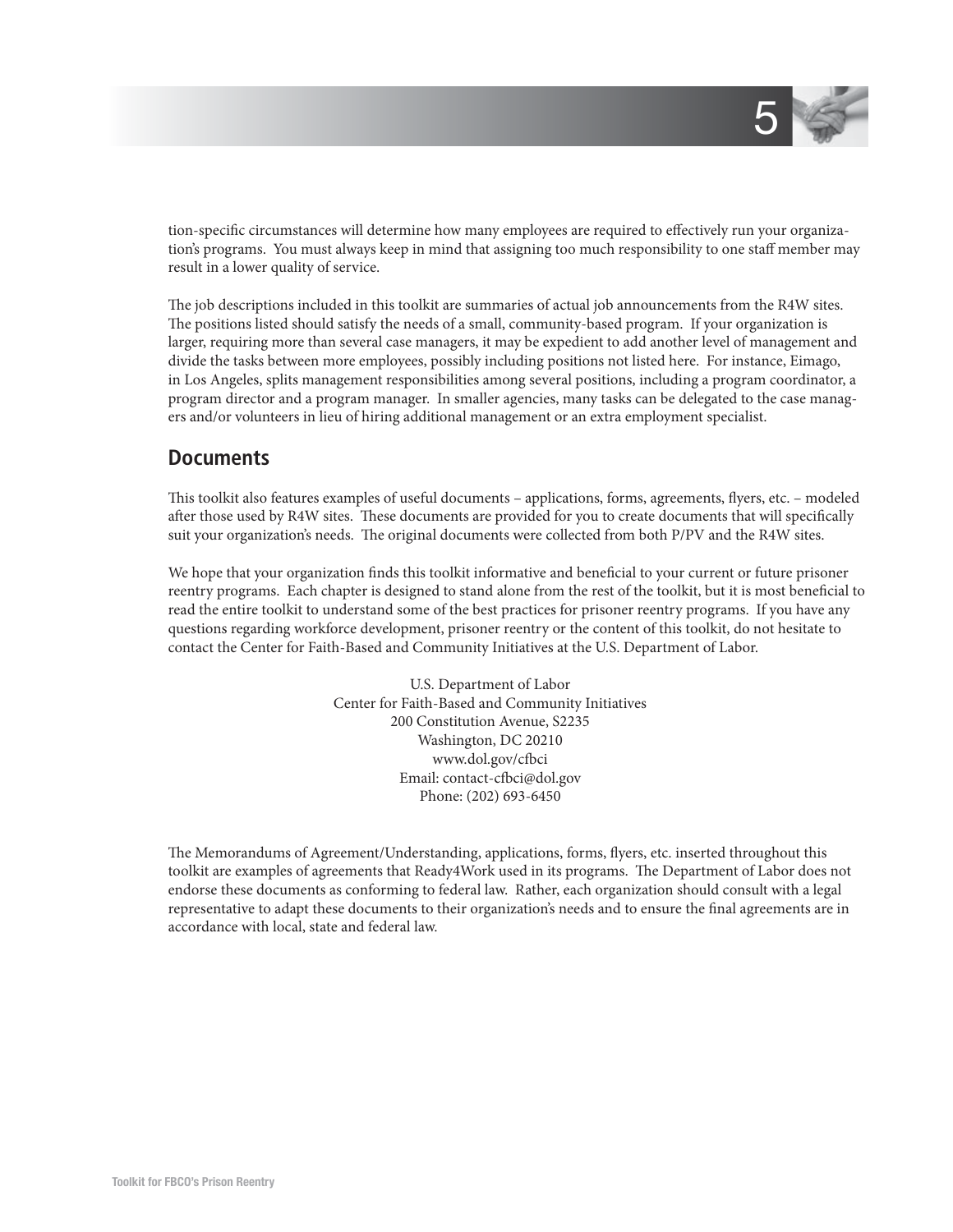

## **Chapter I: Launching a Reentry Organization**

This chapter features successful practices employed by faith based and community organizations who train and equip ex-prisoners for successful reentry into their communities. While it is beyond the scope of this publication to go into how and why the organizations participating in Ready4Work (R4W) formed, it is relevant to engage the mission of each organization and to understand how they became involved in reentry generally and in R4W specifically.

R4W lead organizations vary in terms of experience. Some have years of experience with reentry, while others have only recently entered the field by expanding their work with other populations (e.g., the homeless). Each organization's path to helping ex-prisoners is unique. For example, you may lead an existing organization that wishes to become involved in reentry, or you may desire to create a new nonprofit to serve ex-prisoners as they reenter their communities. Alternatively, you may want your house of worship to organize a separate entity for ex-prisoner outreach. The following are examples of organizations that participated in the R4W program.

#### **Reentry Organizations Created to Deal Solely with Ex-Prisoners**

Safer Foundation (Safer) and Exodus Transitional Community (Exodus) both existed prior to R4W solely to reach out to ex-prisoners. While they may have a common vision, the organizations' size, structure and strategies are very different. Safer, located in Chicago, Illinois, is the largest provider of services to ex-prisoners in the United States. Safer has operated since 1972 and now has nine locations in Illinois and Iowa, a staff of approximately 300 and an annual budget of \$19.1 million. Safer has served over 8,000 ex-prisoners and places over 1,700 into employment yearly. Exodus, located in New York City, is engaged in much of the same activity, but on a smaller scale. Founded by a former inmate in 1999, Exodus dramatically expanded its service capacity following its involvement with R4W. Exodus now reaches out to approximately 500 ex-prisoners a year. Both Safer and Exodus remain committed to helping ex-prisoners reintegrate into the community and secure a lasting attachment to the labor market.

#### **Church-Established Offshoot Organizations to Serve Community Needs**

Churches often launch spin-off organizations to serve a particular community more efficiently and effectively. These organizations take a variety of forms – from an agency devoted exclusively to serving prisoners to one committed to numerous underserved populations. This is the case with Wheeler Avenue Baptist Church, Allen Temple Baptist Church and Holy Cathedral Church of God in Christ. Wheeler Avenue has been providing social services in Houston, Texas since its inception in 1962. The lead agency at this site is Wheeler Avenue's 5C's Foundation, an organization formed by the church for community development efforts. Allen Temple, a congregation of 5,500 members in Oakland, California, created the Allen Temple Housing and Economic Development Corporation to help low-income residents find housing and jobs. The Holy Cathedral Church of God, in Milwaukee, Wisconsin, created Word of Hope Ministries, a comprehensive service provider. As demonstrated by these three churches, religious congregations can create nonprofi t agencies as one way to supply their communities with necessary services. Through these organizations, churches are able to provide separate staffing and bookkeeping, which provide organizational independence that can provide high-quality management and financial accountability.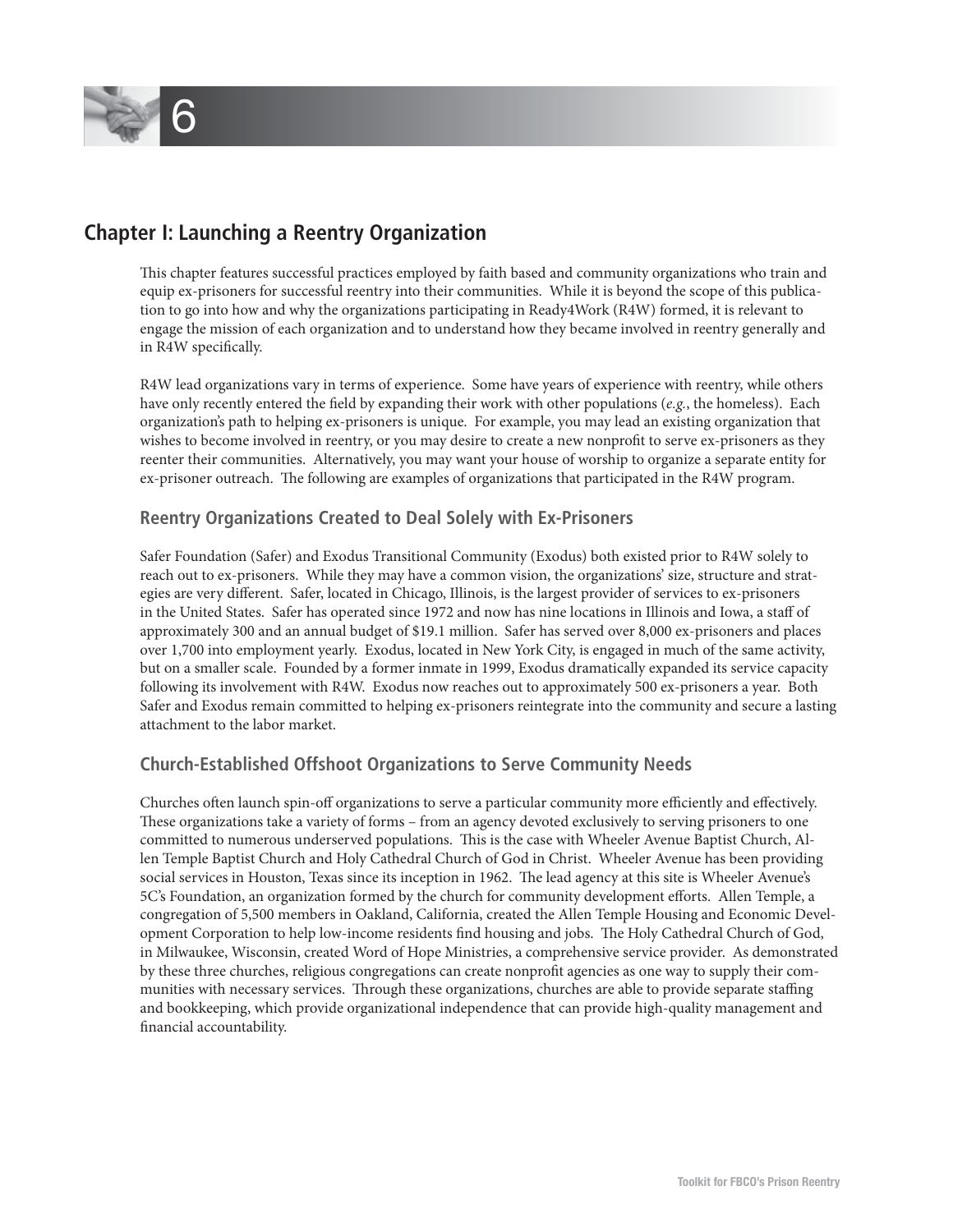

#### **Some Organizations Must Adapt to Serve Ex-Prisoners**

Many groups are already serving other segments of their communities and desire to integrate a reentry program into their existing operations. Operation New Hope, housing and community development service organization located in Jacksonville, Florida, and Philadelphia's Search for Common Ground, an international conflict resolution organization, are two examples of organizations already serving their communities that desired to reach out to the ex-prisoner population by incorporating a reentry program into their services. While an established organizational culture with a lack of expertise in reentry may present unique challenges, a good reputation can enable your organization to recruit new staff members with experience in reentry and/or workforce development in order to leverage resources within the community.

#### **Some Organizations Serve Similar Populations**

America Works and the Union Rescue Mission have years of experience serving populations, including exprisoners, and offer services necessary for successful reentry. America Works, located in Detroit, Michigan, is a for-profit, experienced welfare-to-work agency operating since the early 1980s. Union Rescue Mission, founded in 1891, is a faith-based homeless shelter in Los Angeles, California. America Works and the Union Rescue Mission have successfully integrated the R4W program into their organizations. Both organizations altered staff and curriculum to adjust to R4W requirements. If your organization is currently serving a similar population and wants to become more involved with the ex-prisoner population, this toolkit will help enable you to do that. Highlighting your organization's desire to reach out to the ex-prisoner population may facilitate your recruitment of new partners and resources within your service area.

## **Some Ex-Prisoner Organizations Were Recently Created to Address Community Needs**

In other organizations, a lead agency was created specifically to assist ex-prisoners' reentry into their respective communities. For example, in Memphis, Tennessee, the Second Chance Program is an innovative initiative created by the mayor's office to help local ex-prisoners reenter the community. Another example is East of the River Clergy-Police-Community Partnership (ERCPCP). ERCPCP was formed in the District of Columbia to combat crime and facilitate successful reentry. ERCPCP estimates that 40 percent of the organization's efforts are devoted specifically to reentry. Creating a new organization in response to the reentry crisis may be a necessary step in many communities across the United States because reentry touches many lives in a community – from the neighborhoods affected by high crime to the children without their incarcerated parents to the businesses that need dependable employees. ERCPCP saw a need east of the Anacostia River in Washington D.C. and enhanced their organization's social services to include reentry. If you assess the needs of your community, you may find a specific, pressing need for more effective reentry services.

#### **Action Questions**

- 1. How has the reentry crisis affected your community? What is the crime rate in your community? How many men and women are reentering your community from prison?
- 2. Do ex-prisoners in your area have access to a reentry program?
- 3. What can be done to address the issues caused by crime and prisoner reentry in your community?
- 4. Which of these services can be offered by your organization?
- 5. Which organization discussed in this chapter seems must like your organization? Why?
- 6. Follow-up by researching and/or contacting the organization you referenced in question 5 to gain a greater understanding of the organization's reentry program.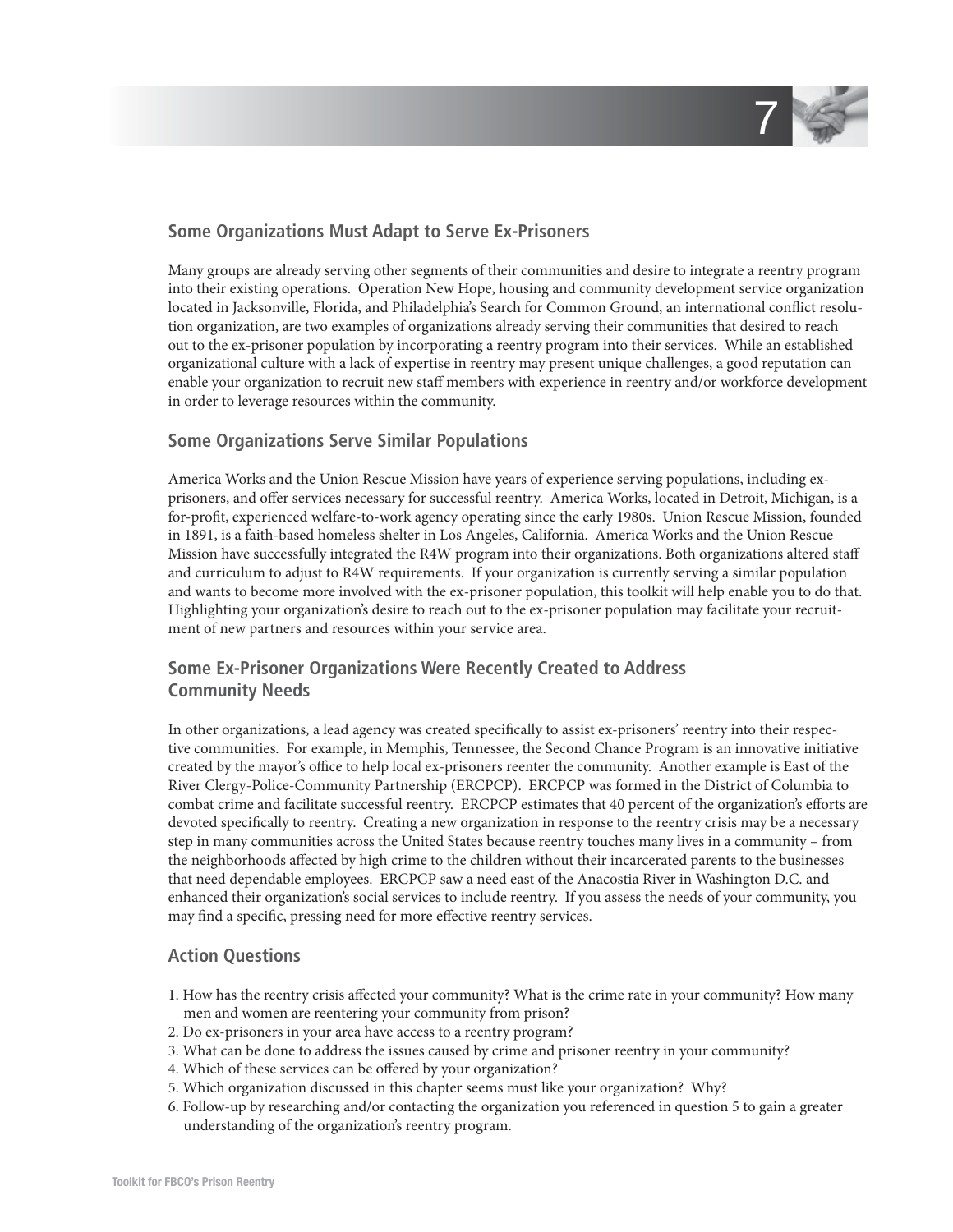

## **Chapter II: Designing an Effective Program Structure**

An effective program structure serves as the backbone of your organization's reentry efforts. It is important to remember that reentry programs come in many varieties. Most R4W sites follow a more traditional social service model accompanied by additional unique concepts that depend on the type of agency offering the services. The 11 adult sites in R4W include six faith-based organizations, three secular nonprofits, one city program and one for-profi t company. Each organization approaches reentry from a unique and dynamic position, allowing their strengths to determine the nature of each site-specific program. The sites all serve the same target population, but each site takes a unique approach in administering their services. Identifying your organization's strengths is the first step in designing an effective program structure. For instance, if you operate a congregation-based nonprofit, you may want to take greater advantage of recruiting volunteers. If you do not have a large network of volunteers, it may benefit your organization to connect with FBCOs in your area for the purpose of recruiting volunteers. Partnership between a reentry program and local FBCOs will further all stakeholders' missions by advancing community cooperation and by maximizing the strengths of all the organizations involved.

This chapter provides the basic model that has proven successful throughout the R4W demonstration and an introduction to the unique variations of this model in the specific adult sites. Reviewing the fundamental R4W model should provide insight into how to structure your organization.

#### **General Program Structure: From Recruitment to Placement and Beyond**

There is a common approach taken by the R4W program organizations:

#### **RECRUITMENT**g**INTAKE**g**CASE MANAGEMENT1** g**JOB TRAINING**g**MENTORING**g**JOB PLACEMENT** g**FOLLOW-UP**

1 Case management and mentoring occur throughout involvement in a program.

During the intake process, R4W participants are assigned to an individual case manager. Following the initial assessment, case managers develop a service plan for each participant to give the participant the best chance of a successful transition from prison to work. Thereafter, participants go through orientation, ranging from one day to a week-long course, often including an overview of the program, individual education and skills assessments and soft -skills development workshops. Based on each individual's situation, this plan might include additional services not offered in the standard program, such as drug or alcohol treatment, transitional housing and/or childcare. These services may be offered through referrals to other providers. All R4W sites provide job-readiness training. Job-readiness training covers resume writing, interviewing, computer skills and other preparatory tools. Following the completion of all program components, participants are placed in employment through job leads from classified advertisements and/or from participating employers. Throughout the program, the sites connect participants with a mentor. Many volunteer mentors are recruited from religious congregations in the community. Organizations continue to follow-up with participants after they place them into employment. These followups become less frequent over time, as the participants become more integrated into their community.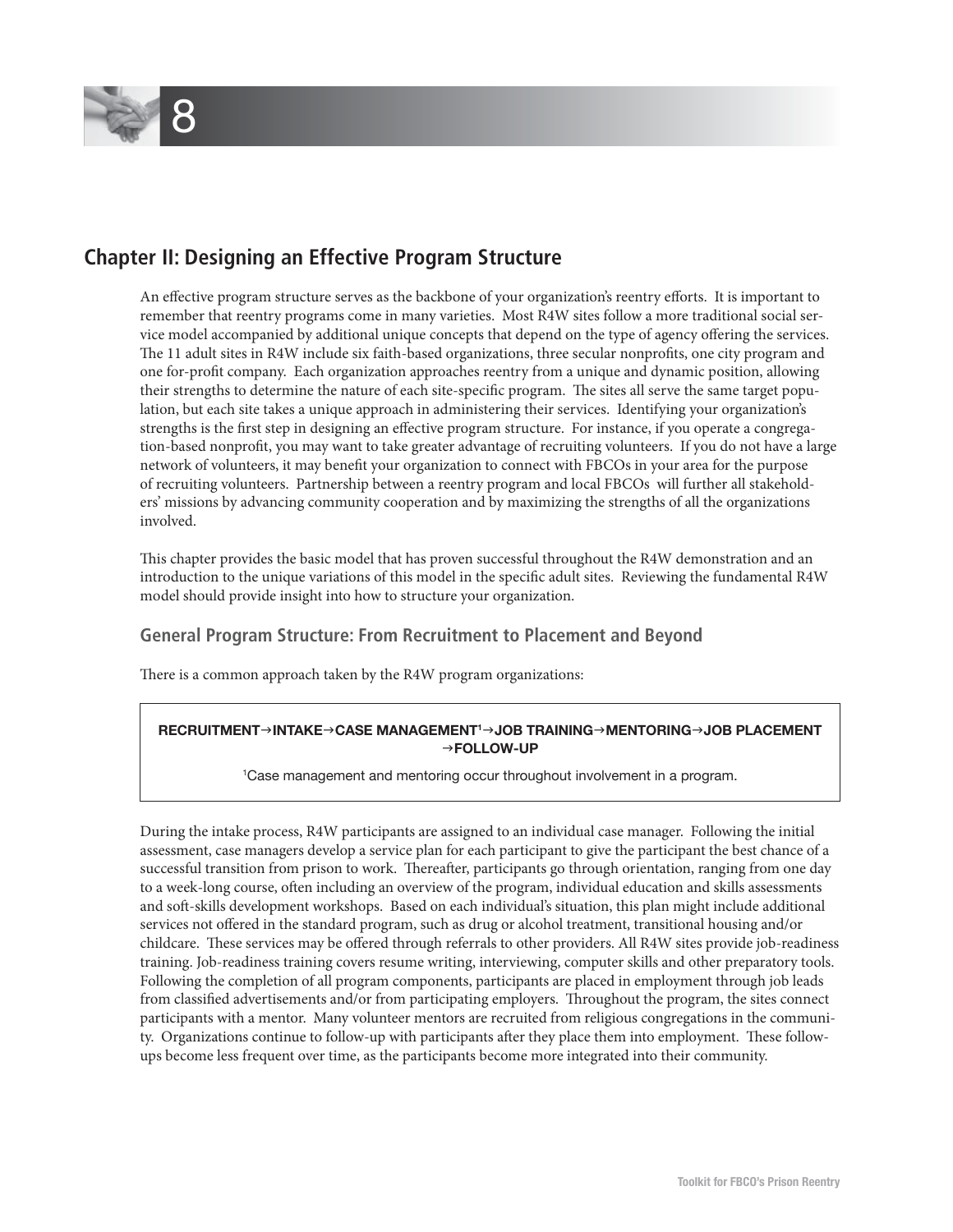

## **Diversity Determines Divergent Structures**

While all of the R4W sites include some form of faith-based and community partnership, each site incorporates unique approaches to case management, mentoring and supportive services. Organizational structures often determine the exact nature of the program itself. For instance, some organizations offer support services in-house and others do not; some organizations recruit in prisons immediately prior to release, while others do all recruitment from within affected communities; some programs perform intake and case management in a central program office while others deal with clients at neighborhood-based locations throughout the city. These program distinctions are described in the following chapters. There are many options from which to choose, but you must assess your organizational strengths and weaknesses carefully and choose the approach that best suits your particular organization.

#### **Action Questions**

- 1. How are ex-prisoners different from the population you currently serve?
- 2. What unique needs do ex-prisoners have that your current clients do not?
- 3. Is serving ex-prisoners consistent with your organization's mission?
- 4. If so, what programmatical changes must be made to effectively serve ex-prisoners?
- 5. If you are currently operating a reentry program, draw a map of your program. What similarities exist between your approach to reentry and R4W's approach? What differences exist?
- 6. What do you hope to learn from the R4W model?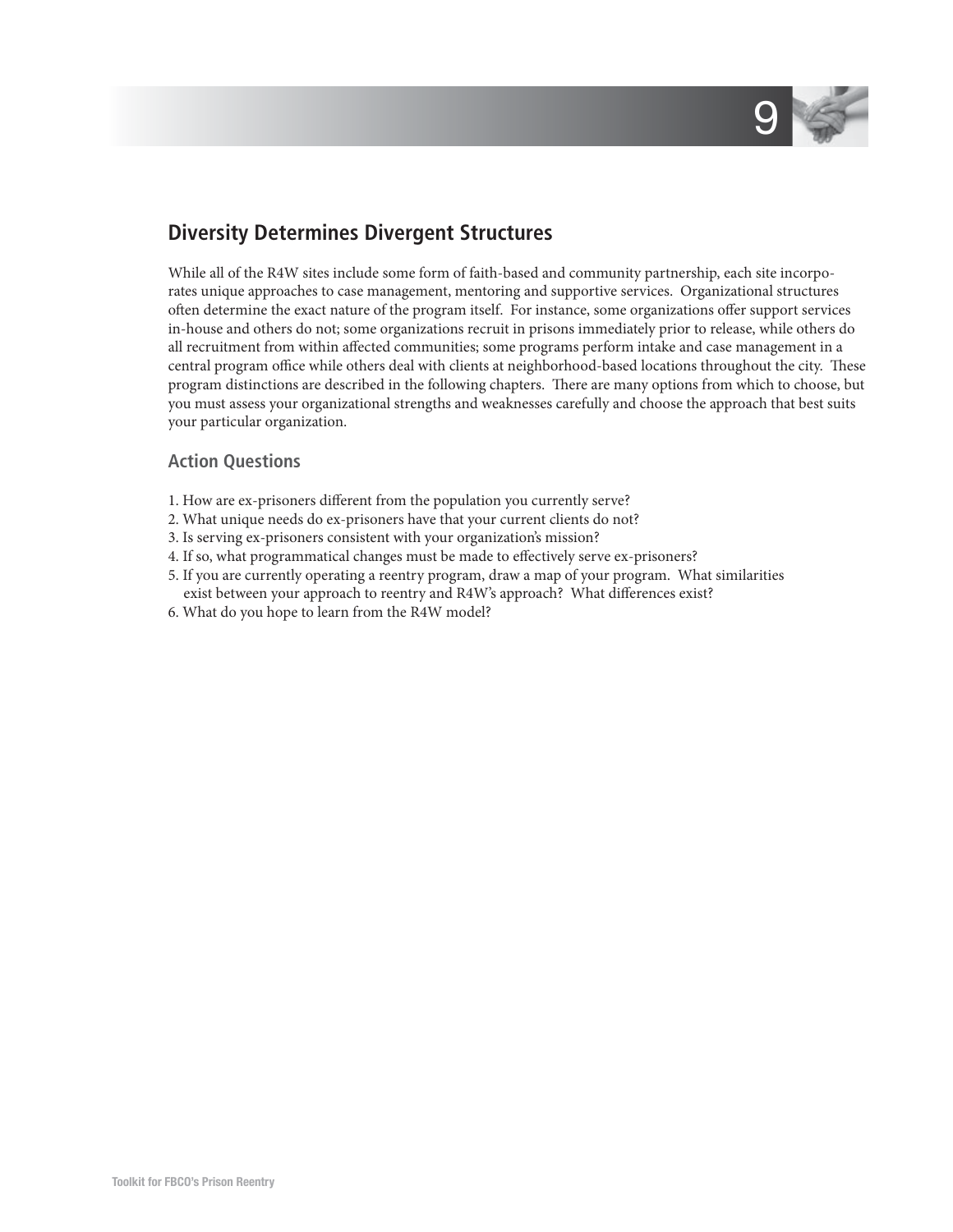

## **Sample Job Description: Program Manager**

Every organization offering reentry or any other social service needs an administrator to supervise all aspects of the program. This position may be referred to as the program manager, coordinator, supervisor or director. It may also consist of multiple positions depending on the size and structure of the organization. In a small organization, the Executive Director may fill this role. In most other organizations, however, this position is a distinct role that focuses on managing one individual program or a set of programs, such as R4W or all of the organization's prisoner reentry efforts.

#### **POSITION TITLE: PROGRAM MANAGER**

#### **Responsibilities/ Duties**

- Manage all aspects of the reentry program
- Supervise Case Managers, Employment Training Specialists, Employer Recruitment Specialists and Volunteers
- Develop organizational partnerships with government and private and nonprofit entities
- Monitor the quality of services offered
- Account for all funds associated with the program
- Perform any other duties necessary to properly manage the program

#### **Minimum Qualifications**

- Bachelor's Degree in Business/ Public Administration, Communications, Criminology, or any related field
- Master's Degree preferred (MBA, MPA, MPP, MSW, or MA/MS in related field)
- 3-5 years experience managing social services with a nonprofit or other entity
- Excellent verbal, written and interpersonal communication skills
- Ability to work effectively with people of diverse educational and cultural backgrounds, from ex-prisoners to public officials
- Computer literacy, including knowledge of basic software applications and familiarity with the internet and email communications
- Knowledge of the criminal justice system and experience working with ex-prisoners
- Ability to travel within the metropolitan area and nationally or internationally if required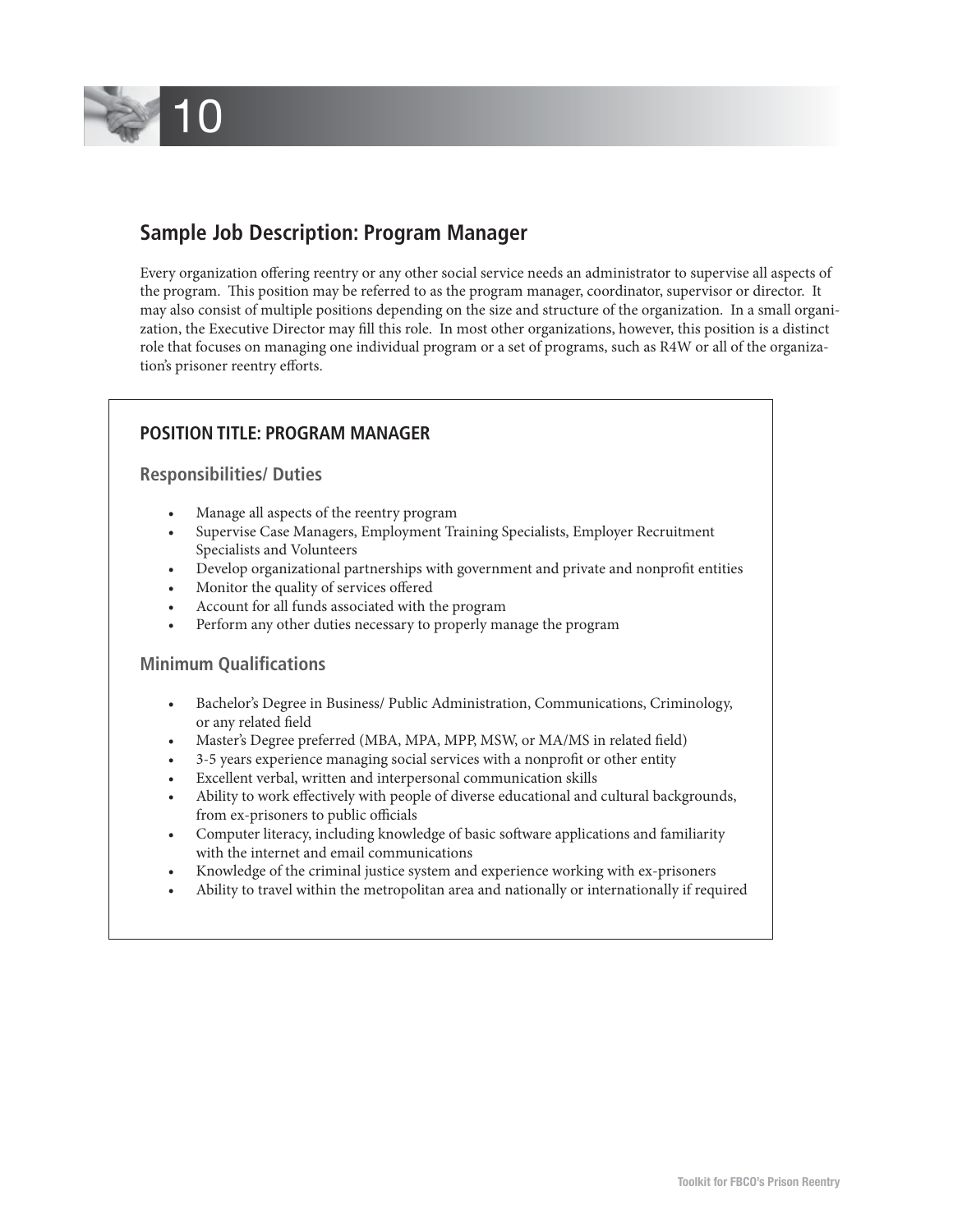

## **Chapter III: Forming Successful Partnerships**

No organization can effectively meet all of the needs of the ex-prisoner population. Community and strategic partnerships make successful reentry possible. Working with criminal justice officials, the faith and nonprofit community, local employers, One-Stop Career Centers, as well as mental health, substance abuse and other social service providers will allow your organization to effectively identify, serve and place clients. Partnerships that provide drug and alcohol treatment, transitional housing and other services should be a component of any well-designed reentry curriculum. Even if your organization intends to provide in-house job preparation and support services, outside partnerships with employers are still necessary for job placement. Partnerships are also very helpful for non-placement activities, such as recruitment, referrals and retention. Take advantage of the immeasurable resources offered by faith-based, community-based and other organizations in or near your service area.

#### **Building and Sustaining Powerful Partnerships**

It is essential that you begin the coalition-building process as early as possible. Building partnerships with other organizations can be as simple as creating a referral relationship that benefits all parties involved. For example, if an organization is struggling to recruit clients for its drug addiction program and your reentry clients desperately need drug treatment, it makes sense to develop a referral network that benefits both parties. The same is true in many other relationships, such as those with local businesses. Businesses need employees and your participants need jobs. Corrections agencies need help preventing crime and you have an interest in keeping ex-prisoners from recidivating. FBCOs can be effective partners in these types of relationships.

However, coalition-building will not create an enduring reentry program unless a conscious effort is made to nurture existing organizational relationships. You must work towards sustainable partnerships through frequent dialogue and joint-evaluation of the relationship. Connecting one addict with the drug treatment he/she desperately needs will change one life. On the other hand, it is possible to point hundreds in the direction of recovery through a long-term, multi-year partnership. Encourage your reentry participants to treat other organizations with respect in order to lay the groundwork for future participants.

#### **Formal Agreements**

It is advisable that your organization formalize its working relationships through a written agreement known as a Memorandum of Agreement or Understanding (MOA/MOU). This document sets out the clear roles of each party, the terms of the relationship and the potential causes for separation. Several examples of these agreements are included at the end of this chapter. However, before entering into any agreements, it is wise to consult with a legal representative.

#### **Partnering with One-Stop Career Centers**

Partnering with the One-Stop Career Center in your area is an easy way to offer quality employment services to your clients. One-Stops are designed to provide a full range of assistance to job seekers. Established by the Workforce Investment Act, the centers offer training referrals, career counseling, job listings and other employment-related services. Clients can visit a center in person or connect to the center's information remotely kiosk. Contact your local One-Stop today to begin to build a relationship and to find out what services are available for your clients. For more information or to search for a One-Stop location in your area, visit www.careeronestop.org.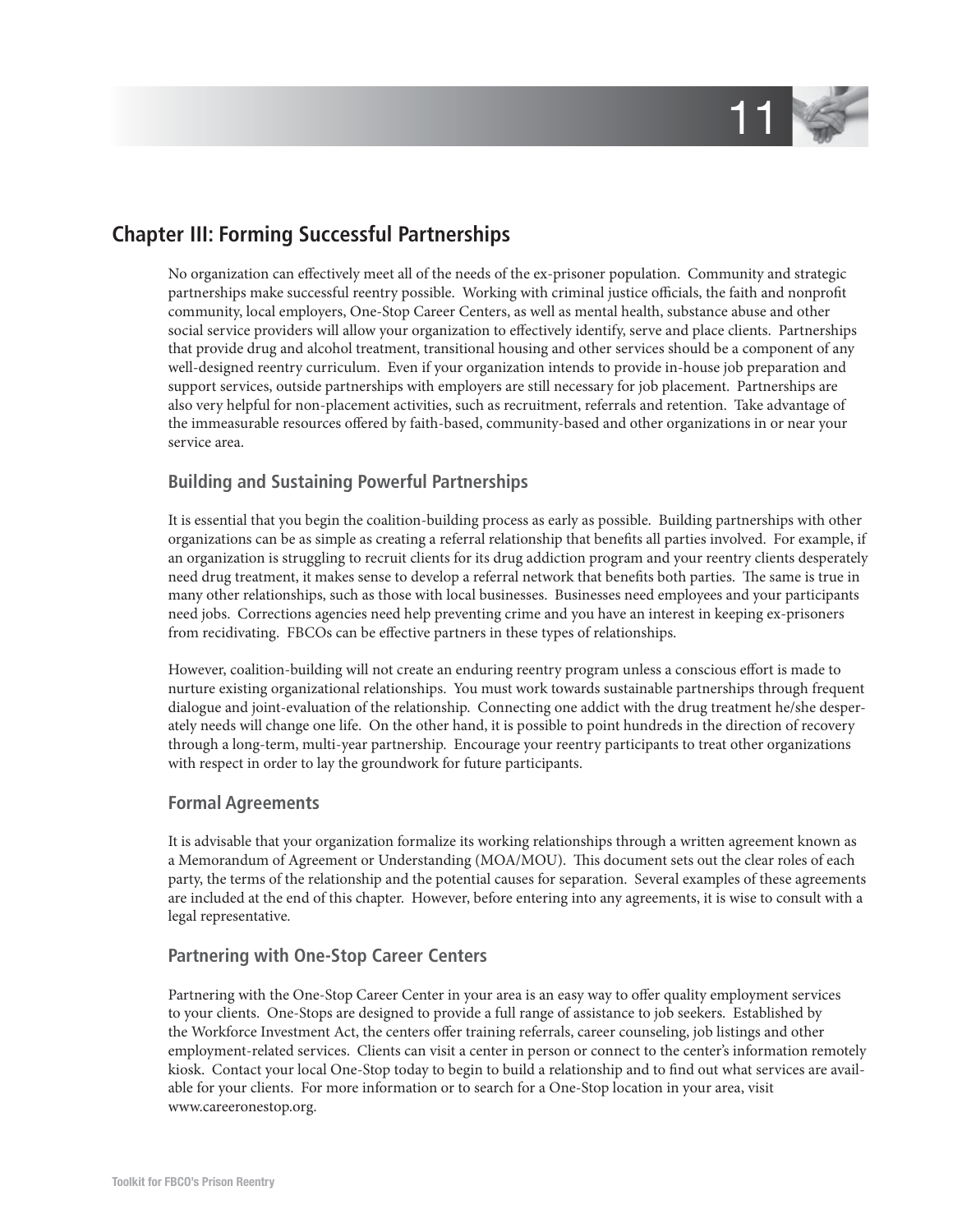

## **Example 1:**

#### **East of the River Partnership Brings Together Clergy, Policy and Community**

Washington, DC's East of the River Clergy-Police-Community Partnership (ERCPCP) is an example of publicprivate partnership in action. ERCPCP has been successful at organizational relationship-building. The collaboration consists of 1) clergy – the faith community, 2) police – law enforcement agencies and 3) community – the affected neighborhoods and community-based groups. The partnership was formed by two local pastors, Rev. Anthony Motley and Rev. Donald Isaac, along with former DC Police Chief Charles Ramsey, who connected with community leaders to help form the partnership. The founders modeled ERCPCP after the Boston Ten-Point Coalition, an ecumenical group of ministers and lay leaders working to encourage action on minority youth issues from within the Christian community. The three Washington, DC leaders coordinated a trip to Boston to observe the "ten-point" effort along with other area institutions.

Initially, ERCPCP held steering committee meetings once every month, which were open to the public. At these meetings, partners would voice their concerns about where ERCPCP's efforts should be directed. As these meetings gained publicity, the partnership base increased. ERCPCP served as the central location to learn about resources in the community and was responsible for coordinating meetings to ensure that existing service gaps were covered. In its formative stages, ERCPCP was viewed as the coordinating entity at the table. Today, ERCPCP identifies its role as "connecting the dots" between service providers interested in facilitating reentry and a crime-free community.

ERCPCP's partnership network includes many organizations from throughout DC. In the area of job readiness, ERCPCP regularly works with the Congress Heights Training Center for literacy instruction, a concrete construction company for job placement and Carter Investment for job readiness, housing and placement. Carter Investment is a faith-centered organization that provides transitional housing and real estate training for homeless men. ERCPCP also partners with the Court Services and Offender Supervision Agency for the District of Columbia (CSOSA), an independent federal agency established by Congress in 1997 to offer support and assistance to offenders under supervision in DC. This unique program links CSOSA-supervised offenders with ERCPCP and other reentry services, including mentoring. ERCPCP also works closely with the Naylor Road One-Stop Career Center because of Naylor's focus on reentry. The two agencies share referrals and ERCPCP's job placement specialist works with the One-Stop Career Center's team of specialists to provide supportive services to participants.

## **Example 2:**

#### **Safer Foundation Establishes "Mini-Sites" in Affected Communities**

Chicago's Safer Foundation (Safer) relies on partnerships for the administration of its R4W program. Safer partners with four different denominational congregations to establish "mini-sites" in several affected neighborhoods throughout Chicago. They include:

- Saint Sabina, an African-American Catholic church (West Englewood/Auburn Gresham)
- People's Church of the Harvest C.O.G.I.C., a Church of God in Christ congregation (North Lawndale)
- Ambassadors for Christ, a non-denominational church (Englewood/Auburn Gresham)
- Trinity United Church of Christ, an African-American U.C.C. congregation (Auburn Gresham)

These four churches serve as regional headquarters for R4W throughout Chicago. Each site is equipped with R4W office space, a Reentry Counselor (*i.e.*, case manager) on site, a mentor coordinator from the congregation and numerous volunteer mentors. These partnerships with faith institutions allow Safer to fulfill its recruitment goals.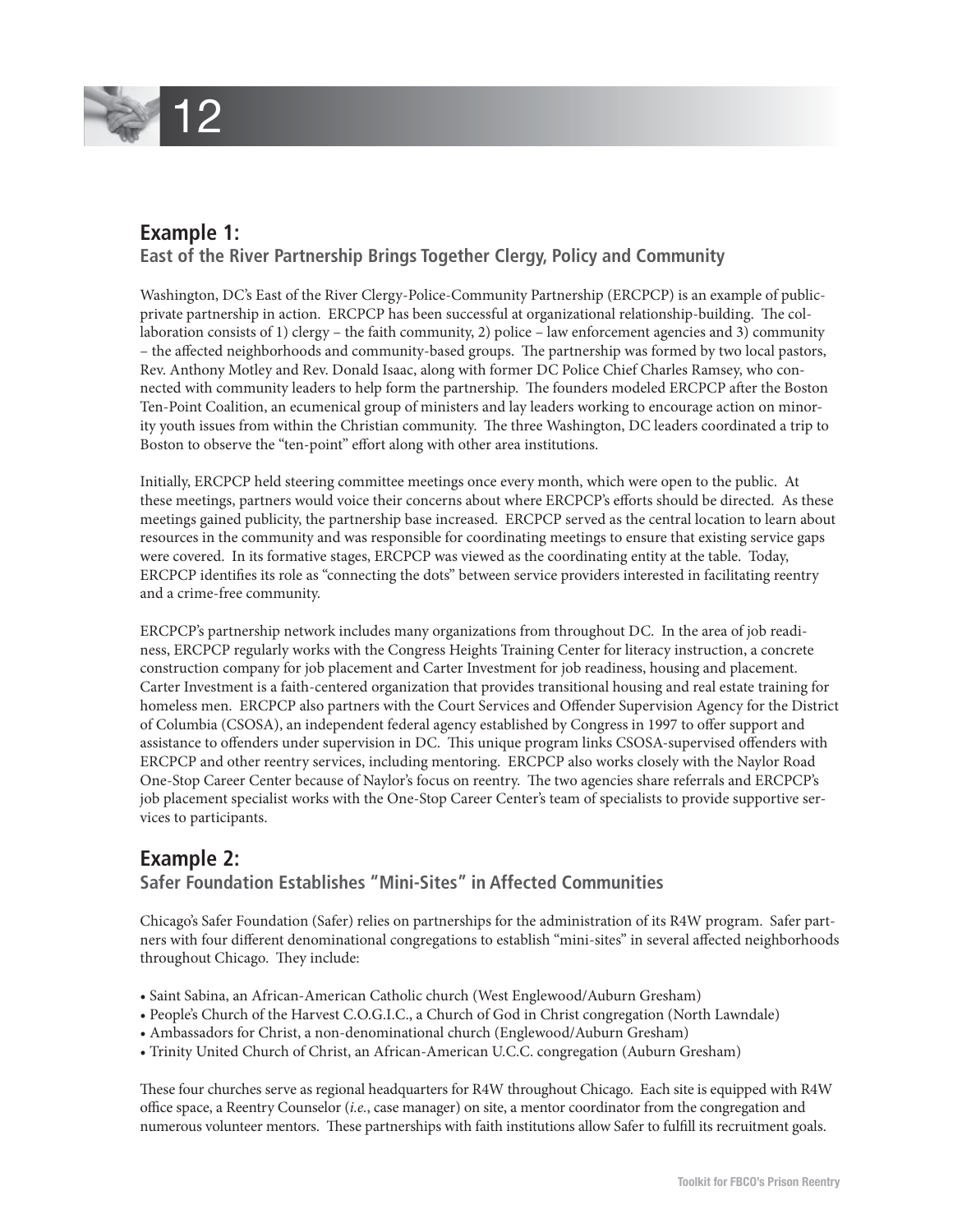

Safer has formed additional partnerships to provide employment-related services in the community. Safer works with the Mayor's Office of Workforce Development and the Council for Adult and Experiential Learning to link R4W participants with training providers that have industry-recognized credentials. Training providers supply R4W participants with adult literacy education leading to a High School diploma or GED certificate and possibly a credential in a vocational trade. In addition, community colleges partner with Safer to offer specific vocational training, including Olive Harvey College and Prairie State College that offer commercial driver's license training and Kennedy King College that provides automotive mechanic certificates. Safer also partners with the One-Stop Career Center in Chicago for hard skills training and to utilize the One-Stop's employer database system.

According to Rev. Steve Epting, Safer's Associate Vice President for Faith and Community Partnerships, "Critical lessons were learned through the R4W program that will facilitate success in future initiatives. First, services are best delivered in communities most affected by reentry." Safer accomplished this by partnering directly with congregations in the various neighborhoods. Rev. Epting continued, "Second, true community partnerships must be established among clients, family, church and public and private organizations. Third, employers must be brought into these partnerships as full-fledged members. Fourth, partnerships work. If any element is missing, that becomes a barrier to successful reentry."

## **Example 3:**

#### **Search for Common Ground Builds Consensus**

Search for Common Ground (SFCG) is an international organization that conducts conflict resolution in over a dozen countries. SFCG convened a policy consensus workgroup in Philadelphia along with local stakeholders to address the prisoner reentry crisis. These stakeholders included the Probation & Parole Department, the Police Commissioner, Philadelphia Prison System and local faith-based and community organizations. These groups together formed the Philadelphia Consensus Group on Reentry & Reintegration of Adjudicated Offenders. SFCG's unique ability to foster cooperation and consensus greatly aided this process. The Philadelphia Consensus Group's membership included two unlikely partners: the District Attorney's Office and the Public Defender's Association. The consensus group collaborated and made over forty recommendations to improve the current system of integrating ex-prisoners into the community. As a result of the partnerships that developed through this process, SFCG was in a unique position to effectively implement and manage Philadelphia's adult R4W site.

SFCG began the demonstration partnering with various FBCOs to provide all the core components of R4W, including case management, mentoring and job placement. Some partnerships were formal, complete with a Memoranda of Agreement (MOA), and others were more informal, built on the relationships developed through the consensus process. During the first year of R4W, SFCG provided sub-grants and technical assistance to four faith-based organizations (FBO) and one community-based organization (CBO) who in turn provided the core services of R4W. As the demonstration advanced, SFCG's program evolved. SFCG partnered with one FBO to provide the core components of R4W in the second program year. Eventually, SFCG decided to take direct responsibility of the core services for R4W and to establish its own program office. However, SFCG continued to partner with other government agencies, FBOs and CBOs for recruitment and to provide supplemental services.

SFCG partnered with the Philadelphia Adult Probation & Parole Department (APPD) from the beginning of R4W. This relationship has allowed SFCG to effectively make use of APPD resources. APPD has made many in-kind contributions to SFCG's implementation of R4W, including access to office space and criminal databases and providing referrals and copies of court petitions for participant recruitment purposes. This partnership has been essential for SFCG's ability to effectively recruit & screen participants for R4W. The Philadelphia Prison System (PPS) is another one of SFCG's criminal justice partners. The consensus process made arrangements for SFCG's access to PPS. The SFCG staff has organized several recruitment events at PPS for inmates to access R4W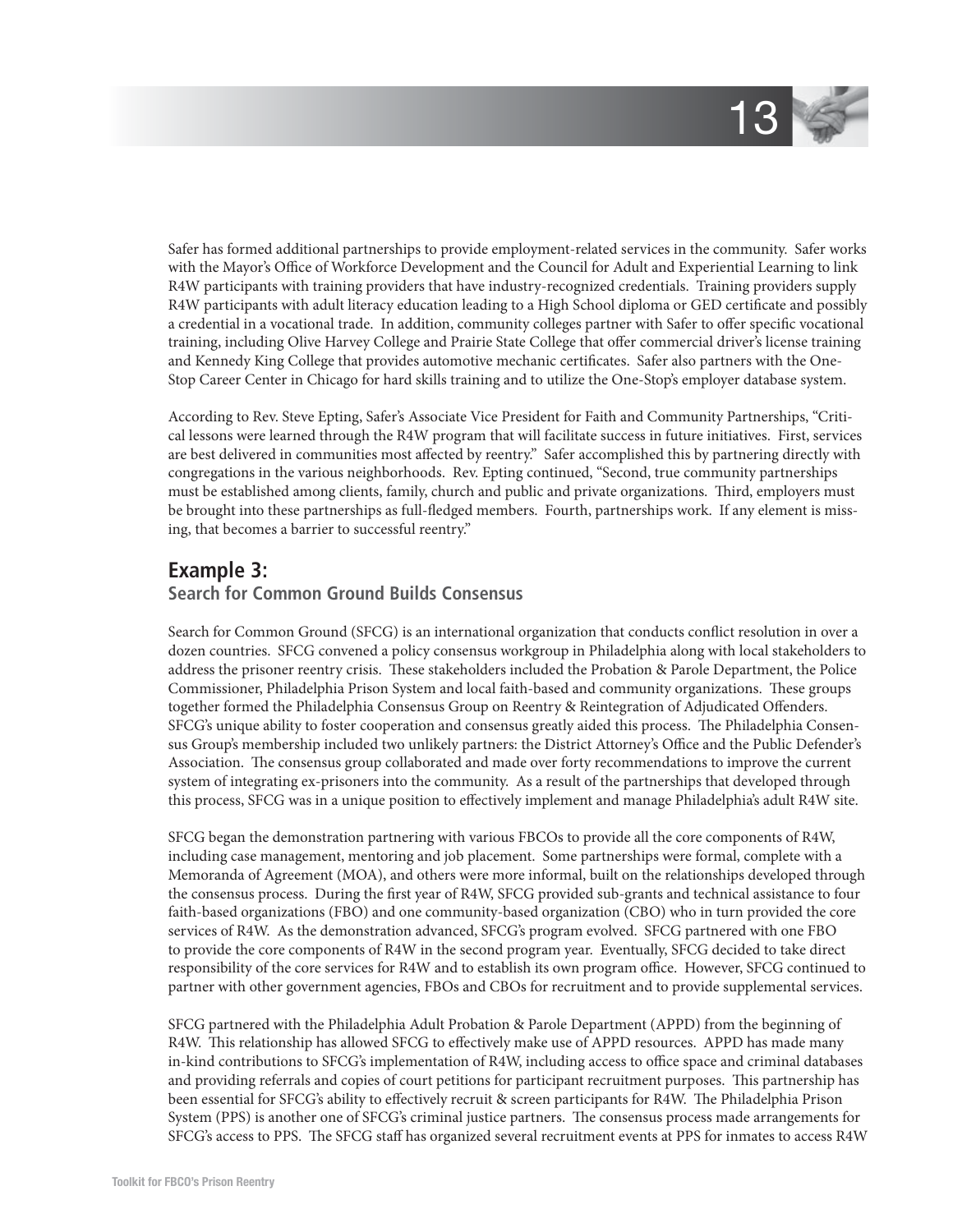

services. SFCG has also partnered with Turning the Tide, an FBO, to coordinate the mentoring component of R4W. Turning the Tide recruited over 40 mentors from the faith community to serve as mentors in R4W.

The Transitional Work Corporation (TWC) provides job placement services to Philadelphia R4W participants. TWC, an organization that usually serves the welfare-to-work population, collaborated with SFCG to modify the TWC model for ex-prisoners in order to serve approximately 75 R4W clients. Services provided through this partnership include job readiness classes, a transitional work experience and eventual placement in permanent employment. In addition, SFCG developed a relationship with the local One-Stop Career Centers, called CareerLink, and SFCG staff often refers participants to CareerLink locations. Once referred, SFCG staff notifies CareerLink that a referral has been made. The R4W participant then works with a job developer who specializes in ex-prisoner job placement.

#### **Action Questions**

- 1. What services does your organization offer that you would consider your "core competencies"? What other services might be necessary for successful reentry that your organization might not be providing?
- 2. List organizations that you currently partner with. What services are not offered by these organizations that you may want to secure through new partnerships?
- 3. What organizations do you believe offer these services in your community? How might you build a bridge between the two agencies?
- 4. Are you aware of the nearest One-Stop Career Center? Do you know what services they offer?
- 5. Who do you know people and organizations that offer services that would complement the services you offer?
- 6. How can you go about creating and maintaining partnerships for complimentary services that your organization might not offer?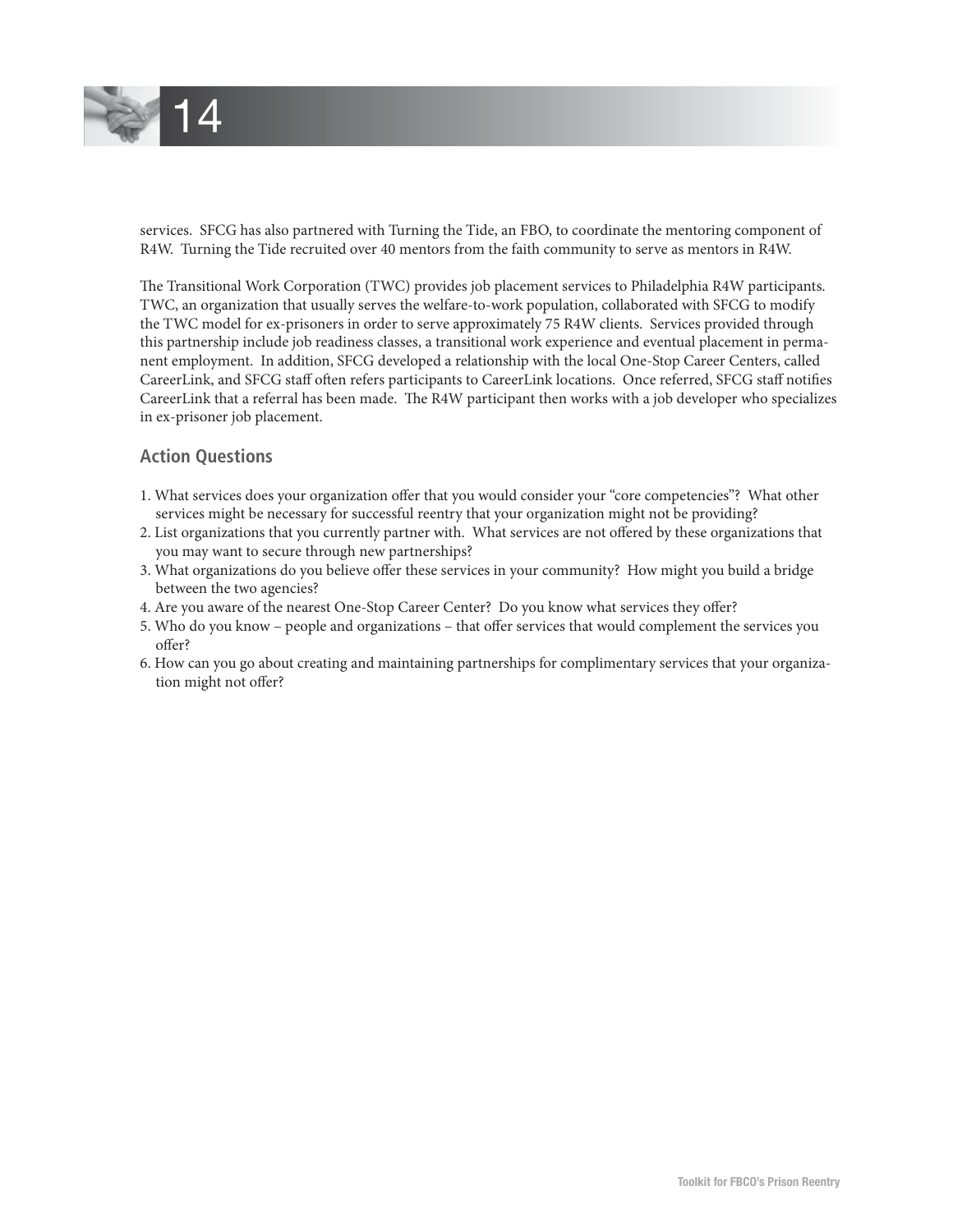

## **Sample Document: Memorandum of Agreement (MOA) with Faith-Based Partner/Congregation or Community-Based Organization**

*(Insert your organization's name and information, as well as the name and information of the partnering organiza*tion. The original MOA that this sample is patterned after refers specifically to a partnership with an organization for the purpose of recruitment and mentoring. This MOA will require alteration to apply to your specific organiza*tion and partnership.)*

#### **MOA Between**

#### **(Your Organization)**

**And**

#### **(Partnering Organization)**

#### **Ready4Work (Program Name)**

#### **I. The Parties**

The parties to this Memorandum of Agreement (MOA) are:

- Primary Organization (Primary), address
- Partnering Organization (Partner), address

#### **II. Term of this Agreement**

This agreement is effective between (start date) and (end date).

#### **III. Description of the Project**

Ready4Work (R4W, or Program) is a demonstration program focused on assisting young ex-offenders, 18-34 years of age, leaving places of incarceration and reentering area communities. The Program has three primary components: case management, mentoring, and employment. R4W is intended to positively affect the lives of its participants, their family, and their community. (Attach a more-detailed Program Description to a completed MOA.)

#### **IV. Scope and Purpose of this Memorandum**

The purpose of this memorandum is to outline:

- The roles and responsibilities of Primary and Partner in connection with the funding and operation of the Program during the period specified above. Specifically, this MOA will delineate the role of Primary and the role of Partner in relation to the Program.
- It also outlines how grant funds from Primary will be disbursed to, used by, and accounted for by Partner.

#### **V. Roles and Responsibilities of Primary**

#### *Operational Responsibilities*

- Primary is the lead agency responsible for the Program. As such, Primary will implement its Program in accordance with the mission and strategic work plan of the organization.
- Primary will work with Partner to recruit 30-40 eligible participants for the Program. An eligible participant is any man or woman (age 18-34) who has been sentenced and served time for a non-violent and non-sexual felony offense. An eligible participant must be enrolled prior to release from confinement or within 90 days of release.
- Primary will complete intakes on participants.
- Primary will provide or coordinate employment training and placement opportunities for participants.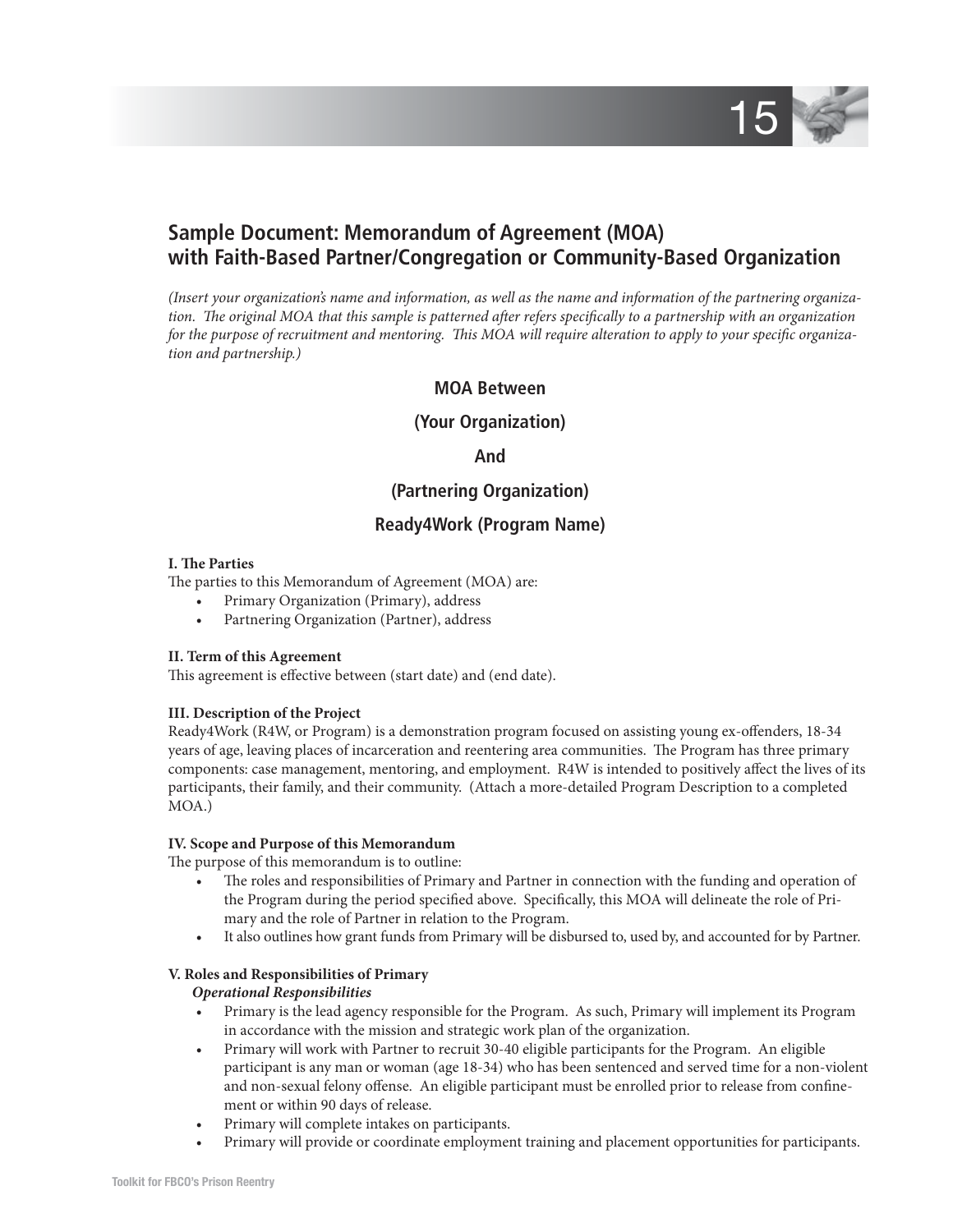

- Primary will provide case management services, providing direct or referral services in all areas relating to barriers to successful reentry, including, but not limited to, child support, housing, addiction, physical and mental health, and family support.
- Primary will provide guidelines to assist Partner with determining criteria for mentor selections and the mentoring component.
- Primary will provide office equipment and furniture set-up for Partner's Program office, including a desk, computer, fax, phone, computer, and will cover the costs of Program phone/ fax calls each month.
- Primary will provide mentor screening, training, and match services for Partner's recruited mentors. Primary will coordinate with Partner's Mentor Coordinator to facilitate these services.
- Primary will facilitate at least one group celebration event each year for all mentors and participants.
- Primary will work cooperatively with Partner and meet at least quarterly with the Program Leader or other delegate appointed to review progress and at least monthly with the Mentor Coordinator to discuss, review, and plan program progress.
- Primary will work with Partner to provide capacity building and technical assistance aimed at planning for Partner's long-term funding and service delivery to returnees.

#### *Reporting and Research Responsibilities*

Primary will provide administrative and physical security for personally identifiable data and to preserve the anonymity of participants in the Program.

#### **VI. Roles and Responsibilities of Partner**

#### *Operational Responsibilities*

- Partner will develop and implement the mentoring component for the Program. The mentoring component includes recruitment and retention of mentors, ensuring all mentors' completion of screening, interviewing, training and match-components; engagement in consistent mentoring activity; and maintenance/ submission of mentor documentation. Partner is responsible for meeting the goals outlined in the work plan (attach). Activities performed by Partner will be at their own expense unless outlined within this MOA.
- Partner is responsible for recruiting and ensuring that 10 qualified mentors are actively involved in the Program for the 12-month period. Active involvement entails 4-8 hours per month of face-to-face positive interactions with participants. A qualified mentor is a mature, caring adult committed to devoting focused, quality, and consistent time to the participant, with the goal of helping the participant become a responsible adult member of the community. Mentors shall not have been convicted of any sex crime or crime against children; nor convicted of a violent offense within the last 5 years. The mentor should view his/ her role as developing a trusting relationship with the participant, as well as being an agent of change for the participant.
- Partner will provide a Mentor Coordinator for the Program. The Mentor Coordinator is the primary contact for the mentoring program. The Mentor Coordinator is responsible for the recruitment and retention of mentors; the facilitation of the group mentoring sessions; ensuring all required forms are submitted on time; and mentors are actively participating in the program.
- Partner's Program Leader will regularly participate on Program's advisory body twice per year. The advisory body will be composed of the faith community, business community, corrections, and community leaders. The advisory body will meet twice per year with Primary leadership to offer guidance and resources in building and sustaining the Program.
- Partner will work cooperatively with the Primary program staff. Partner will participate in at least quarterly review sessions and provide monthly mentoring progress updates.
- Partner will provide office space for at least one case manager. This office space must have access to phone lines, computer connections, and adequate space and privacy for conducting participant intakes and storing secure files.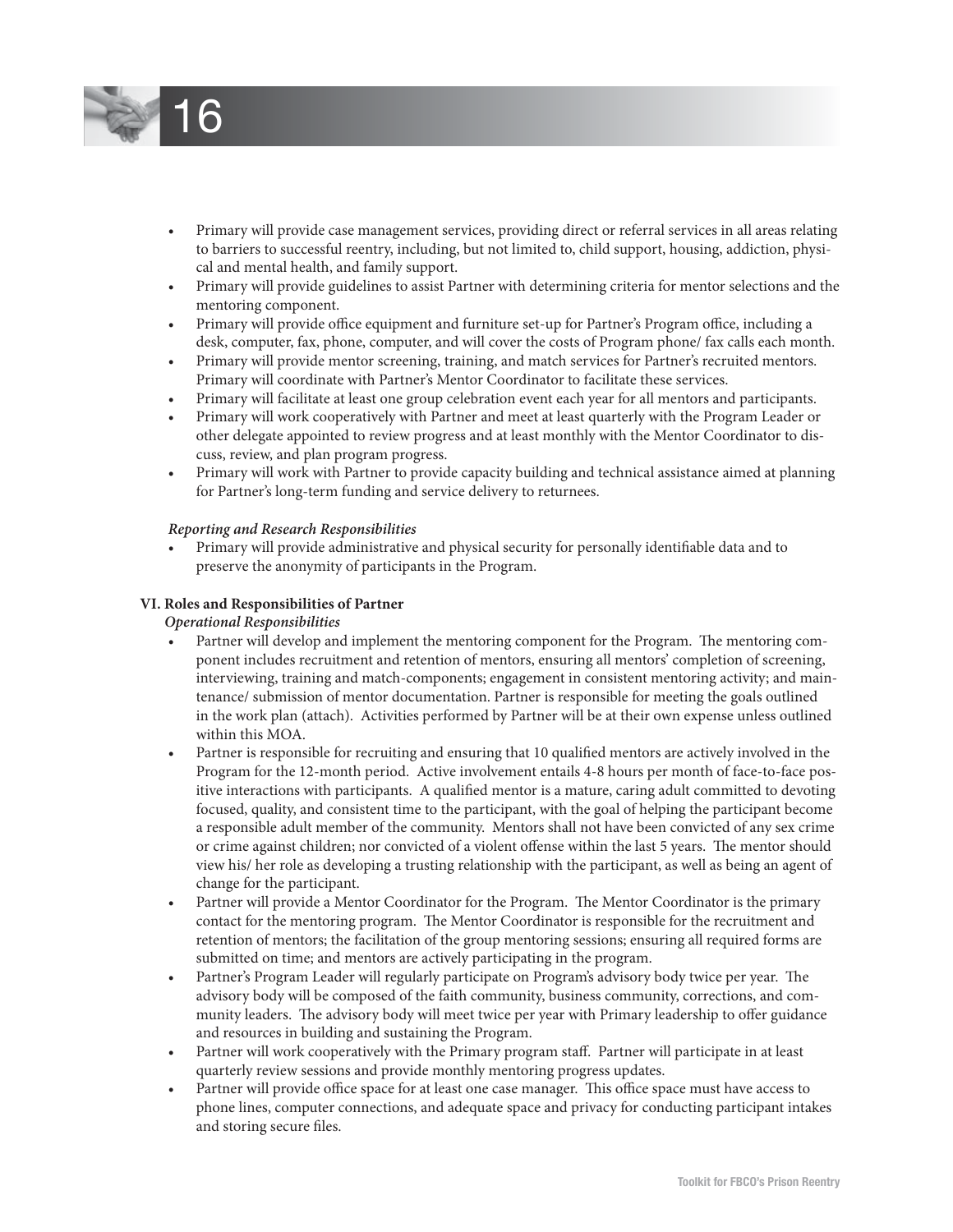

- Partner will provide space for conducting employment training and hosting group mentoring sessions.
- Partner agrees to participate in Program events, including but not limited to participant success celebrations, mentoring learning sessions, and media events.
- Partner will make available other supportive services offered to community residents available to participants.

#### *Reporting and Research Responsibilities*

- Partner will provide Primary with all required Program mentor forms on the 1st of each month; these include, but are not limited to mentor consent forms, mentor intake forms, and monthly mentoring activity forms.
- Partner leadership and mentors will meet twice per year with the Primary research team in one-on-one interviews and focus groups.

#### **VII. Payment**

Primary will pay Partner a total of \$5,000 for expenditures incurred as outlined in the Program Budget. Primary must be invoiced quarterly for all payments. Partner will utilize this funding to provide for: (1) a Mentor Coordinator who will facilitate the recruitment and retention of at least 10 mentors; the facilitation of bi-weekly (4-8 hours/mentor) group mentoring sessions for 12 months; and monthly completion and submission of mentor forms. (2) space for Program services, including a case management office space and group mentoring/ job training space. Partner is responsible for completing and providing Primary with all required forms outlined in this MOA. If progress, reports, and invoices are submitted from Partner to Primary in a timely manner, payment will be made as follows:

On contract: \$1,000

August 15: \$1,000

November 15: \$1,000

February 15: \$1,000

May 30: \$1,000

Primary will disburse each installment, provided that the financial reports and mentor reports indicated have been received. Delays in submitting reports may result in the delay of grant payment release.

#### **VIII. Disputes and Termination**

- Primary and Partner agree to contact each other immediately on the occurrence of any serious problem, or if concern effecting the continuance of the Program or the partnership emerge during the term of this MOA.
- Primary and Partner agree that key Program representatives will meet as quickly as is practical and reasonable to attempt to resolve any such concern or problem.
- In the event that either Primary or Partner conclude that the problem or concern cannot be resolved and that the Program's operation or the relationship between Primary and Partner cannot continue, that party will give a 30-day notification to the other in writing that it intends to terminate the MOA. At the time of termination, Partner must provide an accounting of all Program-related expenditures and return to Primary any unused funds.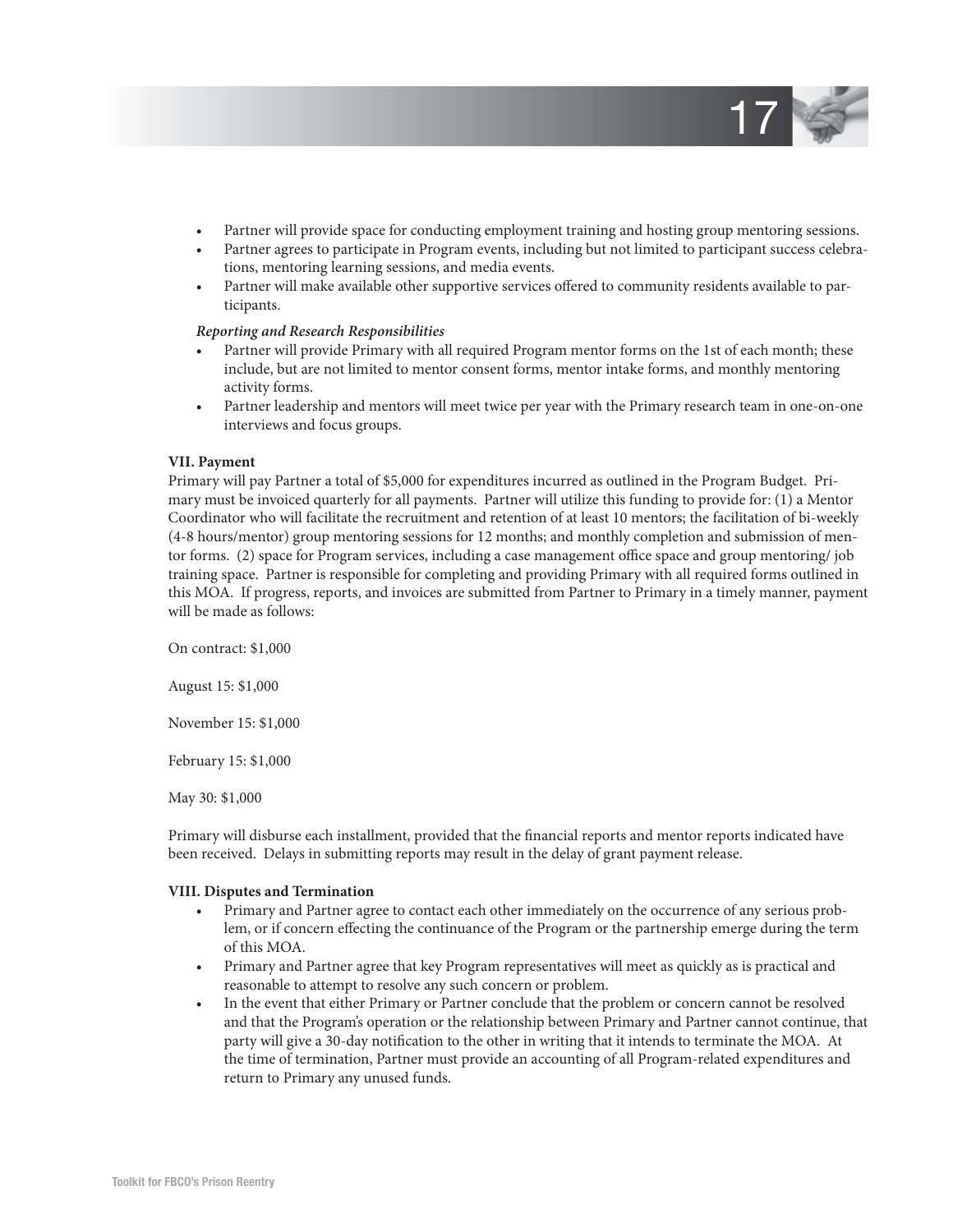

#### **IX. Notices**

All notices concerning this MOA will be presented in writing by either party to the other, addressed as follows:

| To Primary:               | To Partner:               |
|---------------------------|---------------------------|
| Name                      | <b>Name</b>               |
| <b>Executive Director</b> | <b>Executive Director</b> |
| Primary Organization      | Partner Organization      |
| Address                   | Address                   |

#### **IX. Other Requirements**

No person shall on the grounds of race, color, religion, national origin, gender, disability, or age be excluded from participation in the Program, denied the benefits of the Program, or subjected to discrimination under or in connection with this Program.

#### **X. Extensions and Modifications of this MOA**

This MOA is a complete representation of the responsibilities of the parties to this agreement. Modification or extension of the terms of this agreement may be made only in writing and only if signed by both parties.

For: Primary Organization

\_\_\_\_\_\_\_\_\_\_\_\_\_\_\_\_\_\_\_\_\_\_\_\_\_\_\_\_

For: Partner Organization

Signature

Date: \_\_\_\_\_\_\_\_\_\_\_\_\_\_\_\_\_\_\_\_\_\_\_

Executive Director

\_\_\_\_\_\_\_\_\_\_\_\_\_\_\_\_\_\_\_\_\_\_\_\_\_\_\_\_ Signature

Executive Director

Date: \_\_\_\_\_\_\_\_\_\_\_\_\_\_\_\_\_\_\_\_\_\_\_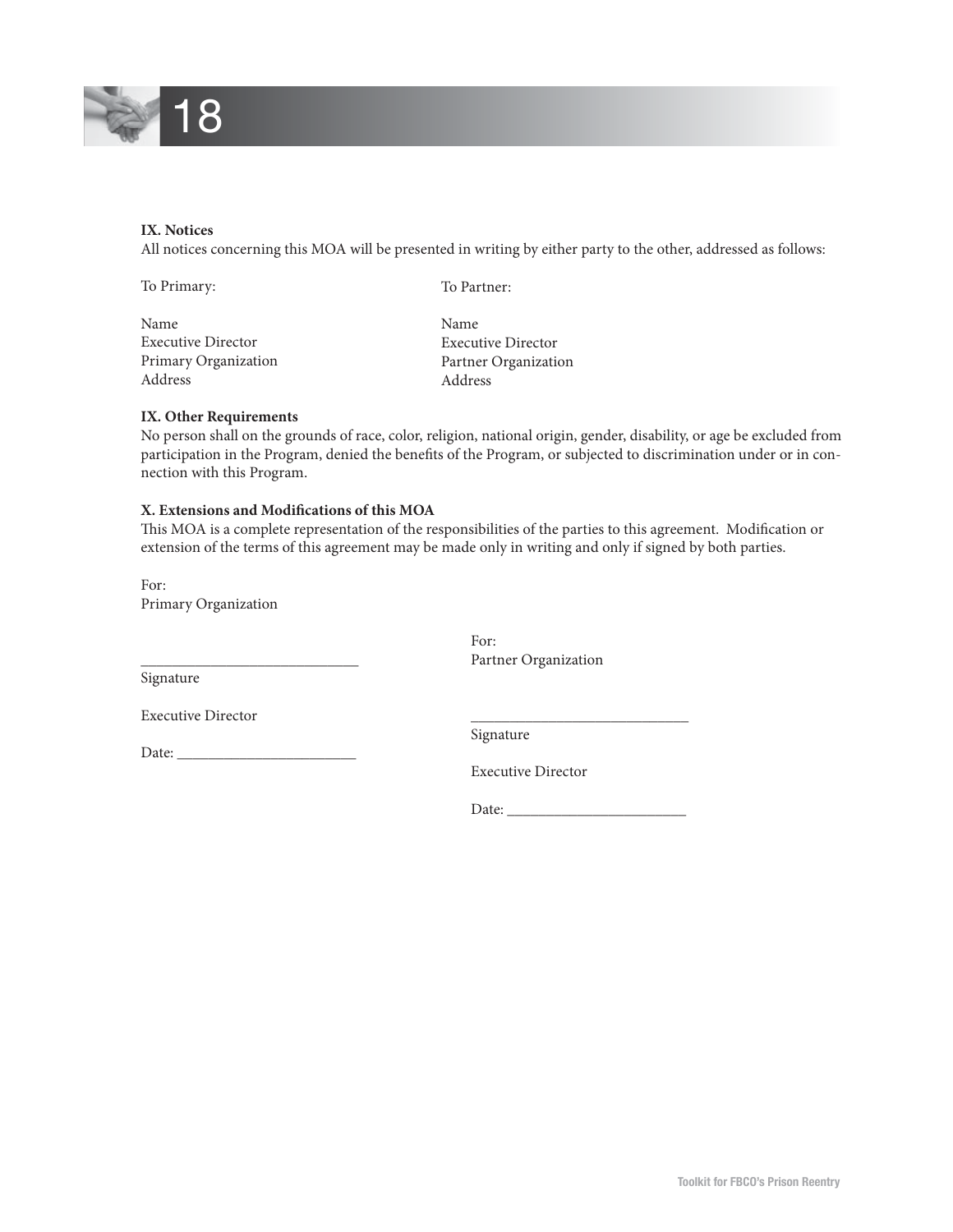

## **Sample Document: Memorandum of Agreement (MOA) with Faith-Based Partner/Congregation**

*(Insert your organization's name and information, as well as the name and information of the partnering organiza*tion. The original MOA that this sample is patterned after refers specifically to a partnership with a faith-based organization for the purpose of recruitment and mentoring. This MOA will require alteration to apply to your specific *organization and partnership.)*

#### **MOA Between**

#### **(Your Organization) And**

#### **(Partnering Organization)**

#### **Ready4Work (Program Name)**

#### **I. The Parties**

The parties to this Memorandum of Agreement (MOU) are:

- Primary Organization (Primary), address
- Partnering Organization (Partner), address

#### **II. Purpose of this Agreement**

The mission of Primary is to enroll, assess, and serve recently released offenders who have limited training and/ or work experience for the purpose of engaging them with available training and employment opportunities. The mission of Partner is to train and equip unemployed and underemployed individuals for the world of work through soft and hard skills training.

#### **III. Summary of the Project**

Ready4Work (R4W, or Program) is a demonstration program focused on assisting young ex-offenders, 18-34 years of age, leaving places of incarceration and reentering area communities. The Program has three primary components: case management, mentoring, and employment. R4W is intended to positively affect the lives of its participants, their family, and their community.

#### **IV. Roles of Primary and Partner**

Primary and Partner agree to jointly collaborate on the training and job placement of trainees engaged in the reentry program. As partners, Primary and Partner agree to work together to provide recently released offenders with the training tools needed to successfully enter the work force upon completion of such training. The parties propose to serve candidates from the reentry program that are in need of obtaining marketable skills through training.

#### **V. Responsibilities of Primary and Partner**

Primary will conduct intake sessions, assess candidates prior to referral, develop action plans, provide case management, provide job referrals, follow-up on training and subsequent employment, and arrange for training payments.

Partner will provide pre-training orientation sessions during the first week of classes, identify problem areas needing attention, test trainees following each module, provide job leads, provide reports and outcomes, and refer to jobs.

#### **VI. Timeline and Duration**

This MOU shall remain in place for 12 months from signing, unless modified in writing before that date.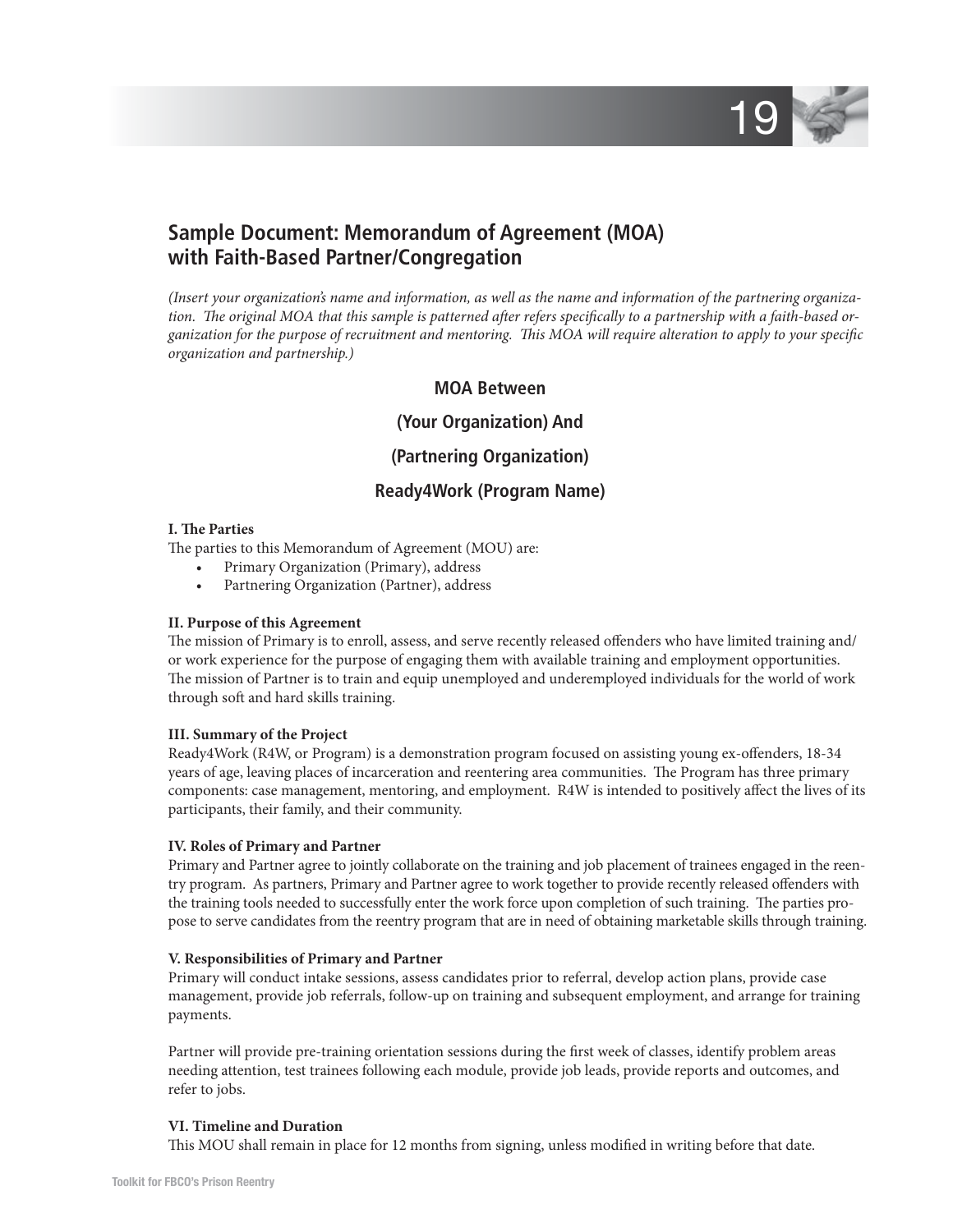

#### **VII. Grounds for Termination**

This MOU may be terminated in whole or in part by either party without cause. The MOU will be deemed to be terminated 30 days after written notice of intent to terminate has been received by the other party. This notification must include a detailed reason for termination. This MOU will terminate automatically if either agency ceases operations. In the event of termination, all required reports will be completed through the end of the agreement period.

#### **VIII. Reporting Requirements**

Reports will be submitted to each other on a quarterly basis. Partner will provide the total number of participants enrolled in each training program to Primary. Agency representatives will participate in meetings on a quarterly basis. This meeting will provide an opportunity to discuss performance measures, assess referral linkages, and suggest necessary improvements.

#### **IX. Assurances and Nondiscrimination Clause**

- The partners in this MOU agree that they will not discriminate in its employment practices or services on the basis of gender, age, race, color, creed, religion, national origin, disability or veterans' status or any other classification protected under state or federal law.
- The partners in this MOU assure that they will comply with all nondiscrimination and equal opportunity provisions under current laws and regulations, including 29 CFR Part 31 and 29 CFR Part 32.
- The partners to this MOU must, upon request from state and federal law enforcement entities, furnish all necessary employment and training records for the purpose of investigations to ascertain compliance with the provisions of nondiscrimination clauses.
- The partners to this MOU will assure that complaints alleging discrimination on any of the above bases will be processed in accordance with all applicable state and federal nondiscrimination laws. Copies of complaint procedures developed pursuant to all applicable laws under (29 CFR Part 37.76 and amendments) and approved by the U. S. Department of Labor's Civil Rights Centers will be made available to be followed in processing discrimination complaints.

#### **X. Attachments**

**XI. Signatures** 

Attachments necessary to complete this MOU include:

- Detailed mission statements and program description
- Federal Procurement Policy/ Laws if government funding is involved
- Lobbying certification page
- More detailed mission statements and program description
- Forms utilized by Primary and Partner in execution of duties
- Financial declarations

| лі. эіднаштез        |                      |
|----------------------|----------------------|
| For:                 | For:                 |
| Primary Organization | Partner Organization |
|                      |                      |
|                      |                      |
|                      |                      |

| Signature                 | Signature                 |
|---------------------------|---------------------------|
| <b>Executive Director</b> | <b>Executive Director</b> |
| Date:                     | Date:                     |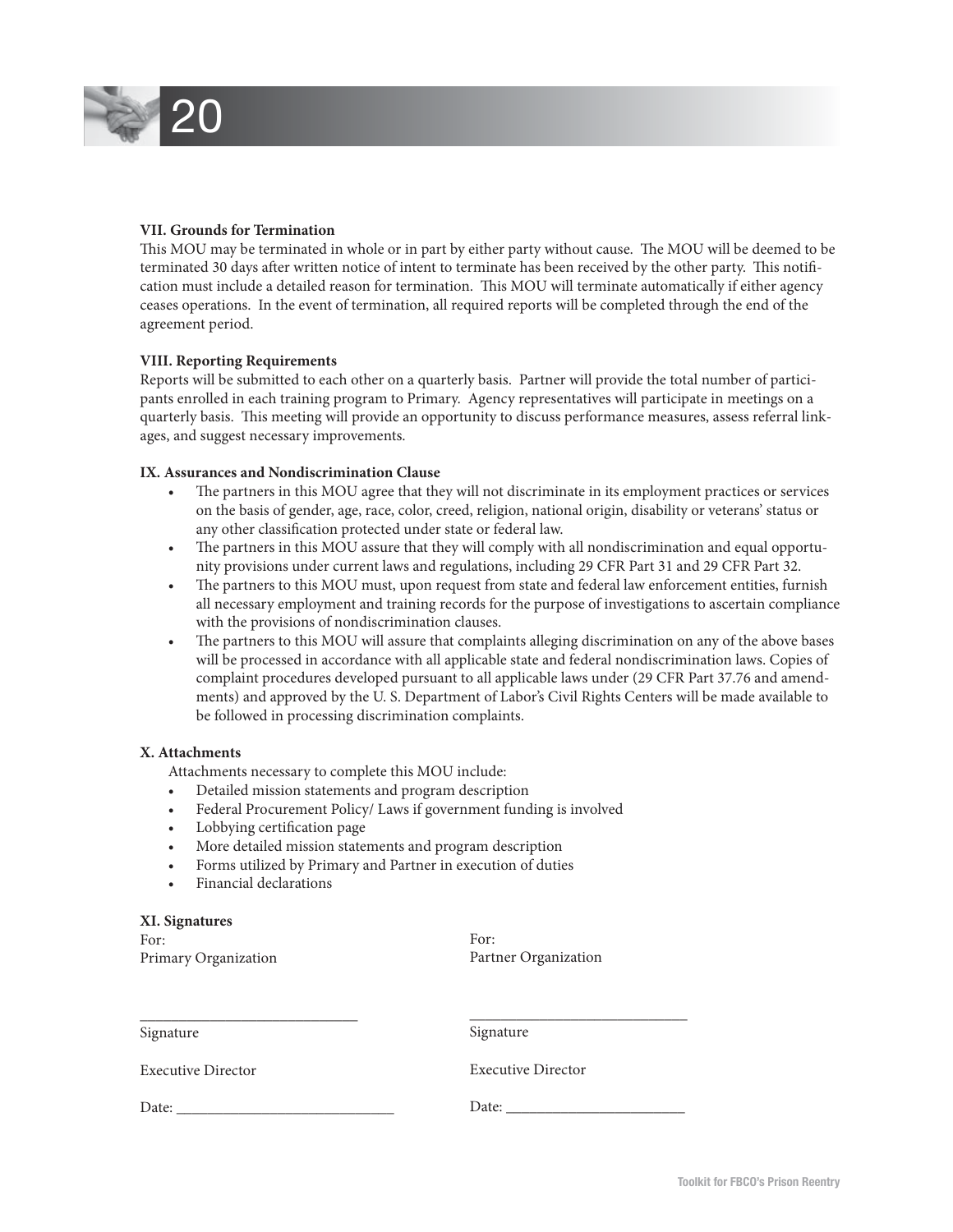

## **Sample Document: Subcontractor Agreement with Residential Facility**

*(Insert your organization's name and information, as well as the name and information of the subcontractor. The original Agreement that this sample is patterned after refers specifically to a partnership with a residential facility. This Agreement will require significant rewording if applied to an alternate relationship.*)

#### **Agreement Between**

**Contractor (Your Organization) And Subcontractor (Residential Facility)**

#### **Ready4Work (Program Name)**

This Agreement is made and entered into this\_\_\_\_\_\_\_day of\_\_\_\_\_\_\_(month), \_\_\_\_\_\_(year), by and between Reentry Organization, hereinafter referred to as the "Contractor," and Residential Facility, a residential facility for men and women, hereinafter referred to as the "Subcontractor."

#### **RECITALS**

**WHEREAS**, Contractor desires to have the Subcontractor provide sober-living housing to eligible program participants, and

**WHEREAS**, Subcontractor holds itself out as capable, competent and licensed to perform the required service, **NOW THEREFORE**, the parties hereto agree as follows:

#### **SCOPE OF SERVICES**

Subcontractor shall perform the following services relating to housing for male and/or female program participants pursuant to the Agreement:

1. For those eligible program participants determined by Contractor staff , Subcontractor will provide clean and sober housing at the facility located at #### New Home Street, City, State, Zip.

2. Subcontractor will provide supportive services such as 12-step meetings, seminars, group and/or individual counseling, random drug testing and anger management to program participants.

#### **AGREEMENT**

Section 1. Subcontractor: Residential Facility Contact: CEO (###) ###-#### #### New Home Street City, ST ##### Tax ID # ##-#######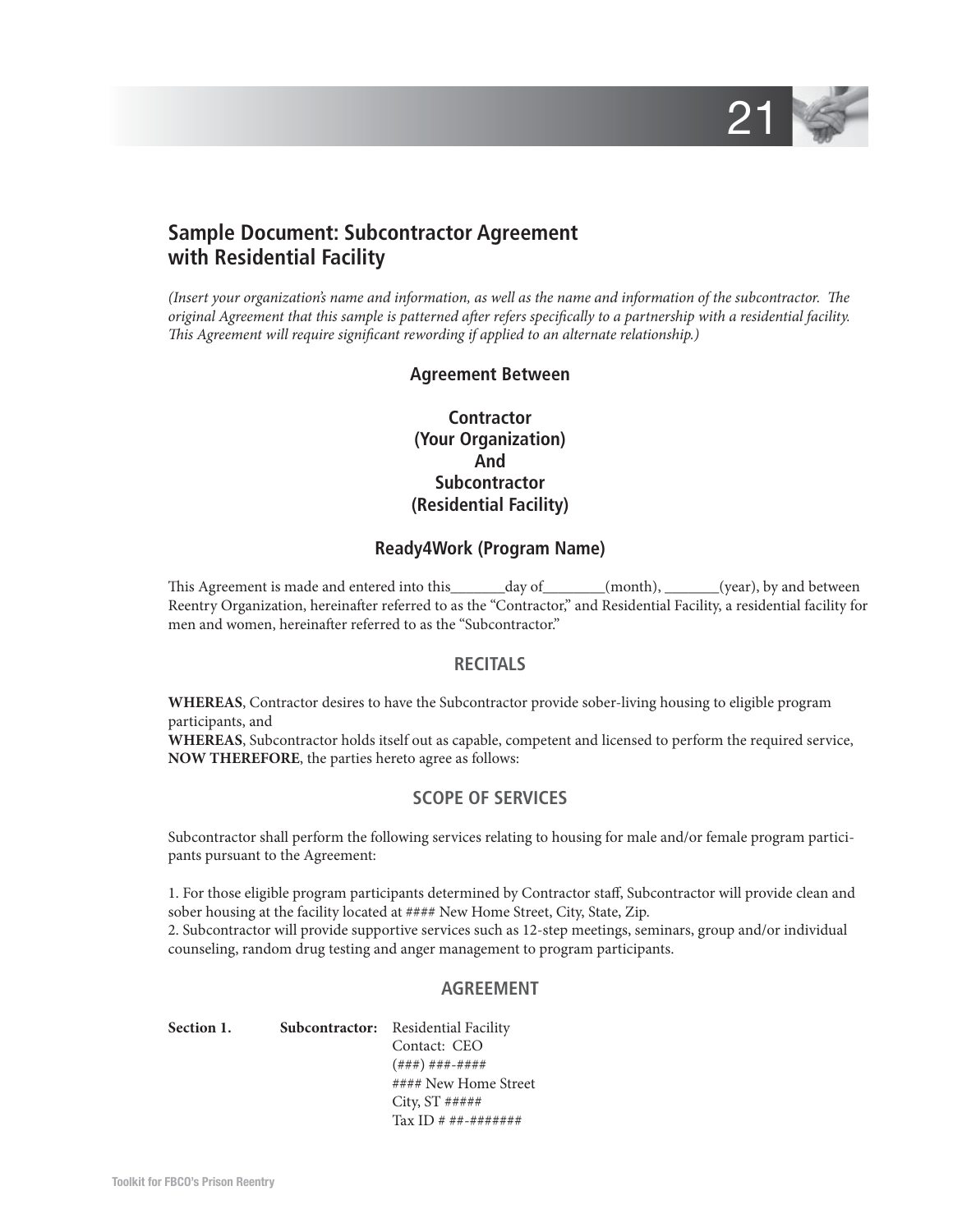

| <b>Section 2. Contractor:</b> | <b>Reentry Organization</b> |
|-------------------------------|-----------------------------|
|                               | Contact: Vice President     |
|                               | #### Reentry Avenue         |
|                               | City, $ST$ #####            |
|                               |                             |

#### **Section 3. Term of Agreement**

The term of this agreement is from\_\_\_\_\_\_\_\_through\_

#### **Section 4. Professionalism**

All work shall be done in a professional manner and in accord with standard industry practices.

#### **Section 5. Licensing**

Subcontractor shall maintain all necessary licenses to perform the services contemplated by this Agreement.

#### **Section 6. Ethics**

Subcontractor shall render services to Contractor in connection with the tasks and services defined in Scope of Services. Subcontractor shall conduct their business affairs with ethics, integrity and acceptable business practices.

#### **Section 7. Employer Relationship**

The parties to this Agreement concur that the relationship is that of prime contractor and independent subcontractor. Consistent with the foregoing, Contractor shall not deduct withholding taxes, FICA or any other taxes required to be deducted by an employer. Subcontractor is expected to conduct its business with integrity and pay its employees and all related applicable taxes, workers' compensation, etc. in accordance with federal guidelines.

#### **Section 8. Conflict of Interest**

The existence of this Agreement shall not restrict the Subcontractor's right to engage other consulting and business activities as long as no conflict of interest exists. Likewise Subcontractor and its employees shall not share or disclose proprietary information that they learn about Contractor or its participants while fulfilling this agreement.

#### **Section 9. Payment Schedule**

Contractor shall pay the Subcontractor at a rate of \$12.50 per day, up to 28 days per client but not to exceed \$350 and will make payment after receipt of a monthly invoice which will be submitted to Contractor the first day of the following month. A check will be processed by Contractor and will be sent to the Subcontractor within (7) seven business days following the receipt of the invoice. The balance of the required monthly rent, will be paid by the participant in accordance with prior agreed upon conditions between the Subcontractor and the participant, not to exceed \$100 per month for their portion of the rent.

#### **Section 10. Confidentiality**

The Subcontractor shall maintain the confidentiality of all documents, discussions with and information obtained from Contractor and its program participants unless otherwise required by state or federal audit of financial disclosure laws, and that information is to be secured with lock and key at the program site.

#### **Section 11. Interns**

Subcontractor must ensure that all interns working in its program have the proper supervision with certification to perform an internship training program.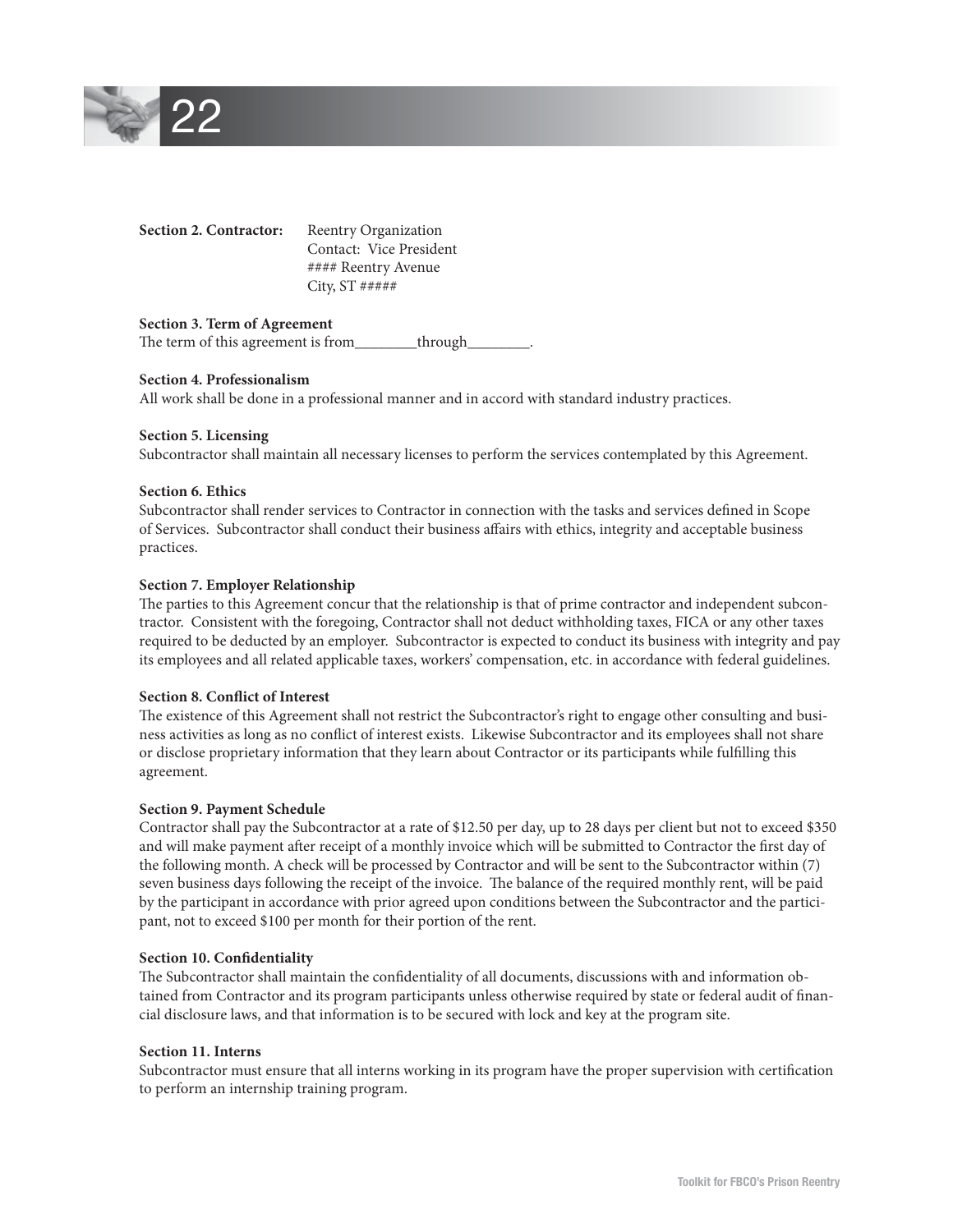

#### **Section 12. Disputes**

Subcontractor and/or Contractor shall notify the other party of any dispute immediately, in writing. Contractor and Subcontractor, within thirty (30) days thereafter, shall in good faith attempt to resolve said dispute. If after thirty (30) days the parties cannot resolve said dispute, then the parties agree to resolve said matter in accordance with Section(s) 13 and 14.

#### **Section 13. Arbitration**

In the event of a dispute between Contractor and Subcontractor the parties mutually agree to submit to arbitration under the standard rules and provisions of the American Arbitration Association.

#### **Section 14. Venue**

In the event of judicial action by either party against the other, the parties agree that the venue for dispute resolution shall be the State of\_\_\_\_\_\_\_\_in the County of\_\_\_\_\_\_\_\_. The laws of the State of\_\_\_\_\_\_\_\_shall govern.

#### **Section 15. Insurance**

Subcontractor shall maintain insurance coverage, and to name Contractor as an additional insured during the entire term of this agreement, and at all times during which Subcontractor provides service hereunder. Subcontractor shall provide Contractor with at least 60 days notice of cancellation of any insurance coverage required here under.

Subcontractor agrees to provide and maintain coverage, each in the sum of at least \$1,000,000 for the following insured endorsements:

- 1. General Liability
- 2. Social Services Organization Professional Liability Coverage
- 3. Sexual or Physical Abuse or Molestation, Vicarious Liability Coverage
- 4. Workers' Compensation Coverage

#### **Section 16. Compliance**

Subcontractor warrants and represents that it is fully eligible to provide services for projects covered under this agreement. Further, Subcontractor shall at all times during the period of the work covered under this agreement, remain eligible under said provisions. Should debarment occur or certifications and eligibility be revoked, suspended or temporarily halted, Subcontractor shall immediately notify Contractor of such, revocation, suspension or temporary halting and cease any further work on the project. Subcontractor acknowledges and agrees that they shall not be eligible to bill Contractor for any work remaining incomplete as of the date of the revocation, suspension or temporary halting. Should Contractor deem it necessary to complete the work with a "Substitute Subcontractor" then Contractor shall be relieved of any further financial obligations to Subcontractor.

#### **Section 17. Conflict in Language**

In the event there is a conflict in provisions between this agreement and any attachments, this agreement prevails.

#### **Section 18. Contract Termination**

Contractor and/or Subcontractor may terminate this agreement with or without cause if not fully satisfied with the relationship. Termination notice must be submitted in writing. Contractor and Subcontractor agree that before contract termination is made final, that a 30-day notice to correct action will be attempted.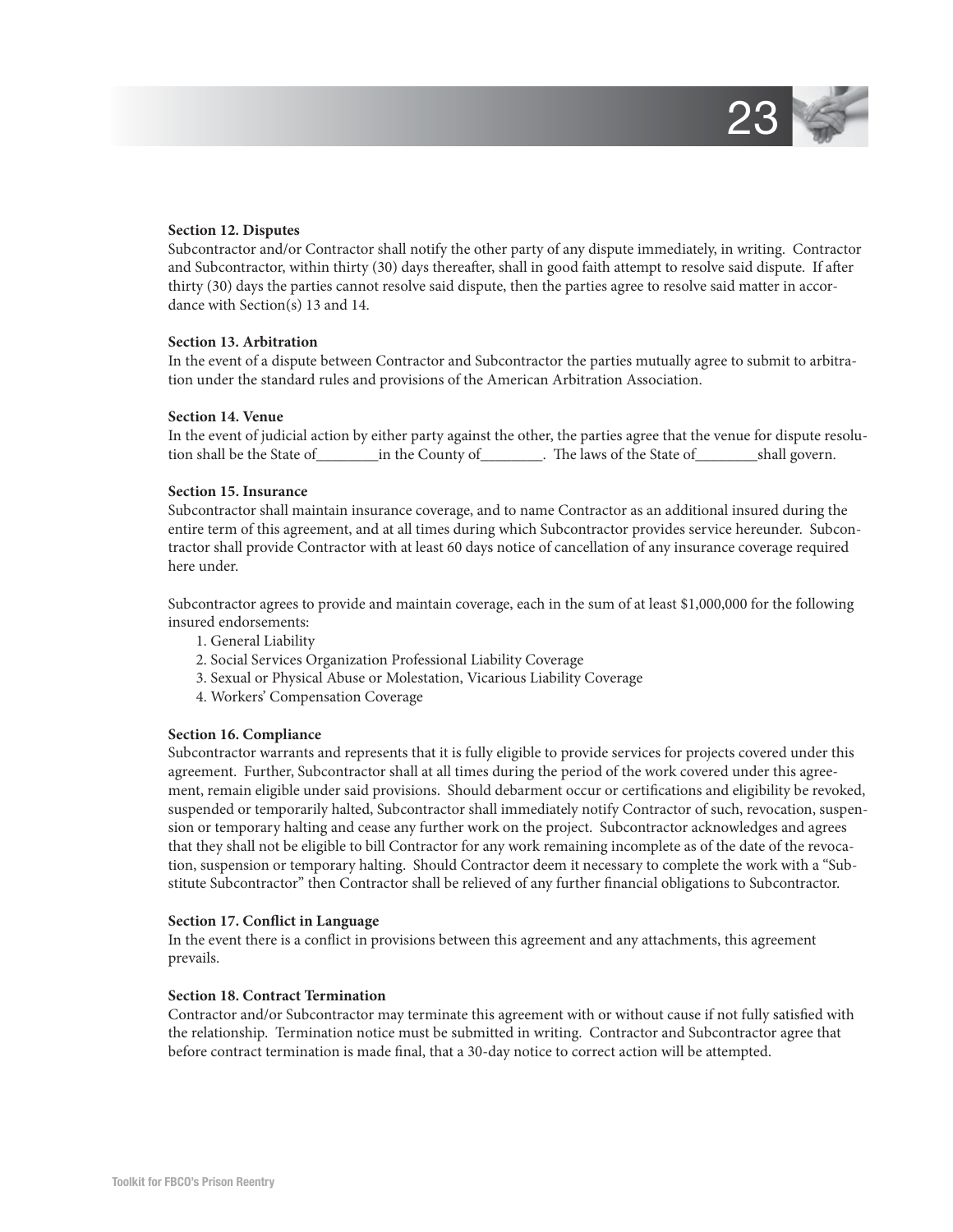

#### **Section 19. Client Information**

Subcontractor agrees to meet with the Contractor's management and/or case management staff as outlined in a mutually agreed upon schedule to share information and provide input on the overall goals for the program participants.

**IN WITNESSES WHEREOF**, the Contractor and the Subcontractor have caused this Agreement to be executed by their duly authorized representatives.

| Executed the __________ day of | Executed the ____________day of |
|--------------------------------|---------------------------------|
|                                |                                 |
|                                | For: $\qquad \qquad$            |
| By:                            | By:                             |

## **Chapter IV: Recruiting Clients and Volunteers**

Recruitment is a vital first step for your reentry program. Organizations must recruit willing clients and motivated volunteers to have a successful reentry program. To do this, organizations employe diverse recruiting techniques.

#### **Recruiting Clients**

Many programs are successful at recruiting participants for several reasons: they target communities with high rates of ex-prisoners; they rely on partners and the community for referrals; and they maintain a high-quality, high-profile image in the community. Pointing young men and women in the direction of employment and the independence that comes with it is a community effort. Client enrollment can be done pre-release or post-release; through formal routes or informal word-of-mouth; by staff, partners, volunteers or even former participants.

Some sites found pre-release recruiting more effective because the program can form a relationship with the participant before he/she returns to the community. Formal partnerships with correctional institutions that provide access to prisoners nearing release enable recruitment on the inside of prison walls. Outside the walls, your program generally has a small window of opportunity to recruit an ex-prisoner. While R4W restricts recruitment to those within 90 days of release, it may be possible for your organization to actively recruit ex-prisoners who were released longer than the than three-month success window. Some individuals, unable to find success after release, may be encouraged by stories from ex-prisoners who participated in your program. This is an important vehicle for recruitment across the R4W adult sites. If your program works for one ex-prisoner, others will take note of that person's experience and inquire about how your program enabled that particular ex-prisoner to successfully reenter his/her community.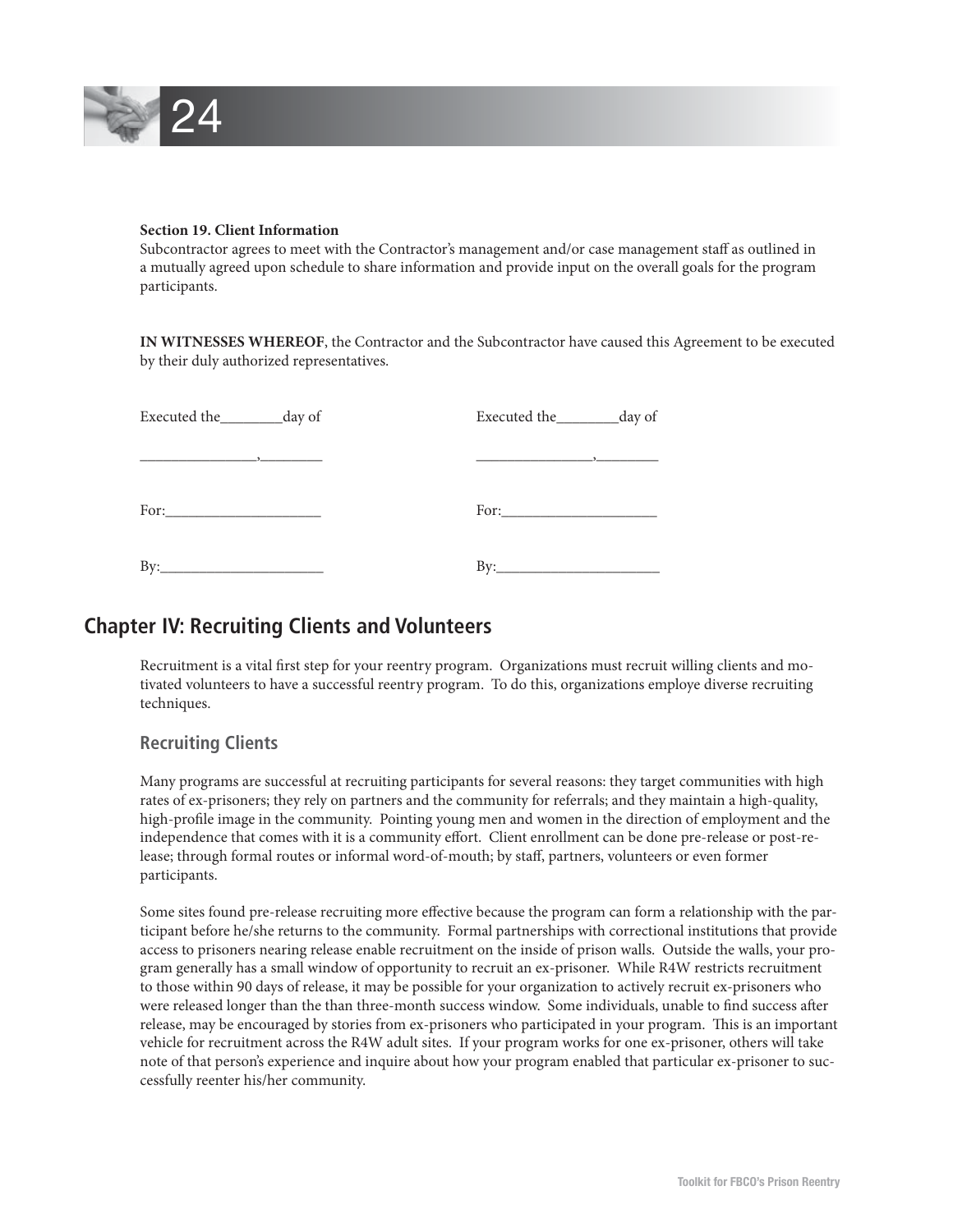

#### **Recruiting Volunteers/Mentors**

While marketing your organization to potential participants is of primary importance, maintaining an active recruitment drive for new volunteers is also imperative. Volunteers can fill the gap by supplying necessary administrative assistance, supplementing case management through mentoring and providing networking opportunities for your program and its clients. The most important volunteer role in R4W is that of a mentor. Mentors serve as role models for the ex-prisoners participating in the program. To ensure that you have enough individuals on hand to mentor your caseload, you must actively recruit volunteers from the community. Mentoring will be discussed at greater length in chapter nine.

Volunteer recruitment can be done through neighborhood non-profi t organizations, at community events or from local religious congregations. Churches, mosques, synagogues, other houses of worship and other community organizations may be good resources for recruitment. Faith-base and community organizations are familiar with service delivery, which is built upon their years of experience in the areas of prison ministry, housing assistance and other social services. You should utilize the networks of counselors, healthcare professionals and business owners from within those FBCOs in your community.

## **Example 1:**

#### **Safer Foundation's Strategy on Recruiting Clients and Mentors**

Due to its reputation as an effective organization, the Safer Foundation (Safer) is very good at recruiting participants in its programs. Safer exists as a testimony to the need for reentry organizations and ex-prisoners' willingness to work. This is due to years of marketing and promotion through various avenues, such as the Sheridan Correctional Center's Substance Abuse Treatment Program case managers, police officers, the Department of Corrections' prisons and parole, Safer's own Adult Transitional Centers' case managers, faith partners and family/community members. The faith-based partners conduct outreach through announcements during worship services and flyers distributed in the community. They seek connections with parole officers, police districts, employers and family members of ex-prisoners. In addition to post-release efforts, participants are also recruited prior to release from confinement through orientation sessions for inmates provided by Safer's staff at the Sheridan Correctional Center and at the Adult Transitional Centers.

Partnerships with congregations throughout Chicago make for easier volunteer mentor recruitment as well. With R4W office space on site, Safer staff are able to coordinate the mentoring component in cooperation with each congregation's mentor coordinator. This strategy will be discussed more in a later chapter on mentoring.

## **Example 2: Word of Hope Ministries Recruits through Several Outlets**

Word of Hope Ministries (WOHM) recruits reentry participants pre-release from the Wisconsin Department of Corrections' institutions. In addition, the organization distributes flyers to individual parole/probation officers (POs). WOHM also provides space for POs to meet with clients at the organization's site. Another avenue for the recruitment of ex-prisoners is through meeting with other faith and community-based organizations. WOHM also utilizes a weekly telecast, radio broadcast and newspaper advertisements promoting their programs. The newspaper ad appeared in the Milwaukee Journal Sentinel and produced a sizable response from interested ex-prisoners.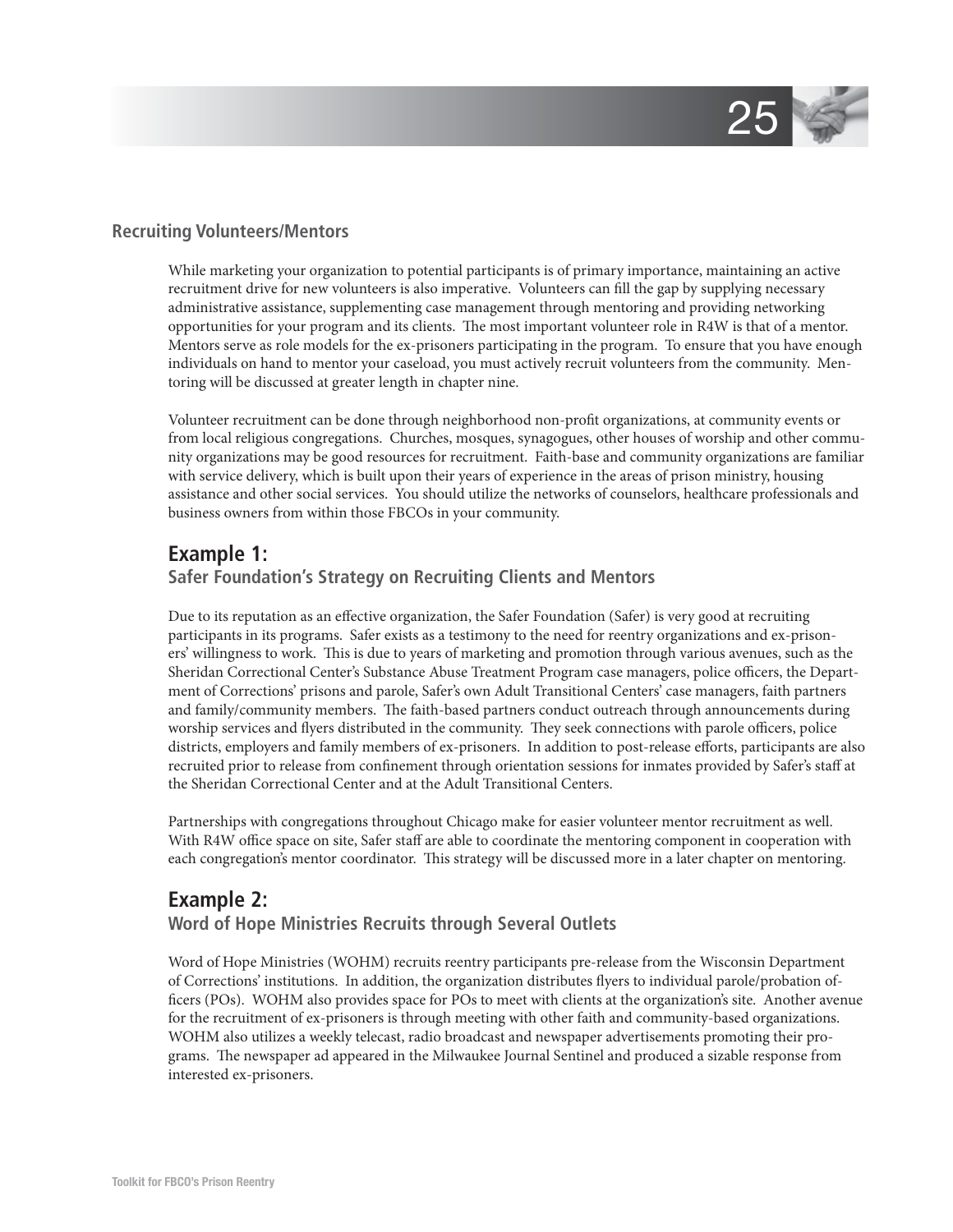

WOHM employs a full-time Mentoring Director and a part-time mentor coordinator to oversee the mentoring component of this R4W site. Together, they are responsible for recruiting and training mentors and matching mentors with participants. They regularly make presentations for recruitment at faith-based, community-based and professional organizations. Their efforts have led to the recruitment of over 90 volunteer mentors.

## **Action Questions**

#### **Participants**

- 1. Do you know the correctional facilities in your area? Do you have relationships with the wardens, corrections staff and parole or probation officers?
- 2. What are some strategies used by the R4W sites to recruit participants that may be useful in your organization's context? What steps should you take to incorporate these ideas into your reentry program?

#### **Volunteers**

- 4. What facets of your program need volunteers (in addition to paid program staff )? Do you have enough volunteers? If not, what is your strategy to recruit more volunteers?
- 5. Do you have relationships with faith institutions or other community-based organizations for the purpose of recruiting volunteers?
- 6. What are some strategies used by the R4W sites to recruit volunteers that may be useful in your organization's context? What steps should you take to incorporate these ideas into your reentry program?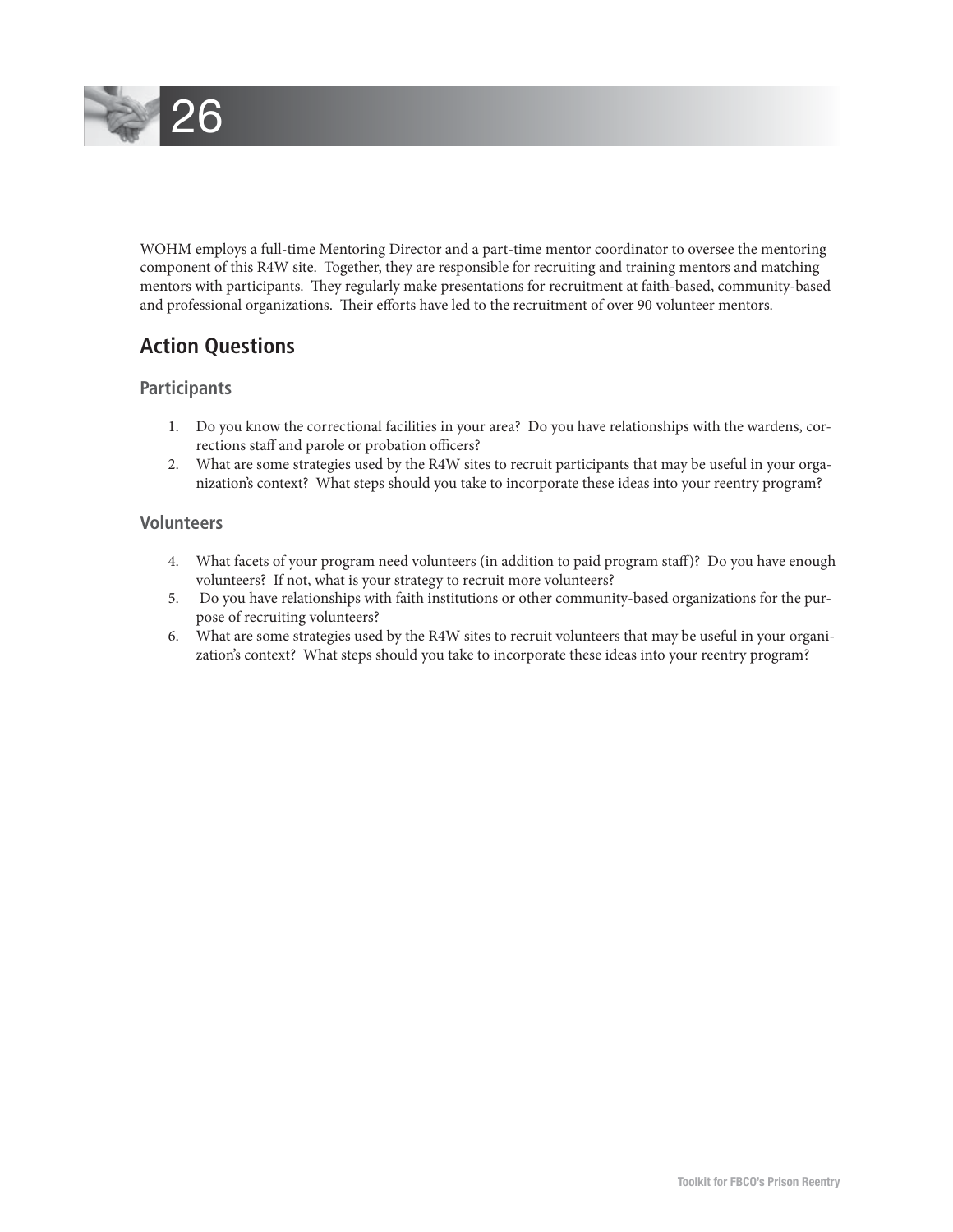

|                           | (Adjust the header and questions with information on your organization.)                   |
|---------------------------|--------------------------------------------------------------------------------------------|
| PERSONAL INFORMATION      |                                                                                            |
|                           |                                                                                            |
|                           | ARE YOU AN EX-FELON? D'es DNO Dep. of Corrections #:                                       |
|                           | DATE OF RELEASE: $\_\_\_\_\_\_\_\_\_\$ PHONE: $\_\_\_\_\_\_\_\_\_\_\_\_\_\_\_\_\_\_\_\_\_$ |
|                           | WAS YOUR CRIME VIOLENT? $\Box$ Yes $\Box$ NO WAS YOUR CRIME SEXUAL? $\Box$ Yes $\Box$ NO   |
| PROBATION/ PAROLE OFFICER |                                                                                            |
|                           |                                                                                            |
|                           |                                                                                            |
|                           |                                                                                            |
|                           |                                                                                            |
|                           |                                                                                            |
|                           |                                                                                            |
|                           |                                                                                            |
| <b>RESIDENCY/HOUSING</b>  |                                                                                            |
|                           |                                                                                            |
|                           | IF CURRENTLY INCARCERATED, WHERE WILL YOU RESIDE ONCE RELEASED: UNIT                       |
|                           |                                                                                            |
| <b>EMERGENCY CONTACT</b>  |                                                                                            |
|                           | NAME:                                                                                      |
|                           |                                                                                            |
|                           |                                                                                            |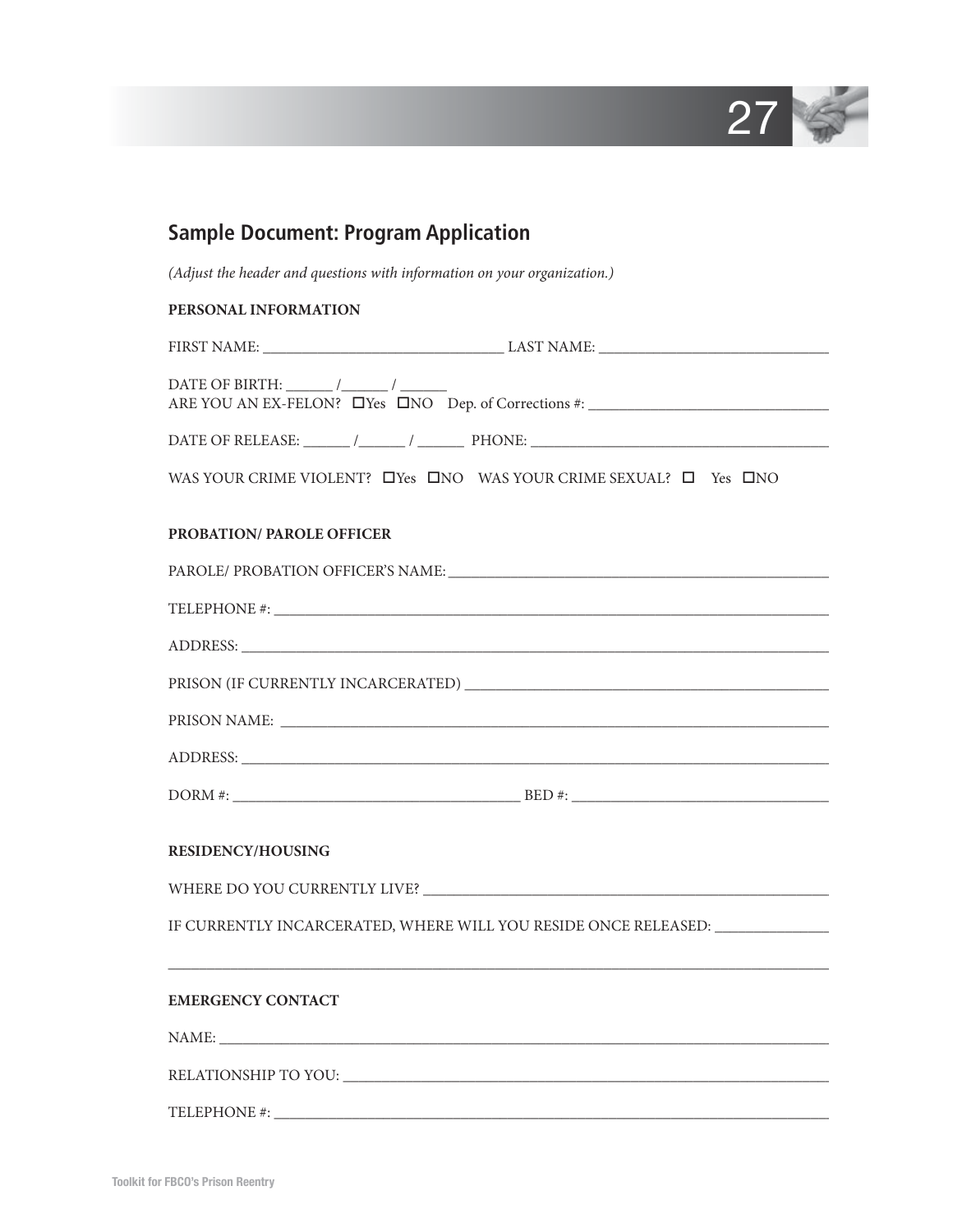

## **Sample Document: Participant Recruitment Print Advertisement**

(Insert your organization's name and information to suit the ad for your marketing needs. The original advertise*ment was placed in the Milwaukee Journal Sentinel by Word of Hope Ministries.)*

## **Are You an Ex-Prisoner Looking for Work?**

We may have the solution for you!

We have several positions, skilled and unskilled, available through our Reentry Program. We can also serve those without any job history. For immediate consideration, please stop by on July 31 or August 3 at 9:00 am.

Organization Name #### New Job Street City, ST ##### (###) ###-####

## **Sample Document: Participant Recruitment Flyer 1**

*(Insert your organization's name and information. You may also want to add color, photographs from your program or stock images of workers in action.)*

# **Are You Ready for Work?** We can help you find a job and can also provide you with specialized **Work**

 **training and career planning.** 

Services Include:

- Assessment to determine strengths and interests
- Job placement and specialized/educational training
- Mentoring by successful individuals
- Transportation and housing assistance
- Other support services

Eligibility Guidelines:

- Ex-prisoners, male or female, ages 18 34 years old
- Released within the past 90 days or within 90 days of release
- Unemployed or underemployed
- Offenses must be nonviolent and nonsexual

PLEASE CALL: (###) ###-#### Or stop in at: ##### NEW JOB STREET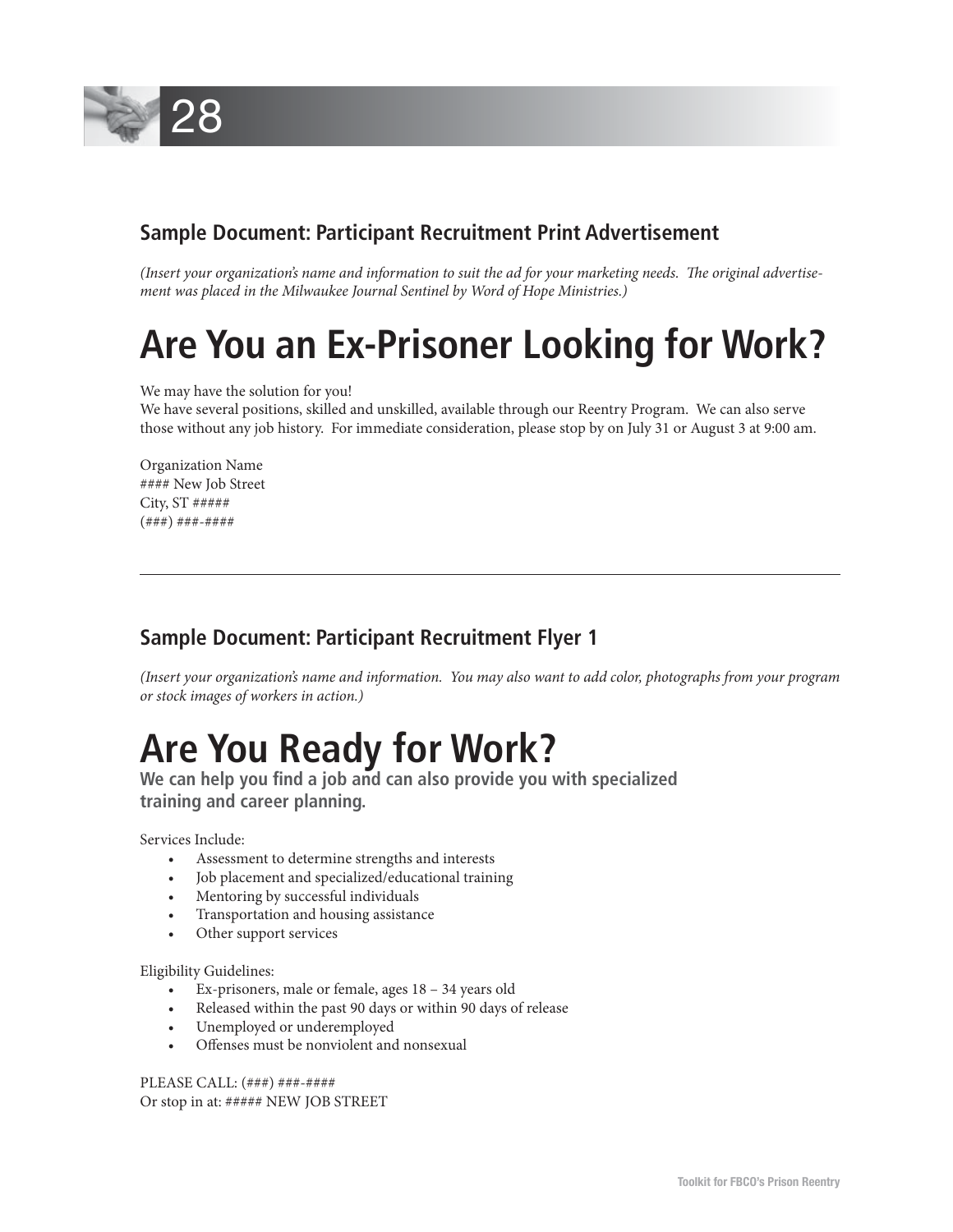

## **Sample Document: Participant Recruitment Flyer 2**

*(Insert your organization's name and information. You may also want to add color, photographs from your program or stock images of workers in action.)*

**NEED A JOB ?**

HAVE YOU BEEN RELEASED WITHIN THE PAST 90 DAYS WITH A FELONY CONVICTION?

ARE YOU UNEMPLOYED AND HAVING A HARD TIME GETTING A JOB?

ARE YOU BETWEEN THE AGES OF 18-34?

DO YOU NEED SOMEONE TO GIVE YOU A SECOND CHANCE?

If you answered **"YES"** to the above… The Reentry Program can help you! All services are **FREE**.

EMPLOYMENT TRAINING CLASSES ARE HELD MONDAY, WEDNESDAY, AND FRIDAY 9:30 AM - 11:30 AM

> Reentry Program #### New Life Street City, State ##### Call  $($ ### $)$  ### $-$ ##### for more information

#### RECEIVE \$10 FREE FOR ENROLLING IN THE PROGRAM

*Eligibility: Recently released 18-34 year old, 90-days out of prison/jail, non-violent felony (presenting charge), and no sex offenses.*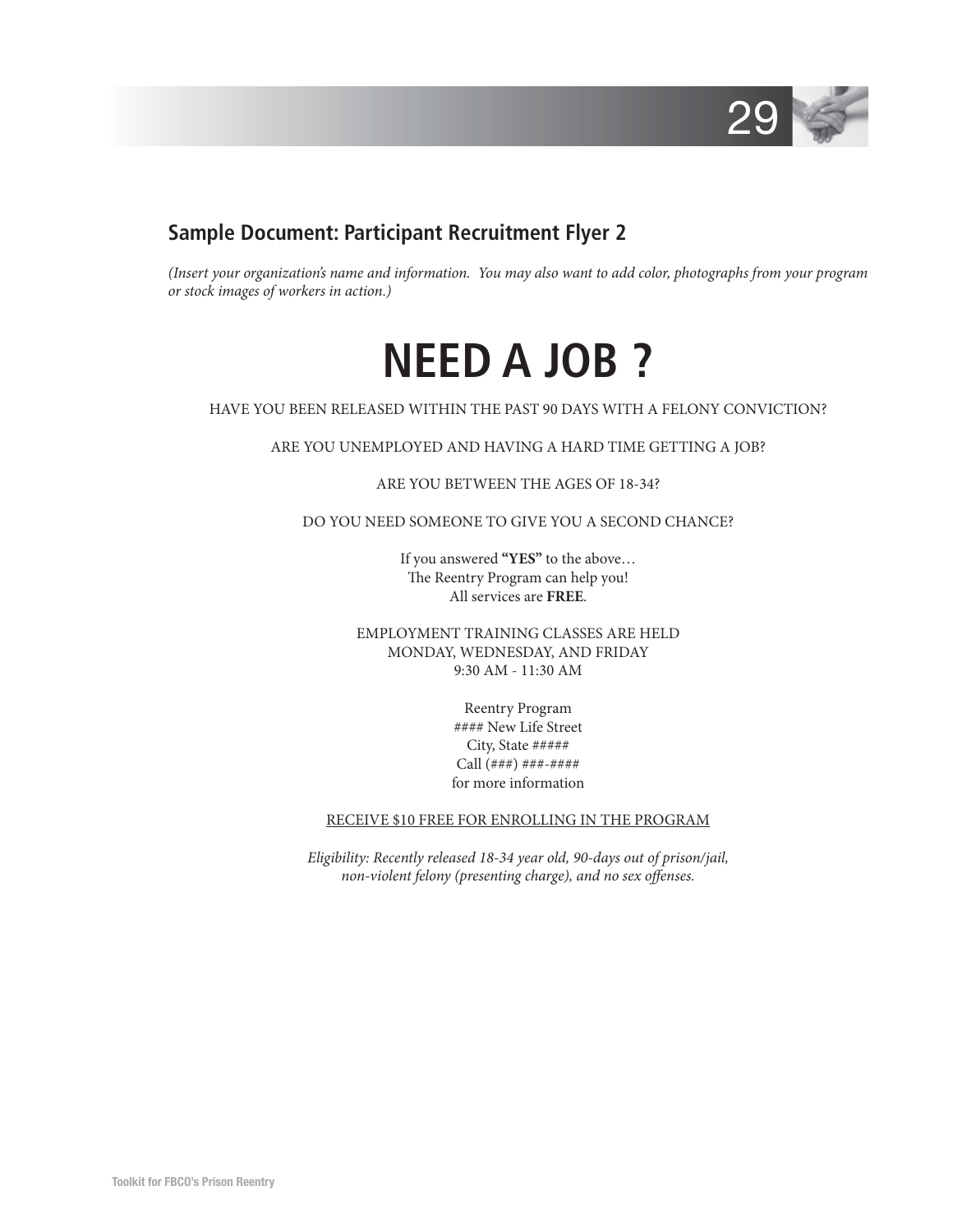

## **Chapter V: Crafting Intensive Case Management**

Case management is the foundation for all other reentry services. The case manager, sometimes referred to as a "reentry counselor," "workforce development specialist" or "navigator," is a key staff member of a successful reentry program. These individuals facilitate the entire reentry experience from prison to sustained employment. They provide a human face to an otherwise structured program.

Normally, case management begins with a comprehensive individual assessment. From this assessment, a service plan is created that manages every aspect of the participant's reentry program. The case manager monitors the plan, ensuring that all goals and objectives are being reached. Case managers often participate in client recruitment, services, mentorship and job training and placement. The following are examples of successful case management strategies.

## **Example 1: Eimago Uses "Team" Strategy to Manage Cases**

Comprehensive case management is the foundation of Eimago's reentry program, and many members of Eimago's staff are involved in the case management process. The organization assists each client in addressing a wide variety of systemic problems that contribute to recidivism. This process includes providing resources and fostering changes in behavioral patterns. Case managers assist participants in rebuilding their lives by addressing factors that contribute to homelessness, incarceration and addiction. Through its comprehensive approach to removing barriers, Eimago reduces recidivism by providing a supportive safety net for its participants. Eimago's programs provide assistance in the areas of supportive housing, substance abuse, legal advocacy, social skills, financial management, basic skills education, vocational training and job placement. This "holistic" approach to rehabilitation, accessed through case managers, encourages accountability. The organization continually evolves with the participant base to offer the best and most complete services. Eimago's philosophy is embodied in their vision: "By being consistent in our offerings, our attitude, and in the practical, professional skills we offer; we build that trust that will allow our clients to see beyond their current circumstances." Case management is the vehicle that transports clients from unemployment and failure to employment and success; the case manager designs and administers the services needed for successful reentry.

## **Example 2: Safer Foundation Employs "Community-Based" Reentry Counselors**

The Safer Foundation (Safer) utilizes "community-based" case managers for its R4W program. Safer established mini-sites in neighborhoods hit hardest by the reentry crisis. Each site is community based and located at a neighborhood church. Safer's reentry counselors assess participants during the intake process to determine what types of services participants need. After the initial assessment, reentry counselors provide access to the following program components: case planning, service matching, housing, job retention, legal assistance and post-placement/aftercare support. This community-based approach allows the case management staff to connect with program participants in a family-like atmosphere. Reentry Counselors even refer to participants as "family members." Through this community-based approach, they can encourage participation and retention in employment and accountability and integration in the community.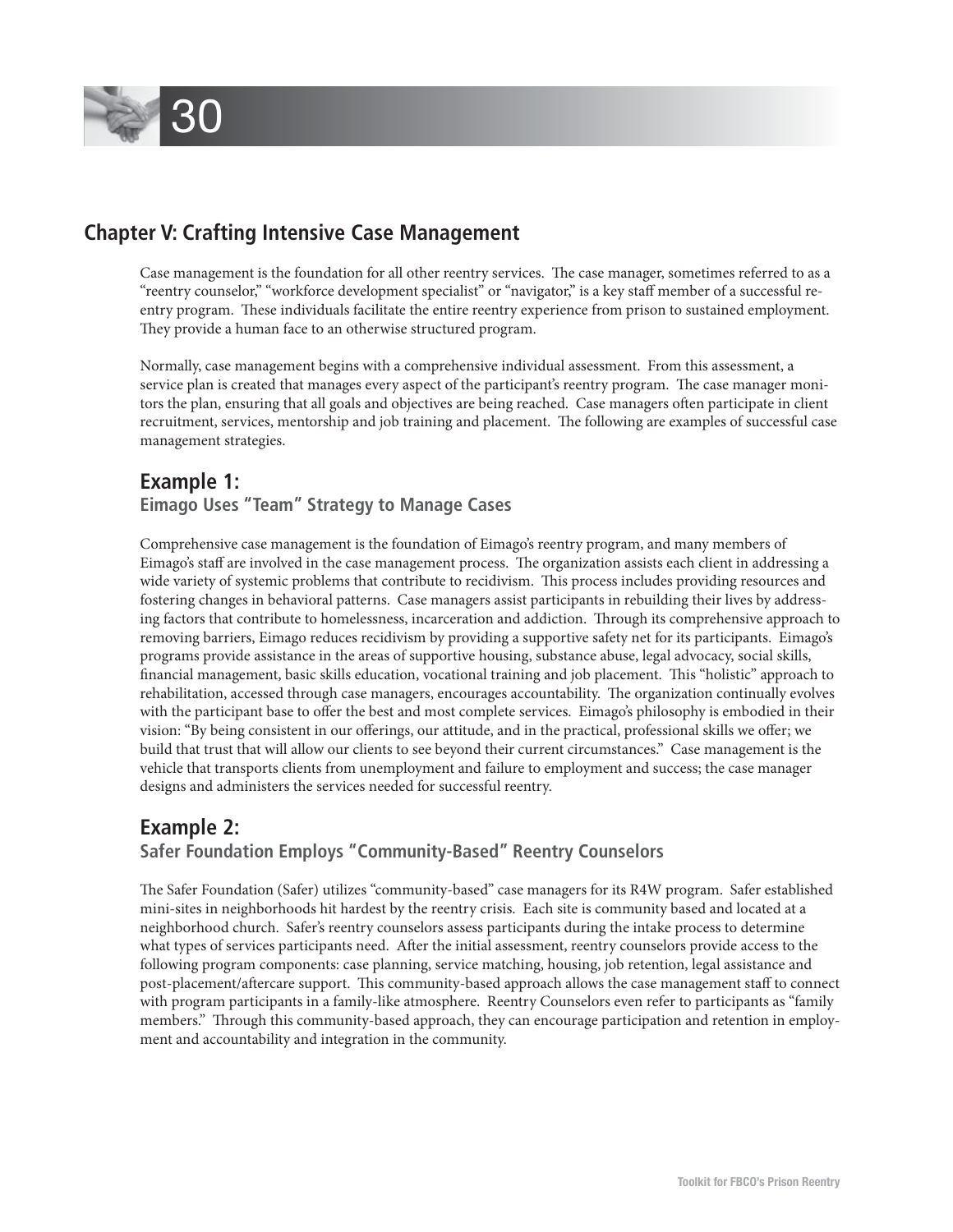

## **Example 3:**

 **Exodus Transitional Community and the Exodus Contract Permit Self-Assessment**

Exodus Transitional Community's (Exodus) strategy is centered on the Exodus Contract. This document, included in the toolkit as a "Goal Contract," frames the case management process. It essentially serves as a "selfassessment," allowing the participant to assess his/her own life and create goals in several areas including: Family and Relationships, Education, Health, Community Involvement and Service and Spirituality. The participant can then track his/her success in accomplishing each goal. This approach places control in the hands of the participant rather than dictating what he/she needs. The contract is a powerful tool that can help ex-prisoners assess their lives and take action - leading to a better life "outside of the walls."

## **Example 4:**

 **Second Chance Uses Employer-Style Zero Tolerance Policy and Other Unique Tactics to Manage Clients' Cases**

The Memphis' Second Chance program has a zero tolerance policy. The program involves an agreement or "bargain" between Second Chance staff and the ex-prisoner. If a participant violates part of his/her bargain – such as missing a scheduled event like a meeting with his/her case manager – he/she may be terminated from the program. While some may find this approach too harsh, the staff believes it encourages responsibility and is the best preparation for entering the workforce. Since participants know termination is imminent if they violate the rules, they have an incentive to be present and punctual for all meetings and necessary services.

Also unique to the Memphis program is a meeting with the Mayor during orientation. This reiterates the seriousness of the program and the need for every participant to work hard to achieve success.

## **Action Questions**

- 1. What case management strategies outlined in this chapter seem like they would be successful if employed by your organization?
- 2. What steps can you take to implement these strategies?
- 3. What types of skill sets and experiences must an effective case manager possess? Who would be the best possible candidate to work for your organization as a reentry case manager?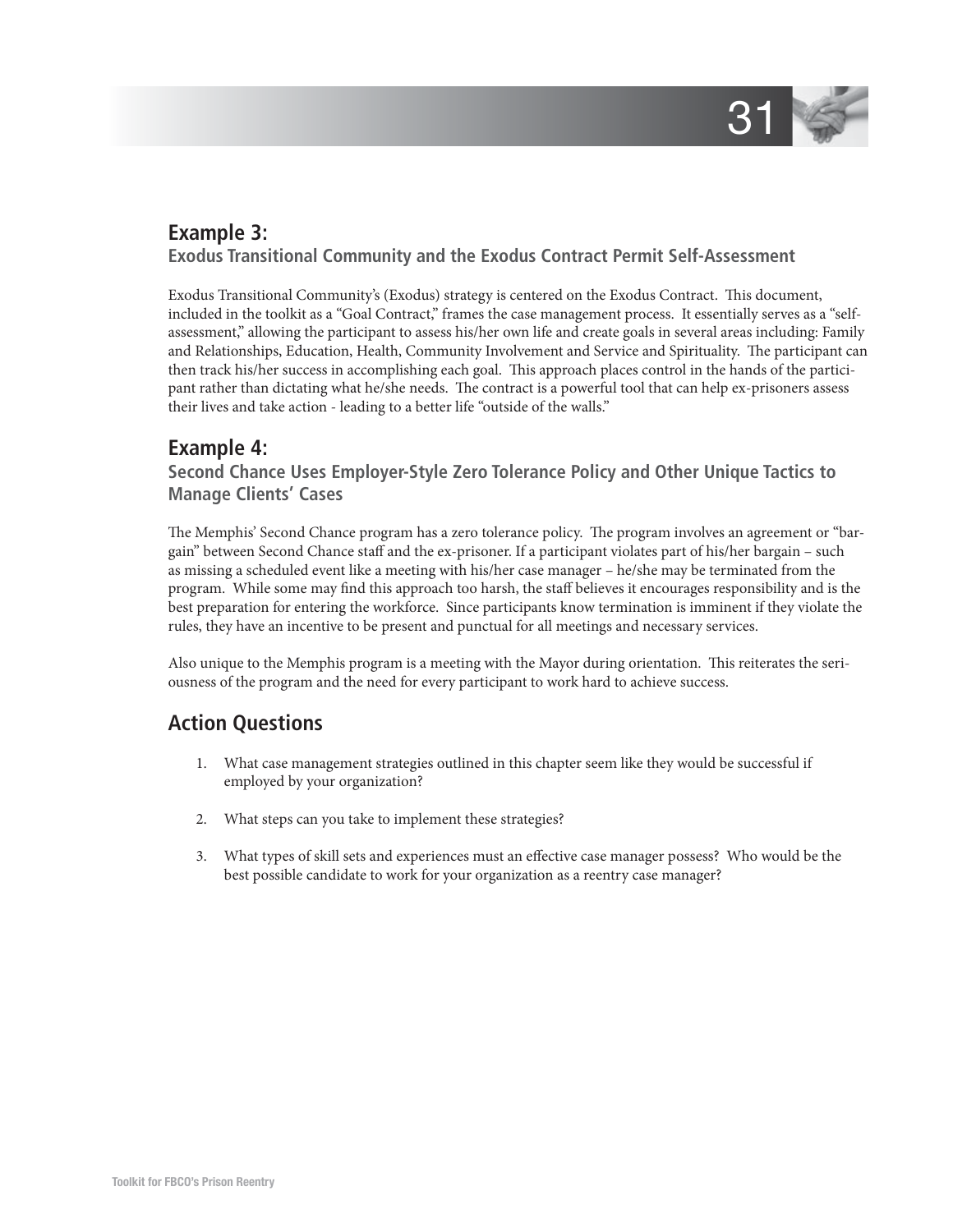

## **Sample Job Description: Case Manager**

This position is the central role in any social service program. The various R4W sites refer to case managers by many names, including Reentry Counselors, Project Service Coordinators and Navigators.

#### **Position Title: Case Manager**

#### **Responsibilities/Duties**

- Service a caseload of 25-30 active participants, all of which will be adult ex-prisoners
- Provide individual case management sessions with all clients at regularly scheduled intervals
- Develop individual service plans for all clients that identify barriers to successful reentry
- Document all client contact and progress, including time and date, type of contact, outcome and plan of action
- Provide or broker services to holistically address clients' needs
- Oversee sessions with volunteer mentors, including tracking contact times, facilitating activities and resolving issues
- May also perform the duties of employment training specialist and/or job developer
- Provide regular updates to the Program Manager

#### **Minimum Qualifications**

- Bachelor's Degree in Social Work (BSW), Psychology, Counseling, Criminology or a related social/behavioral science field
- Master's Degree in Social Work (MSW) provides distinct advantage
- 2-3 years experience in delivering case management services
- Excellent verbal, written and interpersonal communication skills
- Ability to work effectively with people of diverse educational and cultural backgrounds, from ex-prisoners to public officials
- Computer literacy, including knowledge of basic software applications and familiarity with the internet and email communications
- Knowledge of criminal justice system and/or experience with ex-prisoners is preferred
- Ability to travel within city and surrounding communities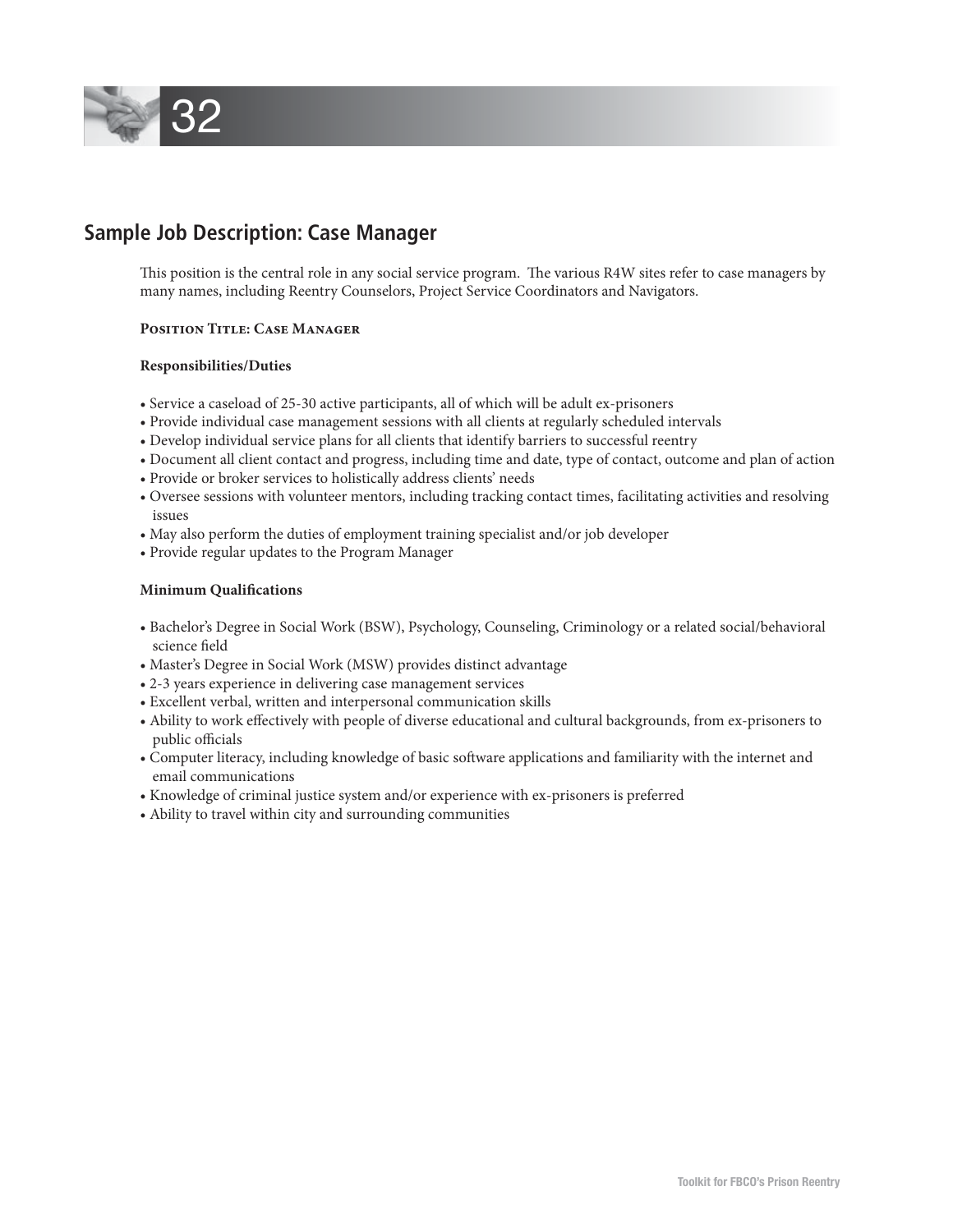

# **Sample Document: Participant Intake Assessment**

*(Add organization-specific information.)* 

## **BASIC/ CONTACT INFORMATION**

| $SEX: \Box$ Female $\Box$ Male                                                                                                                                                                                                |                                                                       |                         |                                                         |  |  |  |  |
|-------------------------------------------------------------------------------------------------------------------------------------------------------------------------------------------------------------------------------|-----------------------------------------------------------------------|-------------------------|---------------------------------------------------------|--|--|--|--|
|                                                                                                                                                                                                                               |                                                                       |                         |                                                         |  |  |  |  |
|                                                                                                                                                                                                                               |                                                                       |                         |                                                         |  |  |  |  |
|                                                                                                                                                                                                                               |                                                                       |                         |                                                         |  |  |  |  |
|                                                                                                                                                                                                                               |                                                                       |                         |                                                         |  |  |  |  |
|                                                                                                                                                                                                                               |                                                                       |                         |                                                         |  |  |  |  |
| <b>ADDITIONAL CONTACTS</b>                                                                                                                                                                                                    |                                                                       |                         |                                                         |  |  |  |  |
|                                                                                                                                                                                                                               |                                                                       |                         |                                                         |  |  |  |  |
|                                                                                                                                                                                                                               |                                                                       |                         |                                                         |  |  |  |  |
|                                                                                                                                                                                                                               |                                                                       |                         |                                                         |  |  |  |  |
|                                                                                                                                                                                                                               |                                                                       |                         |                                                         |  |  |  |  |
| <b>DOCUMENTS TO OBTAIN</b>                                                                                                                                                                                                    |                                                                       |                         |                                                         |  |  |  |  |
| $\Box$ BIRTH CERTIFICATE                                                                                                                                                                                                      |                                                                       | $\square$ SS CARD       | □ LIBRARY CARD                                          |  |  |  |  |
| □ DRIVER'S LICENSE                                                                                                                                                                                                            |                                                                       | <b>OTHER PHOTO ID</b>   |                                                         |  |  |  |  |
| <b>PERSONAL INFORMATION</b>                                                                                                                                                                                                   |                                                                       |                         |                                                         |  |  |  |  |
|                                                                                                                                                                                                                               |                                                                       |                         |                                                         |  |  |  |  |
| RACE: and the state of the state of the state of the state of the state of the state of the state of the state of the state of the state of the state of the state of the state of the state of the state of the state of the | <u> 1989 - Johann Barn, mars an t-Amerikaansk ferstjer op de oars</u> |                         |                                                         |  |  |  |  |
|                                                                                                                                                                                                                               |                                                                       |                         |                                                         |  |  |  |  |
| CHILD SUPPORT: $\Box$ YES $\Box$ NO NEEDS CHILDCARE SERVICES: $\Box$ YES $\Box$ NO                                                                                                                                            |                                                                       |                         | <u> 1989 - Johann Barn, mars ann an t-Amhain an t-A</u> |  |  |  |  |
| PERMANENT RESIDENCE: □ YES □ NO<br><b>RESIDENCE FOR PAST YEAR:</b>                                                                                                                                                            |                                                                       |                         |                                                         |  |  |  |  |
| □ PARENT OR GUARDIAN'S HOME □ OTHER RELATIVE'S HOME □ INDEPENDENTLY                                                                                                                                                           |                                                                       |                         |                                                         |  |  |  |  |
| $\square$ TRANSITIONAL/ TREATMENT FACILITY $\square$ HOMELESS SHELTER                                                                                                                                                         |                                                                       |                         | $\Box$ HOMELESS                                         |  |  |  |  |
| □ CORRECTIONAL FACILITY                                                                                                                                                                                                       |                                                                       | $\square$ FRIEND'S HOME | $\Box$ FOSTER HOME                                      |  |  |  |  |
| SOURCE OF FINANCIAL SUPPORT:                                                                                                                                                                                                  |                                                                       |                         |                                                         |  |  |  |  |

 $\Box$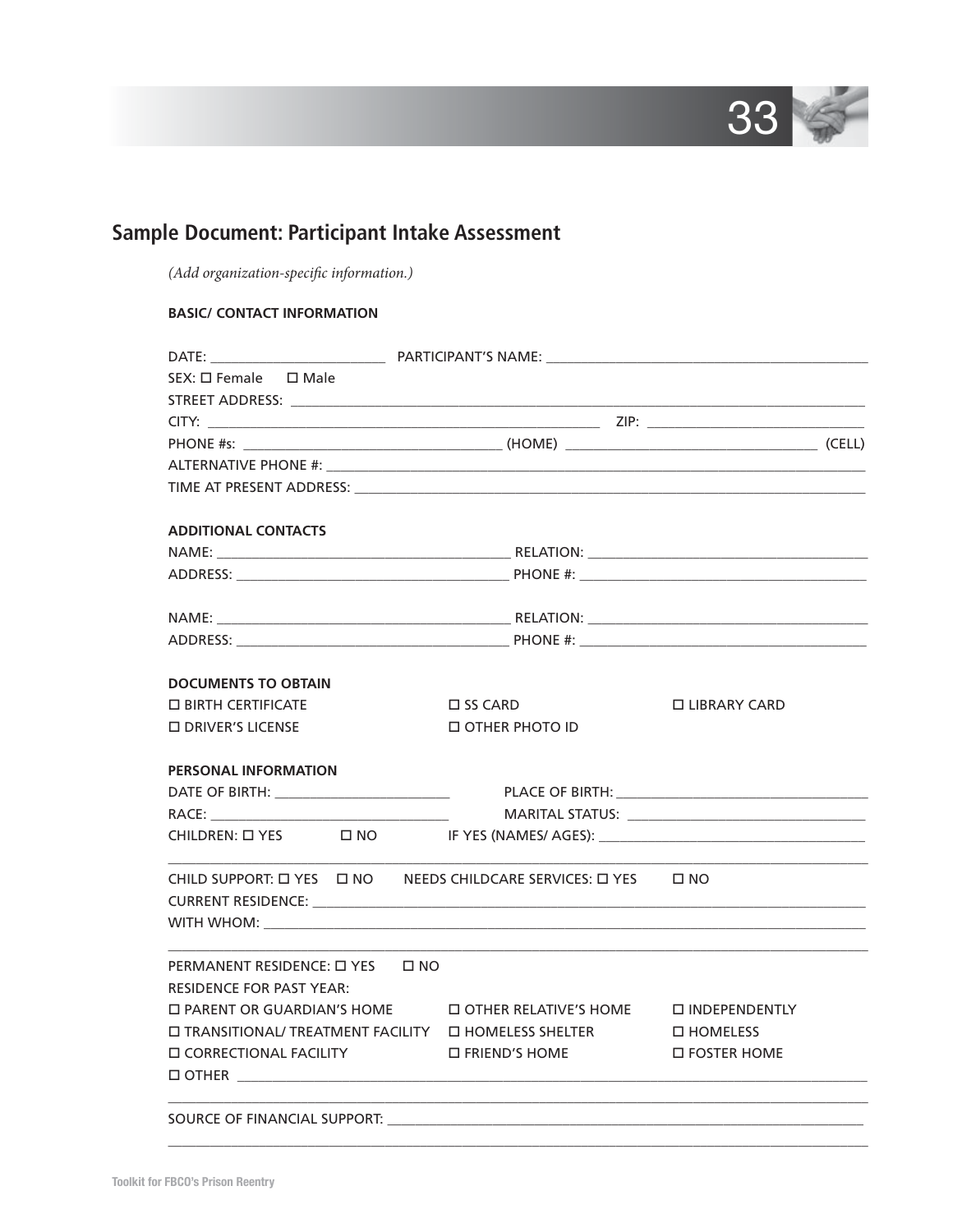

## **LEGAL HISTORY** EVER ARRESTED: 0 YES 0 NO

## EVER CONVICTED OF A CRIME:  $\Box$  YES  $\Box$  NO

## 

| EVER BEEN IN JAIL: [ YES [ ] NO                                                   |
|-----------------------------------------------------------------------------------|
| EVER BEEN IN PRISON: [ YES   I] NO                                                |
|                                                                                   |
| NUMBER OF TIMES IN JAIL/ PRISON AS A JUVENILE: __________________________________ |
|                                                                                   |
|                                                                                   |
| CURRENTLY ON PROBATION: $\Box$ YES $\Box$ NO                                      |
| CURRENTLY ON PAROLE: [ YES   I] NO                                                |
|                                                                                   |
|                                                                                   |
|                                                                                   |
| INVOLVED IN A GANG: LI YES LINO ACCESS TO WEAPON(S): LI YES LINO                  |
|                                                                                   |
|                                                                                   |
|                                                                                   |
|                                                                                   |
|                                                                                   |
|                                                                                   |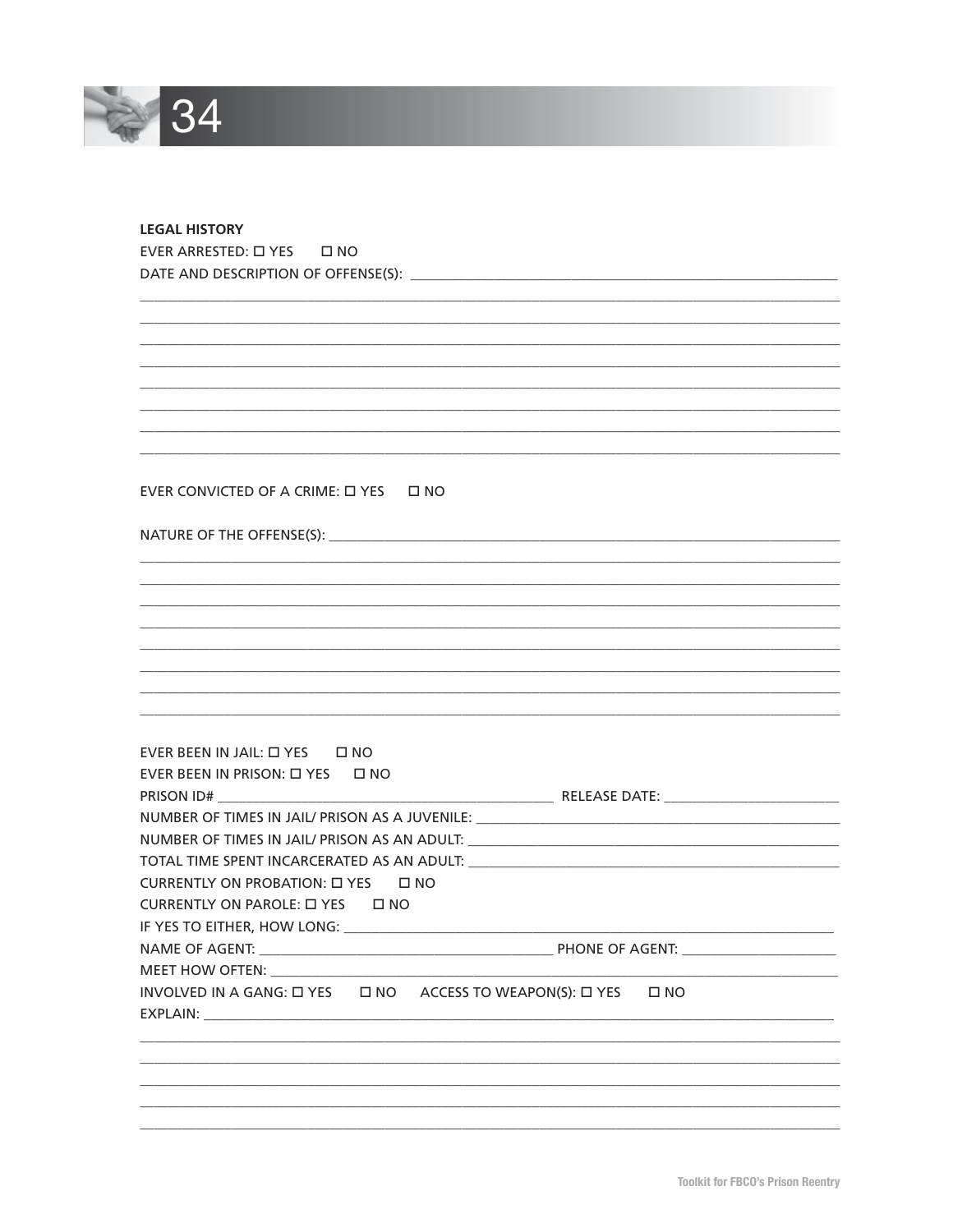

#### **EMPLOYMENT HISTORY**

EVER BEEN EMPLOYED: [ YES | I] NO LAST TWO POSITIONS HELD: 

WORK-RELATED SKILLS: \_\_\_\_\_

FUTURE EMPLOYMENT GOALS: \_\_\_\_\_\_\_\_\_\_\_\_

#### **EDUCATIONAL HISTORY**

HIGHEST SCHOOLING COMPLETED:  $\square$  NO SCHOOLING/ LESS THAN HS **IN SOME COMMUNITY COLLEGE/ TRADE SCHOOL ID SOME COLLEGE/ UNIVERSITY IN SOME GRADUATE SCHOOL** NAME AND LOCATION OF LAST SCHOOL ATTENDED:

□ HS DIPLOMA/ GED **D** ASSOCIATE'S DEGREE □ BACHELOR'S DEGREE **O GRADUATE DEGREE** 

EVER RECEIVE SPECIAL EDUCATION SERVICES:  $\Box$  YES  $\Box$  NO EVER HAD AN INDIVIDUAL EDUCATIONAL PLAN (IEP):  $\Box$  YES  $\Box$  NO EVER SUSPENDED FROM SCHOOL:  $\Box$  YES  $\Box$  NO EVER PLACED IN AN ALTERNATIVE SCHOOL:  $\Box$  YES  $\Box$  NO **EXPLAIN YES ANSWERS:**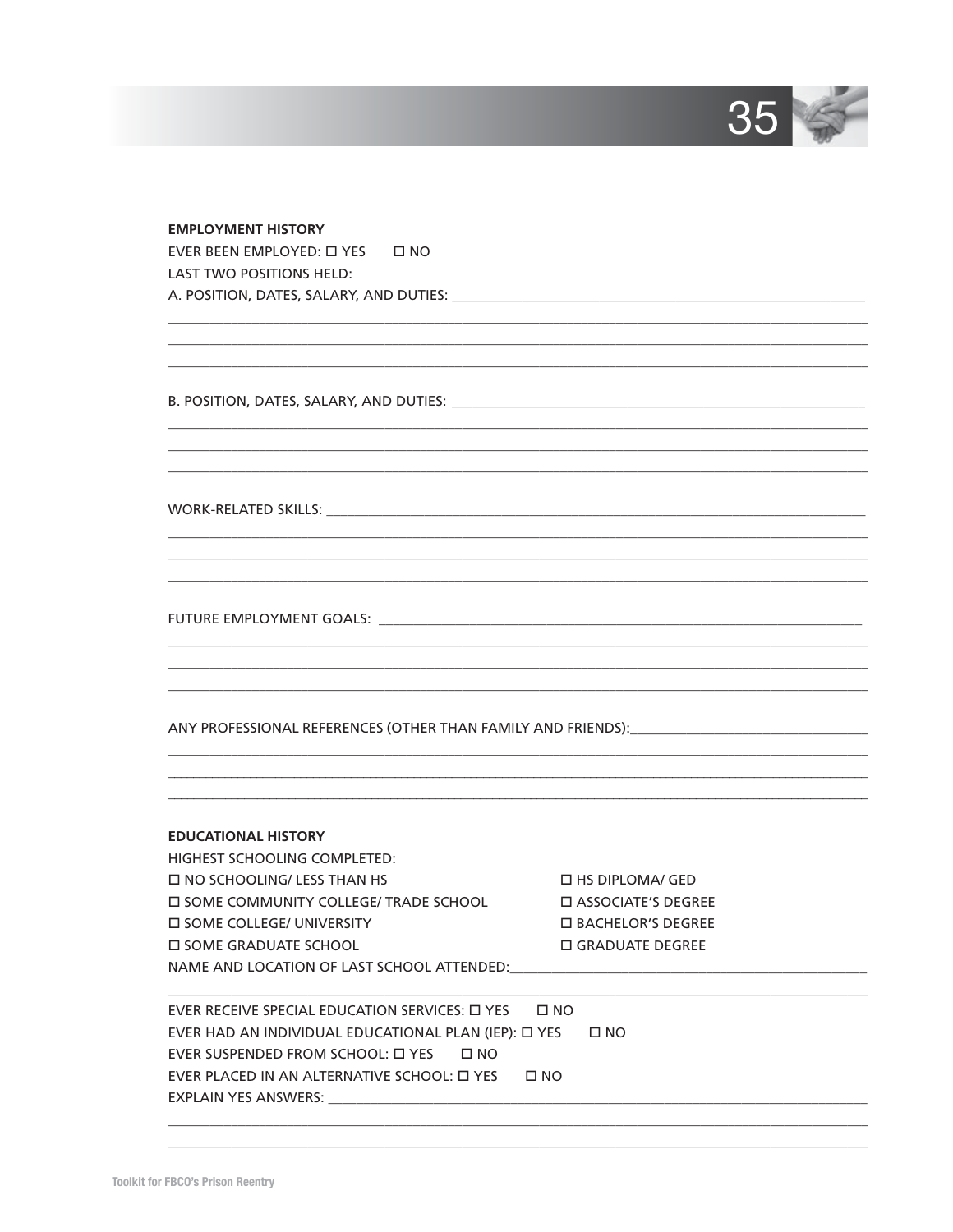

WHAT DID YOU LIKE BEST ABOUT SCHOOL?

ANY SKILL DEFICIENCIES/ BARRIERS TO SUCCESSFUL LEARNING: \_\_\_\_\_\_\_\_\_\_\_\_\_\_\_\_\_\_\_\_\_\_\_

## PHYSICAL & MENTAL HEALTH HISTORY

HEALTH INSURANCE: [ YES | I] NO SELF-HEALTH RATING: □ POOR □ FAIR □ GOOD □ EXCELLENT 

DATE OF LAST PHYSICAL EXAM: EVER HOSPITALIZED: [ YES | I] NO 

DATE OF LAST EYE EXAM: WE ARRIVE THE STATE OF THE STATE OF LAST EYE EXAM:

REQUIRE GLASSES TO READ, WORK, ETC. IN YES IN NO EVER EXPERIENCED NEGLECT OR ABUSE:  $\Box$  YES  $\Box$  NO PHYSICAL ABUSE: □ YES □ NO SEXUAL ABUSE:  $\Box$  YES  $\Box$  NO DIFFICULTY SLEEPING: □ YES □ NO ALCOHOL ABUSE: LI YES LI NO DRUG ABUSE: □ YES □ NO SELF-MUTILATION: 0 YES ONO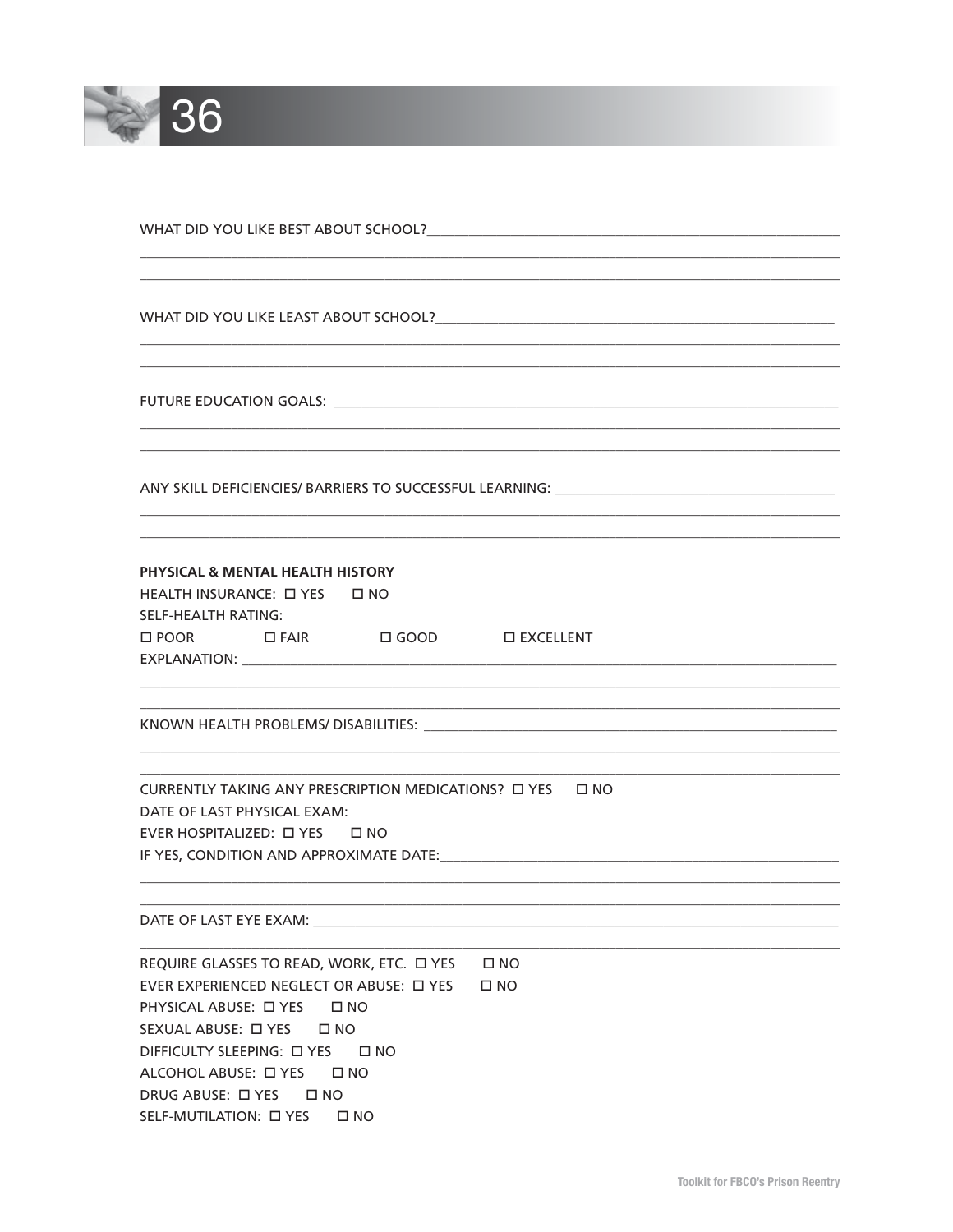

ATTEMPTED SUICIDE: [ YES | I NO **CASE MANAGER CERTIFICATION** NEEDS ADDITIONAL ASSESSMENT: □ YES □ NO NEEDS OUTSIDE REFERRAL: [ YES | I] NO 

REQUIRES IN-HOUSE SERVICES:  $\Box$  YES  $\Box$  NO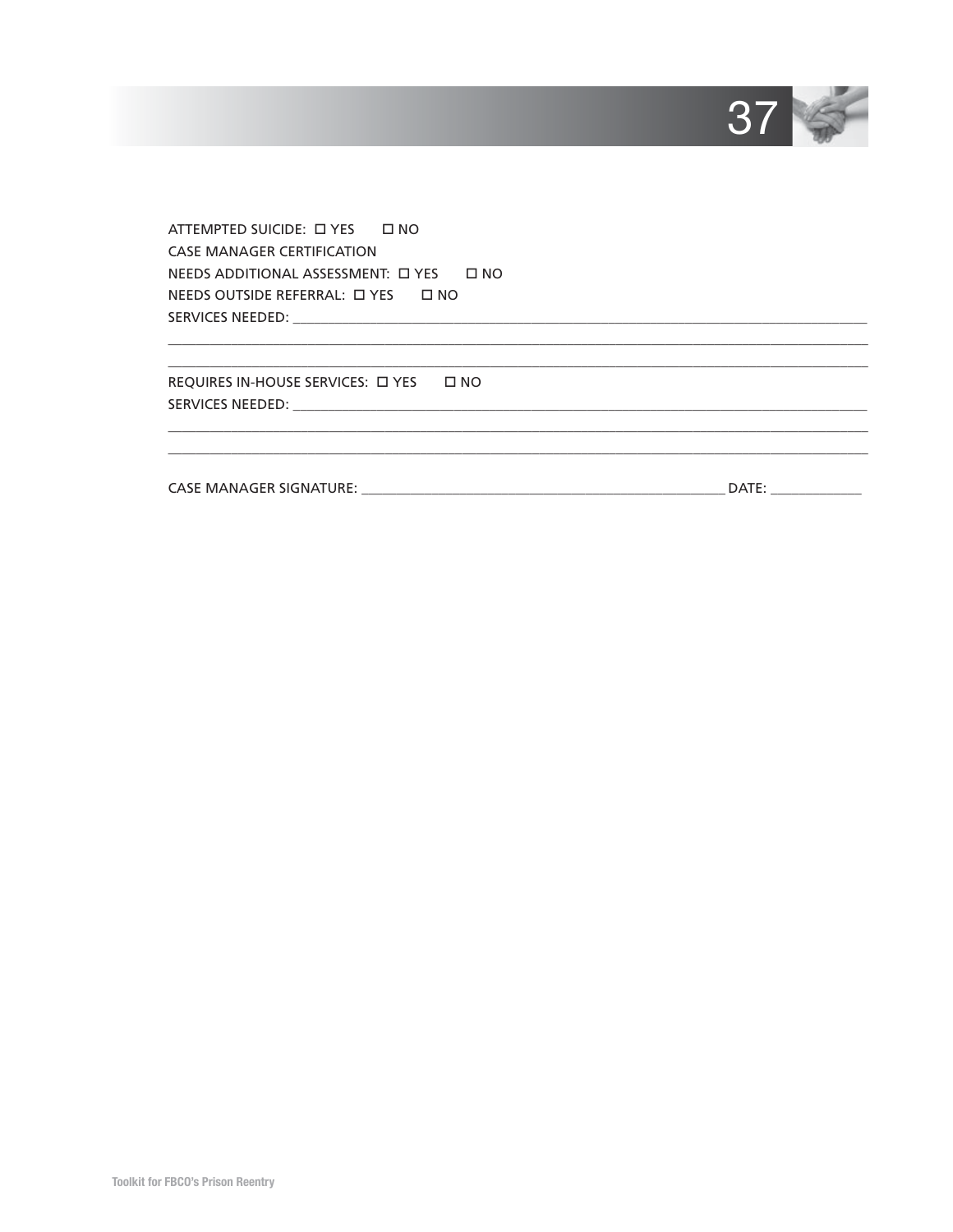

# **Sample Document: Individual Service Strategy**

*(Customize this document for use by your organization.)*

|                                                                                                                                                        | $\square$ Female |
|--------------------------------------------------------------------------------------------------------------------------------------------------------|------------------|
|                                                                                                                                                        |                  |
| In addition to case management, job training and job placement assistance, what other employment/ edu-<br>cational services would you like to receive? |                  |
| $\Box$ Job Search and Readiness Assistance                                                                                                             |                  |
| □ Resume Development                                                                                                                                   |                  |
| $\Box$ Interview Skills                                                                                                                                |                  |
| □ Educational Referrals- High School Diploma/GED, Trade/Vocational, Financial Aid Assistance                                                           |                  |
|                                                                                                                                                        |                  |
|                                                                                                                                                        |                  |
| <b>Barriers to Employment:</b>                                                                                                                         |                  |
| $\square$ Lack of updated resume                                                                                                                       |                  |
| □ Appropriate clothing for job search                                                                                                                  |                  |
| $\square$ Transportation<br>$\square$ Stable housing                                                                                                   |                  |
| $\square$ Substance abuse                                                                                                                              |                  |
| $\Box$ Poor interview skills                                                                                                                           |                  |
| □ Poor job search skills                                                                                                                               |                  |
| $\square$ Non high school graduate                                                                                                                     |                  |
| □ No documentation (ID, SS card)                                                                                                                       |                  |
|                                                                                                                                                        |                  |
|                                                                                                                                                        |                  |
|                                                                                                                                                        |                  |

## Strategies for Overcoming Short-Term Employment Barriers (to be completed by case manager): Barrier: \_\_\_\_\_\_\_\_\_\_\_\_\_\_\_\_\_\_\_\_\_\_\_\_\_\_\_\_\_\_\_\_\_\_\_\_\_\_\_\_\_\_\_\_\_\_\_\_\_\_\_\_\_\_\_\_\_\_\_\_\_\_\_\_\_\_\_\_\_\_\_\_\_\_\_\_\_\_\_\_\_\_\_\_\_\_\_\_\_\_\_\_

 $\Box$  $\Box$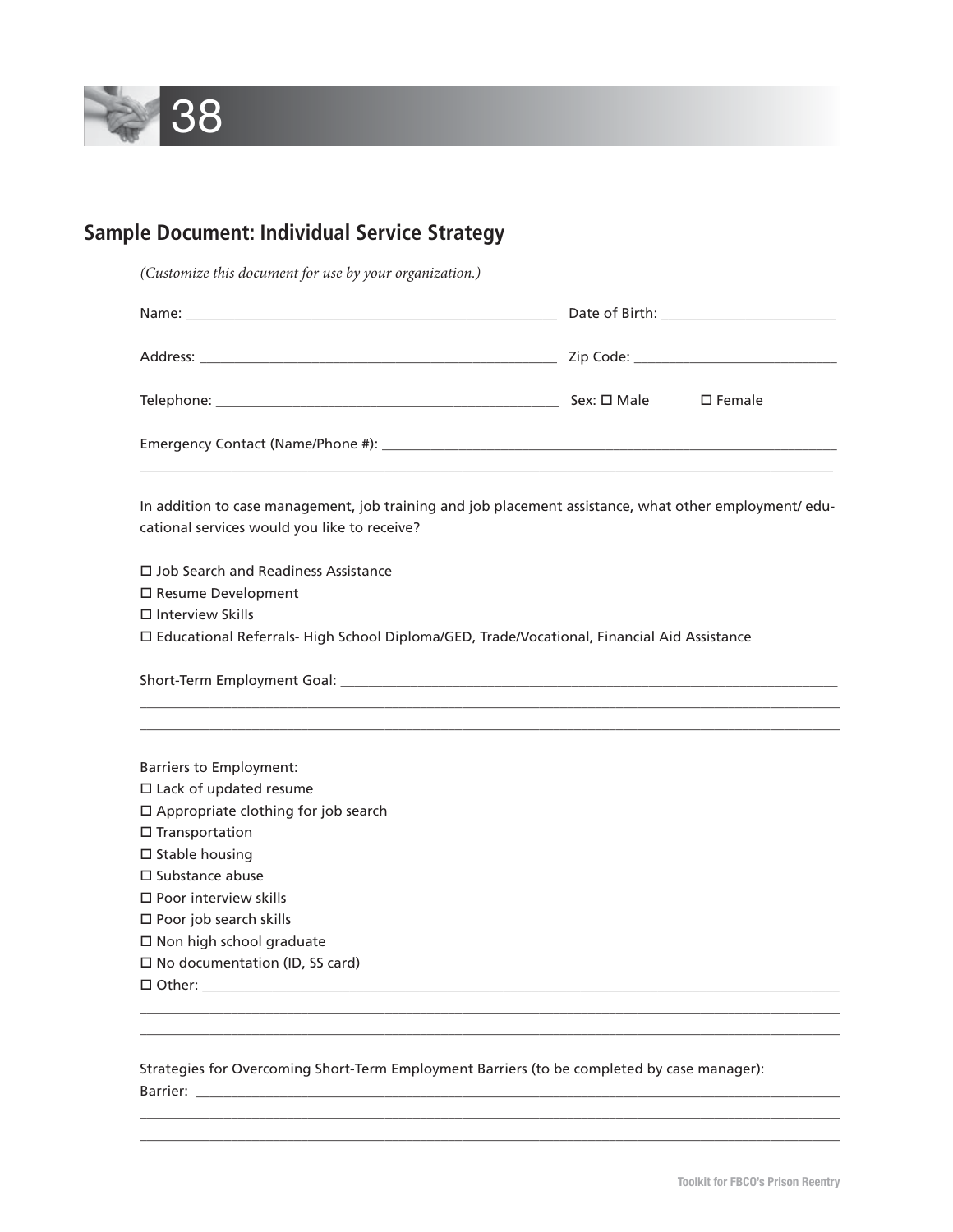

| <b>Current Education Level:</b>                      |
|------------------------------------------------------|
| $\square$ Less than high school                      |
| □ GED completion                                     |
| □ High school graduate                               |
| □ Trade/Tech/Vocational certificate                  |
| □ Some college                                       |
| □ Associates degree                                  |
| □ College graduate                                   |
| Would you like to further your education? □ Yes □ No |
|                                                      |
|                                                      |
|                                                      |
|                                                      |
|                                                      |
|                                                      |
|                                                      |
|                                                      |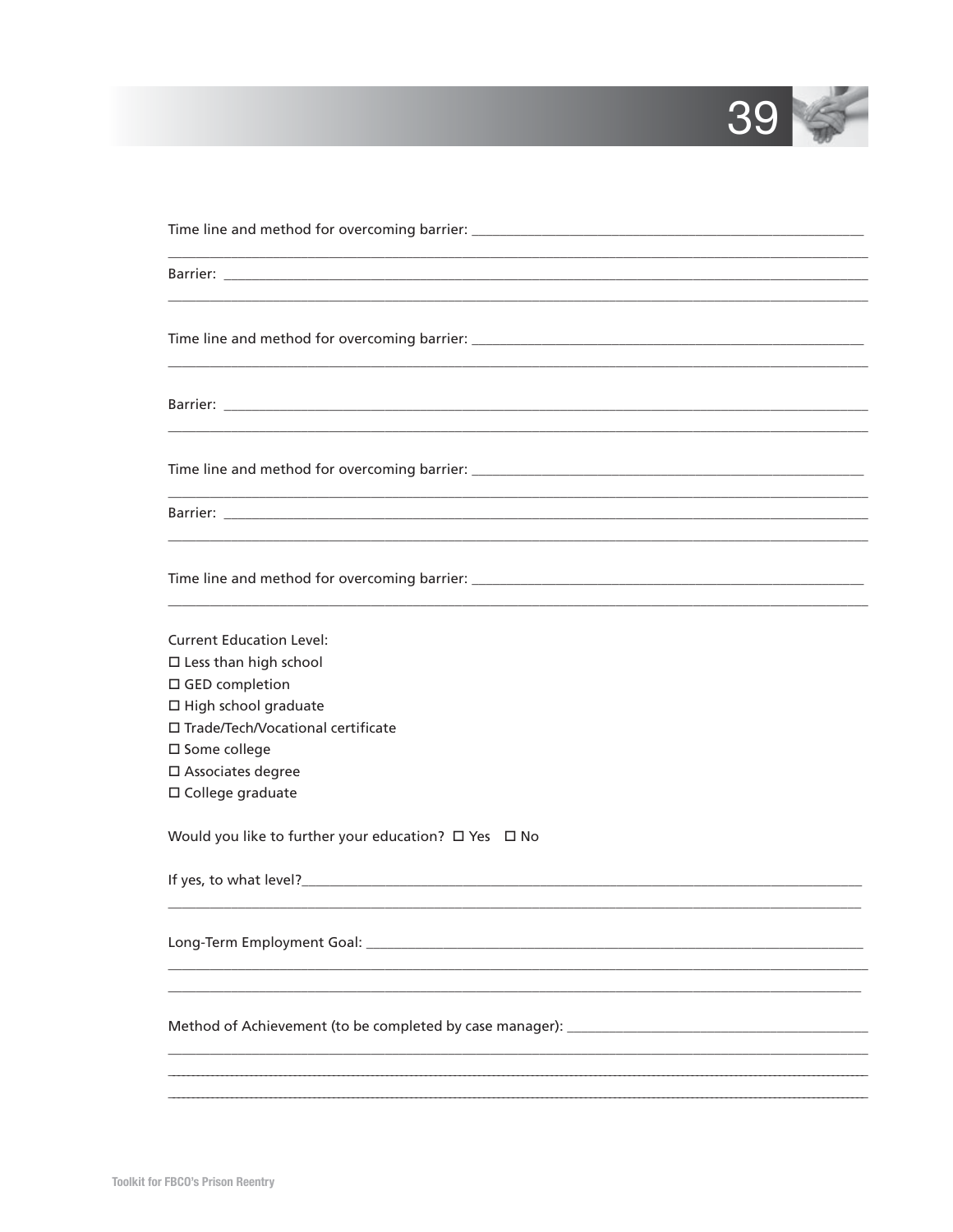

I understand that Organization provides job training, job placement and referral services to qualified applicants. As a participant, I am responsible for working with Organization's staff and partners to progress toward my employment and educational goals.

\_\_\_\_\_\_\_\_\_\_\_\_\_\_\_\_\_\_\_\_\_\_\_\_\_\_\_\_\_\_\_\_\_\_\_\_\_\_\_\_ \_\_\_\_\_\_\_\_\_\_\_\_\_\_\_\_\_\_\_\_\_\_\_\_\_\_\_\_\_\_\_\_\_\_\_\_\_\_\_\_\_\_\_\_

\_\_\_\_\_\_\_\_\_\_\_\_\_\_\_\_\_\_\_\_\_\_\_\_\_\_\_\_\_\_\_\_\_\_\_\_\_\_\_\_ \_\_\_\_\_\_\_\_\_\_\_\_\_\_\_\_\_\_\_\_\_\_\_\_\_\_\_\_\_\_\_\_\_\_\_\_\_\_\_\_\_\_\_\_

Participant Signature Date

Case Manager Signature **Date** Date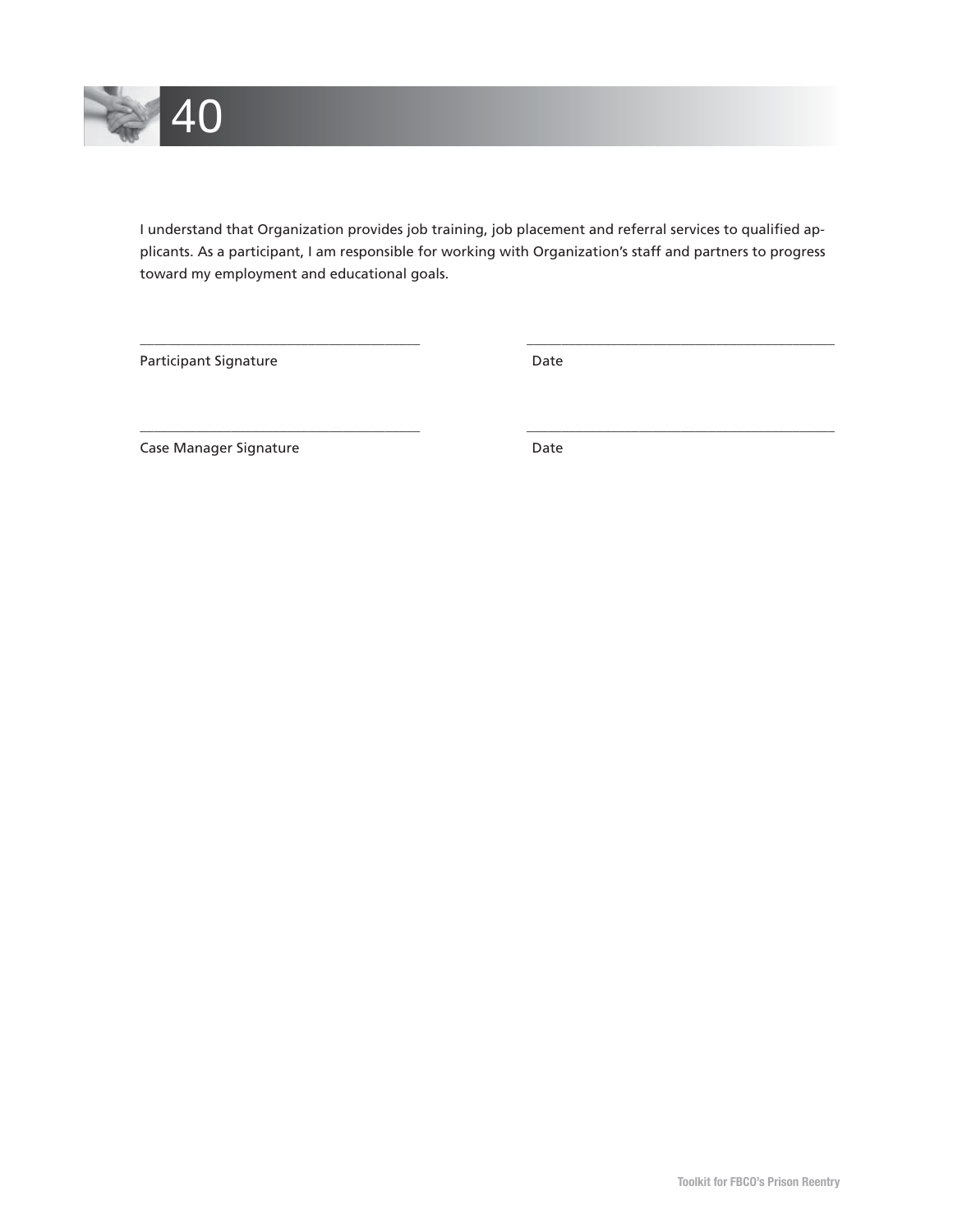

# **Sample Document: Participant Program Checklist**

*(Customize based on your program structure.)*

Name: \_\_\_\_\_\_\_\_\_\_\_\_\_\_\_\_\_\_\_\_\_\_\_\_\_\_\_\_\_\_\_\_\_\_\_\_\_\_\_\_\_\_\_\_ Potential Program: \_\_\_\_\_\_\_\_\_\_\_\_\_\_\_\_\_\_\_\_\_\_\_\_\_\_\_\_\_

Start Date: \_\_\_\_\_\_\_\_\_\_\_\_\_\_\_\_\_\_\_\_\_\_\_\_\_\_\_\_\_\_\_\_\_\_\_\_\_\_\_\_ Intake Date: \_\_\_\_\_\_\_\_\_\_\_\_\_\_\_\_\_\_\_\_\_\_\_\_\_\_\_\_\_\_\_\_\_\_\_

| <b>Workshops Completed</b>      | Date | <b>Time Spent</b> | <b>Staff Initials</b> |
|---------------------------------|------|-------------------|-----------------------|
| Orientation                     |      |                   |                       |
| <b>Employment Preparation</b>   |      |                   |                       |
| Mock Video Interviews           |      |                   |                       |
| <b>Attitudes</b>                |      |                   |                       |
| Spiritual Awakenings (optional) |      |                   |                       |
| Intro to Resumes                |      |                   |                       |
| <b>Resume Writing/Typing</b>    |      |                   |                       |
| <b>Resume Writing/Typing</b>    |      |                   |                       |

| <b>Other Services (list dates)</b> |  |  |  |  |  |
|------------------------------------|--|--|--|--|--|
| Metrocards                         |  |  |  |  |  |
| Food                               |  |  |  |  |  |
| Clothing                           |  |  |  |  |  |
| Other (define)                     |  |  |  |  |  |

| Other                                                  | Date | <b>Staff Initials</b> |
|--------------------------------------------------------|------|-----------------------|
| Employment Assessment (sent to Employment Office)      |      |                       |
| Resume (emailed to Employment Office)                  |      |                       |
| Interview Observation Form (sent to Employment Office) |      |                       |
| Interview Attire                                       |      |                       |
| Acceptable ID                                          |      |                       |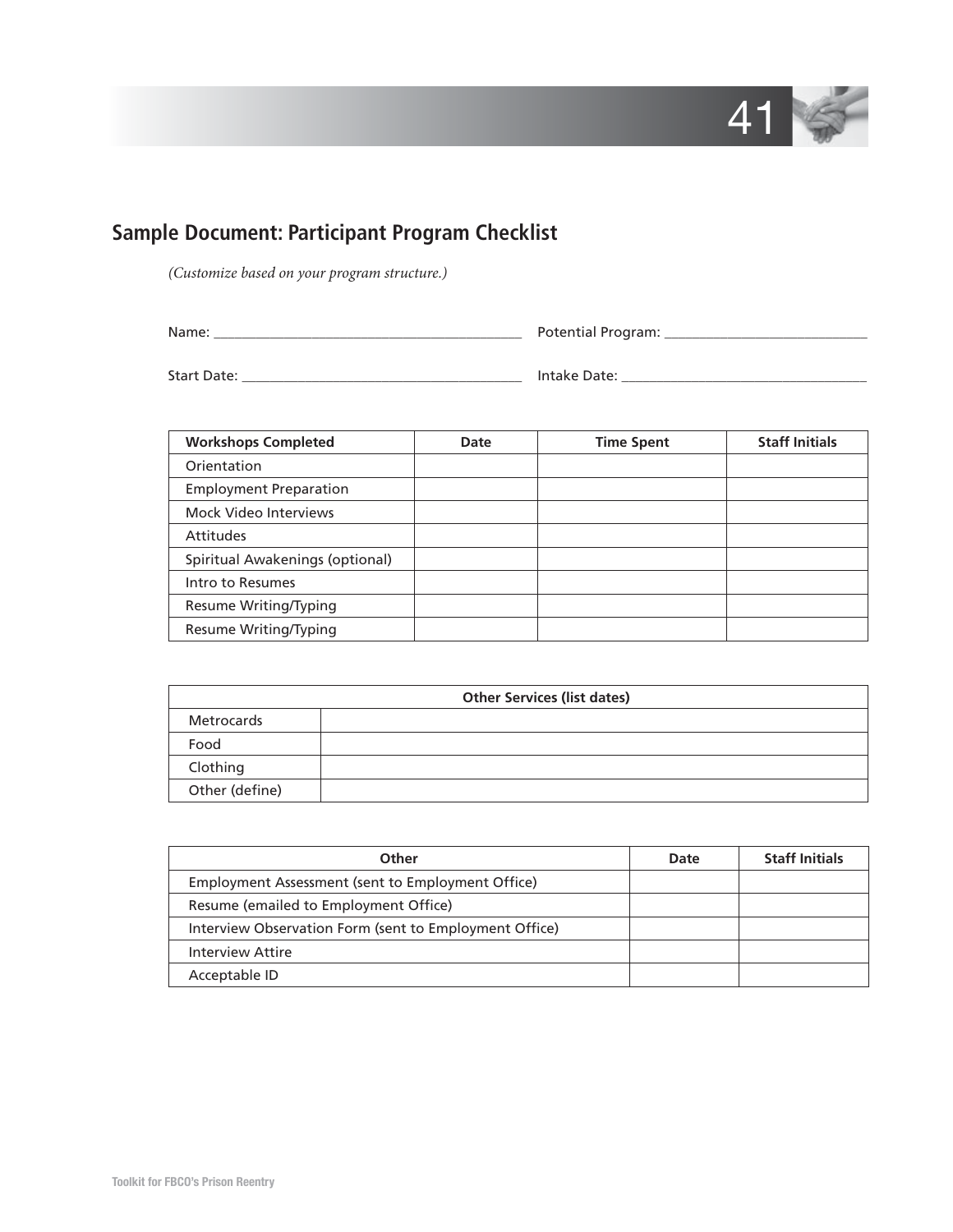

# **Sample Document: Goal Contract**

(This document is patterned after the "Exodus Contract" created by Exodus Transitional Community. The follow*ing text is the organization's own description of the contract and the following two pages include samples from the contract itself.)*

"The Exodus Contract is based on the understanding that successes in different areas of your life are interconnected. Family problems affect you at work while a deeper faith in God influences your family life. The contract helps you achieve your goals in all areas of your life by creating a concrete plan for success. Each of the six pages in the plan represents an area of importance (employment, education, family, health, community service, and spirituality). The first step is to develop one or two goals in every category. To improve your employment prospects, you could choose to become computer literate. A family goal might be to reconnect with your son.

After identifying a goal, list each of the steps necessary to complete that objective. For example, to reconnect with your son, you may have to make amends with his mother for some past action. You may also need to commit to spending your weekends with him or speak with his teachers to become involved in his education. After listing the steps, you arrange them in the correct order. By completing this process in every category, you create a concrete plan to transform your life.

Following a plan is critical to avoid repeating the activities that resulted in your incarceration. With the many obstacles society places in front of formerly incarcerated individuals, absent a plan for success, it can be easy to lose hope a condition that all too often leads back to prison. Alternatively, as you move forward in your plan, the vision of a brighter future becomes clearer with every step. As you progress, you will often need to include new actions or amend your contract in other ways. Life rarely goes exactly according to plan. However, if you keep working, you will eventually overcome your setbacks and move forward in your life.

The key to progress is to ensure that you work on at least one action every day. To accomplish this objective, the night before, it is important to write down on the daily schedule, which action you plan to take and, of equal importance, at what time this will occur the following day. Review your scheduled action in the morning, and, upon completing it, cross it off of your list.

After achieving a goal, it is important to create a new one to keep progressing in your life. If a goal is ongoing, develop a new goal after you have repeated this action for six weeks. By then you will have integrated the activity into your daily life.

Since change can be stressful, there will be times when you resist following your plan. Your Exodus Case Manager and Mentor form an important supportive network that assists in developing and modifying your plans and encourages you to achieve success – especially in the difficult times when a better life seems out of reach. It is important to also share your contract plans with your family. This shows them you are serious about change and will help involve them more fully in your life.

The Exodus Contract has guided so many formerly-incarcerated people through the wilderness to the promised land of a new life. Despite the many obstacles in your way, you have control of your future. Take action and your dreams will soon be within your grasp."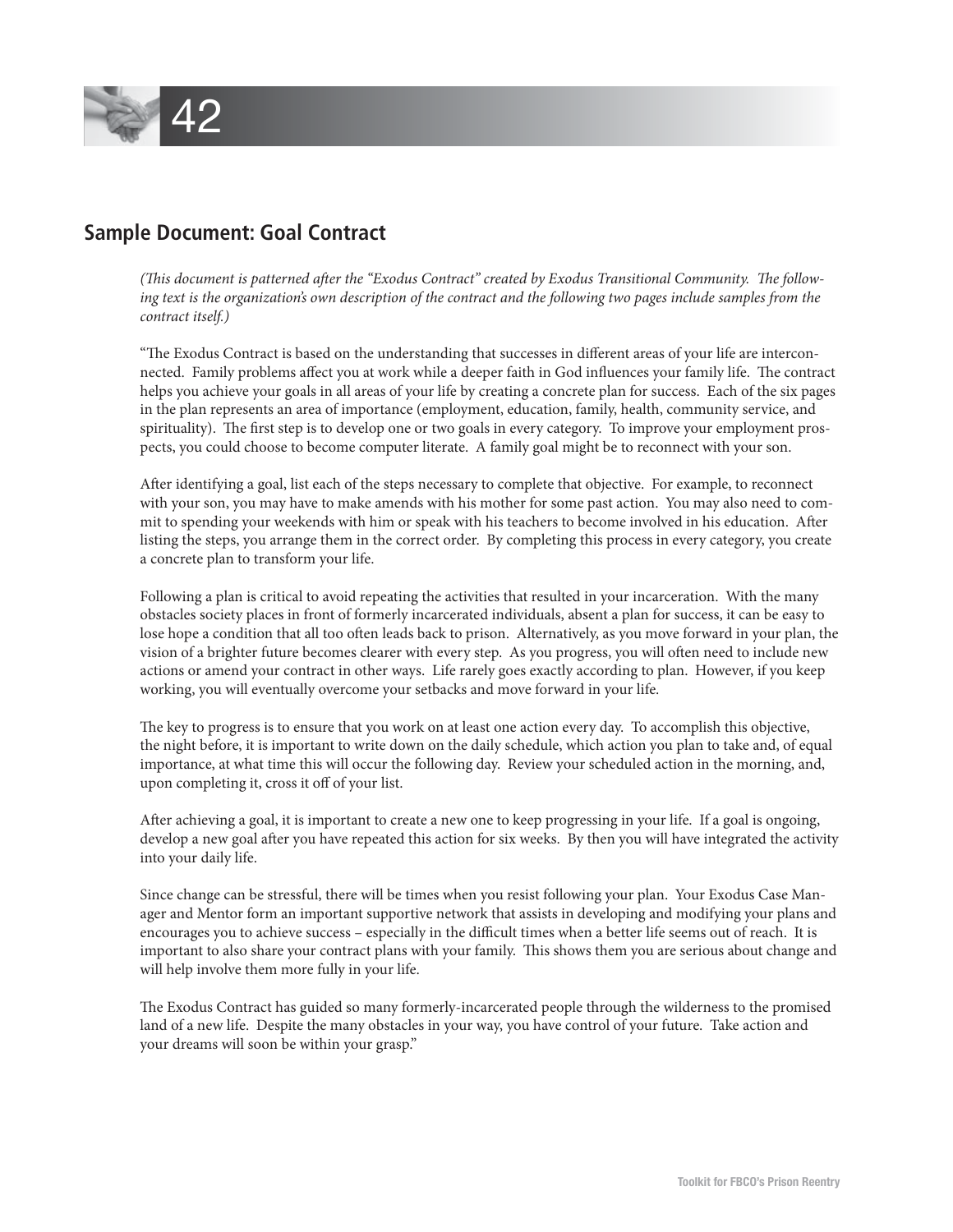

|                                                                                                                      | <b>EMPLOYMENT*</b> |  |  |  |  |  |  |  |
|----------------------------------------------------------------------------------------------------------------------|--------------------|--|--|--|--|--|--|--|
|                                                                                                                      |                    |  |  |  |  |  |  |  |
| Goal 1                                                                                                               |                    |  |  |  |  |  |  |  |
|                                                                                                                      |                    |  |  |  |  |  |  |  |
| Goal 2                                                                                                               |                    |  |  |  |  |  |  |  |
| Sample Goals: Learn to us email, find a full time job, obtain a commercial driver license, go on give job interviews |                    |  |  |  |  |  |  |  |

|                         | <b>Actions require to</b> |                         | <b>Correct Order of actions</b> |  |                         | <b>Actions require to</b> |                         | <b>Correct Order of actions</b> |  |
|-------------------------|---------------------------|-------------------------|---------------------------------|--|-------------------------|---------------------------|-------------------------|---------------------------------|--|
|                         | complete Goal #1          |                         | to complete Goal #1             |  |                         | complete Goal #2          |                         | to complete Goal #2             |  |
| $\mathbf{1}$            |                           | $\mathbf{1}$            |                                 |  | $\mathbf{1}$            |                           | $\mathbf{1}$            |                                 |  |
| $\overline{\mathbf{2}}$ |                           | $\overline{2}$          |                                 |  | $\overline{2}$          |                           | $\overline{2}$          |                                 |  |
| $\overline{\mathbf{3}}$ |                           | 3                       |                                 |  | $\overline{\mathbf{3}}$ |                           | $\overline{\mathbf{3}}$ |                                 |  |
| $\overline{\mathbf{4}}$ |                           | $\overline{\mathbf{4}}$ |                                 |  | $\overline{\mathbf{4}}$ |                           | $\overline{\mathbf{4}}$ |                                 |  |
| 5                       |                           | 5                       |                                 |  | 5                       |                           | 5                       |                                 |  |
| $\bf 6$                 |                           | 6                       |                                 |  | $\bf 6$                 |                           | $\bf 6$                 |                                 |  |
| $\overline{7}$          |                           | $\overline{\mathbf{z}}$ |                                 |  | $\overline{7}$          |                           | $\overline{7}$          |                                 |  |
| 8                       |                           | 8                       |                                 |  | 8                       |                           | $\bf 8$                 |                                 |  |
| 9                       |                           | 9                       |                                 |  | 9                       |                           | $\overline{9}$          |                                 |  |
| 10                      |                           | 10                      |                                 |  | 10                      |                           | 10                      |                                 |  |

\*"Employment" is a sample contract sheet. Other sheets include: Family/ Relationships, Education, Health/ Physical Fitness, Community Involvement/ Service, and Spirituality (optional).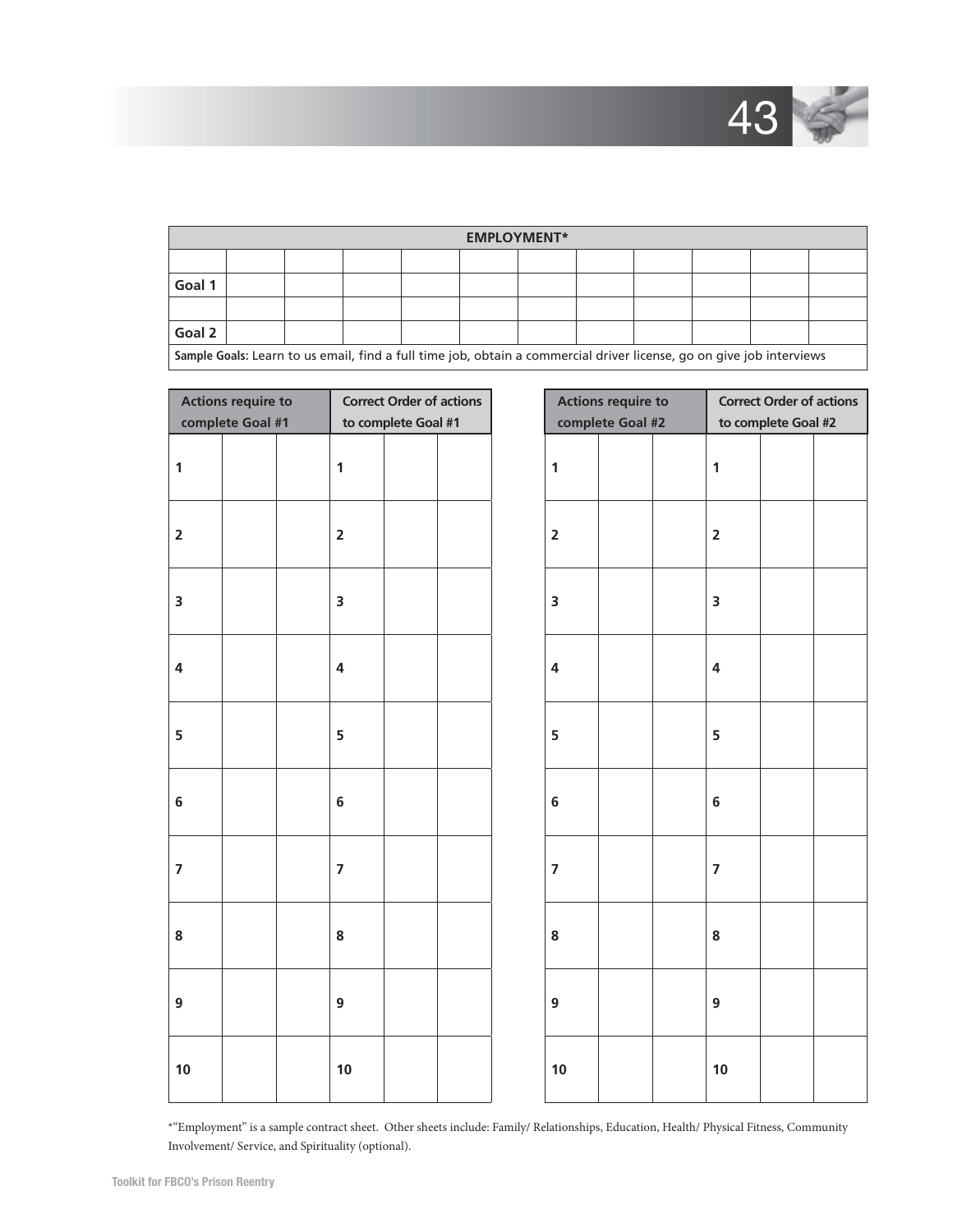

|                 | WEEK 1*<br><b>Actions</b> | <b>Scheduled</b><br>Time | WEEK 2<br><b>Actions</b> | <b>Scheduled</b><br><b>Time</b> | WEEK 3<br><b>Actions</b> | <b>Scheduled</b><br>Time |
|-----------------|---------------------------|--------------------------|--------------------------|---------------------------------|--------------------------|--------------------------|
| Monday          |                           |                          |                          |                                 |                          |                          |
| <b>Tuesday</b>  |                           |                          |                          |                                 |                          |                          |
| Wednesday       |                           |                          |                          |                                 |                          |                          |
| <b>Thursday</b> |                           |                          |                          |                                 |                          |                          |
| Friday          |                           |                          |                          |                                 |                          |                          |
| Saturday        |                           |                          |                          |                                 |                          |                          |
| Sunday          |                           |                          |                          |                                 |                          |                          |

## **CONTRACT CALENDAR**

TГ

n d

|                 | WEEK 4<br><b>Actions</b> | Scheduled<br>Time | WEEK 5<br><b>Actions</b> | Scheduled<br>Time | WEEK 6<br><b>Actions</b> | Scheduled<br>Time |
|-----------------|--------------------------|-------------------|--------------------------|-------------------|--------------------------|-------------------|
| Monday          |                          |                   |                          |                   |                          |                   |
| Tuesday         |                          |                   |                          |                   |                          |                   |
| Wednesday       |                          |                   |                          |                   |                          |                   |
| <b>Thursday</b> |                          |                   |                          |                   |                          |                   |
| Friday          |                          |                   |                          |                   |                          |                   |
| Saturday        |                          |                   |                          |                   |                          |                   |
| Sunday          |                          |                   |                          |                   |                          |                   |

\*Th e "Weeks" should extend for the full duration of the program and possibly beyond if participants wish to continue using this valuable tool. Make as many copies as needed.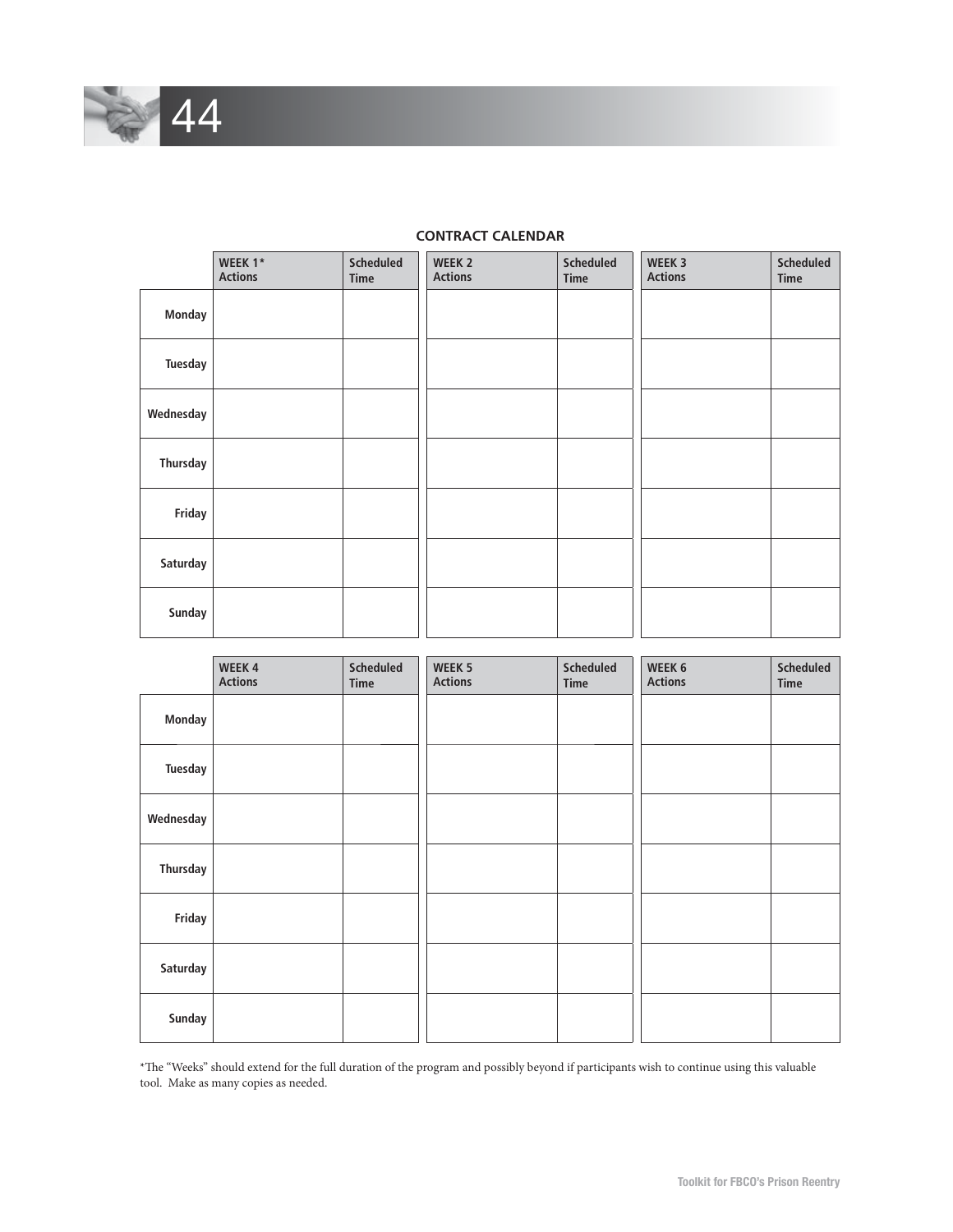

# **Chapter VI: Removing Barriers to Employment through Supportive Services**

Removing barriers to successful reentry is an integral part of case management. Often, it must be done prior to any job training and placement. Support services are a necessary component of any realistic workforce reentry program. These services may include such essential items as: physical/mental healthcare, transitional housing, transportation, identification documents, childcare and drug or alcohol treatment. Many of the services necessary to remove barriers are offered by partnering organizations within your community.

Since it is highly unlikely that your organization could provide all of the necessary services that an ex-prisoner would need, it is important that your organization become familiar with other agencies in your area. Before entering into a referral relationship, you must be sure about the quality of the organization you are considering partnering with. Never enter into formal or even informal arrangements without ensuring that your referrals will result in high-quality services provided to the participants in your program. The following are examples of successful partnerships of this type.

## **Example 1:**

## **East of the River Connects with Drug Treatment and Temporary Housing Providers**

East of the River Clergy-Police-Community Partnership's (ERCPCP) joint ventures and referral networks include organizations that provide many of the necessary supports for ex-prisoners reentering the community. Major examples include drug treatment facilities and extensive transitional housing operations. ERCPCP operates its own transitional house funded by the Court Services and Offender Supervision Agency (CSOSA) for the District of Columbia. This 180-day program offers on-site case management, substance abuse treatment with mandated random drug testing and possibly most important – a place to live. Residents complete a 30-day internal assessment followed by a 30- to 45-day period to secure employment.

Two other transitional housing partners collaborate with ERCPCP – Community Action Group (CAG) and the Hope Village Halfway House (Hope Village). CAG operates separate men's and women's facilities. The organization provides two main services in addition to providing temporary housing: 1) substance abuse treatment and 2) mental health services. Women are permitted to bring up to four children under ten-years-old so they do not forego treatment in order to care for their children. Most other residential programs do not allow children to stay on the premises. Residents generally stay at CAG's facility for 3-4 months leave when they have obtained another housing option. Another important program feature allows past program graduates to return and help current residents by sharing their experiences in the program. Hope Village is transitional facility housing up to 360 ex-prisoners. It offers job training courses through its Congress Heights Training Center.

# **Example 2:**

## **Safer Foundation Refers Clients to Partnering Service Providers**

The Safer Foundation connects clients with services through their directory of approved public and private community-based service providers. Safer's partner organizations provide medical care, mental health care and family support services. Safer's assessment process identifies the special needs of each individual and, if required, the Reentry Counselor refers the R4W participant to a partnering organization. The Reentry Counselor evaluates the R4W client's eligibility for federal benefits, such as Temporary Assistance for Needy Families, Medicaid, Social Security Insurance and Children's Health Insurance, and refers the individual to the Chicago Department of Human Services for enrollment. Safer includes in the reentry plan strategies to fulfill court-ordered child support, restitution, community service, fines and cost obligations.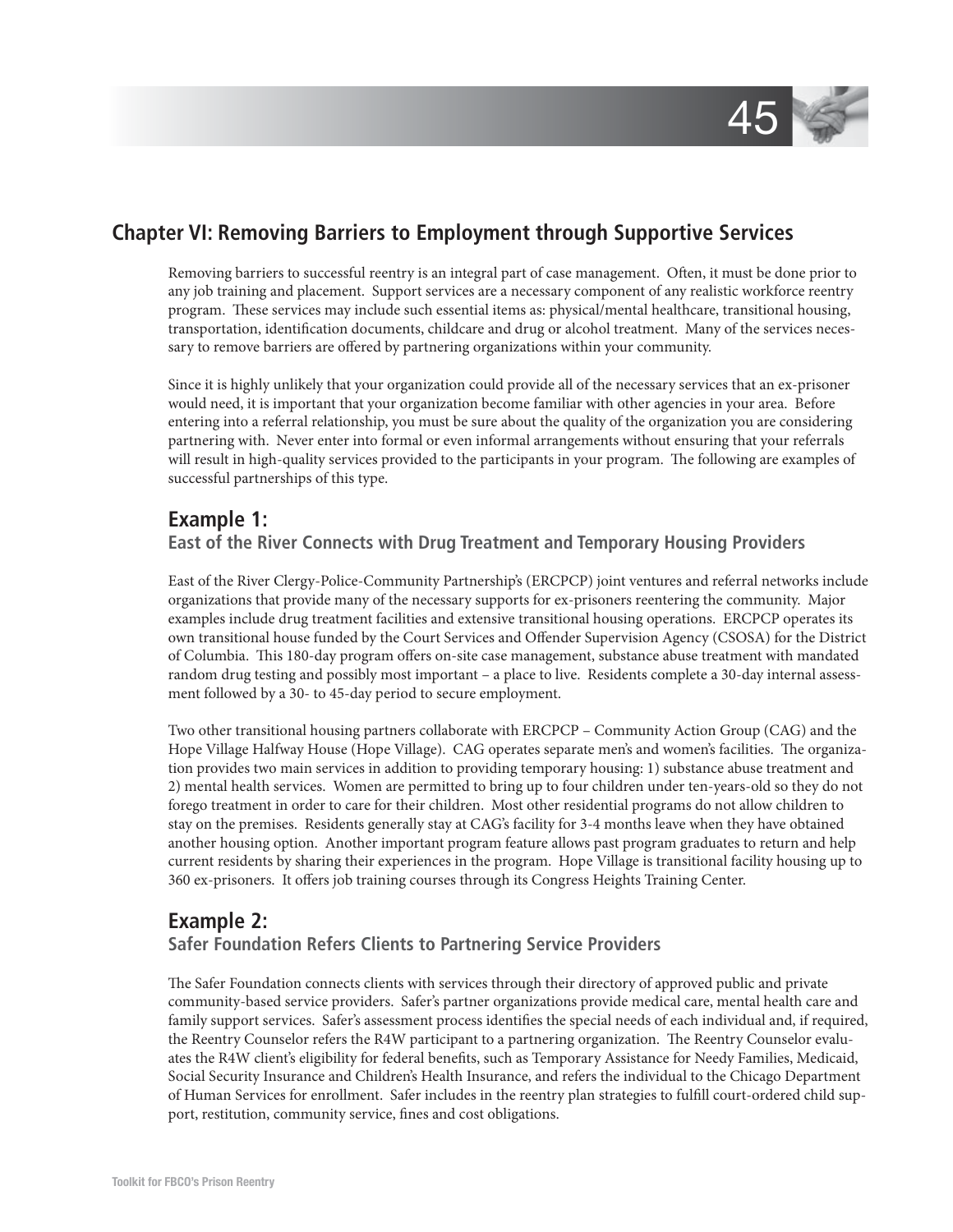

# **Example 3:**

## **Many Sites Provide Transportation Assistance**

Most of the R4W sites provide transportation solutions to their clients. This often comes in the form of "metro cards" or equivalent passes to ride the community's subway, light rail or bus service. The City of Memphis and Jacksonville's Operation New Hope often provide transportation to job interviews. Case managers drive participants and provide encouragement and support along the way. Without these transportation services program participants would most likely have no means of travel to and from the program headquarters, supplemental service providers and eventually their place of employment.

## **Action Questions**

- 1. What services do you think are necessary to run a comprehensive reentry program?
- 2. Of these necessary services which do you have the capacity to offer in-house?
- 3. Which of these services must you partner with other organizations to provide?
- 4. Do you have a referral system in place for services that you do not offer? If not, how would you go about developing a referral system?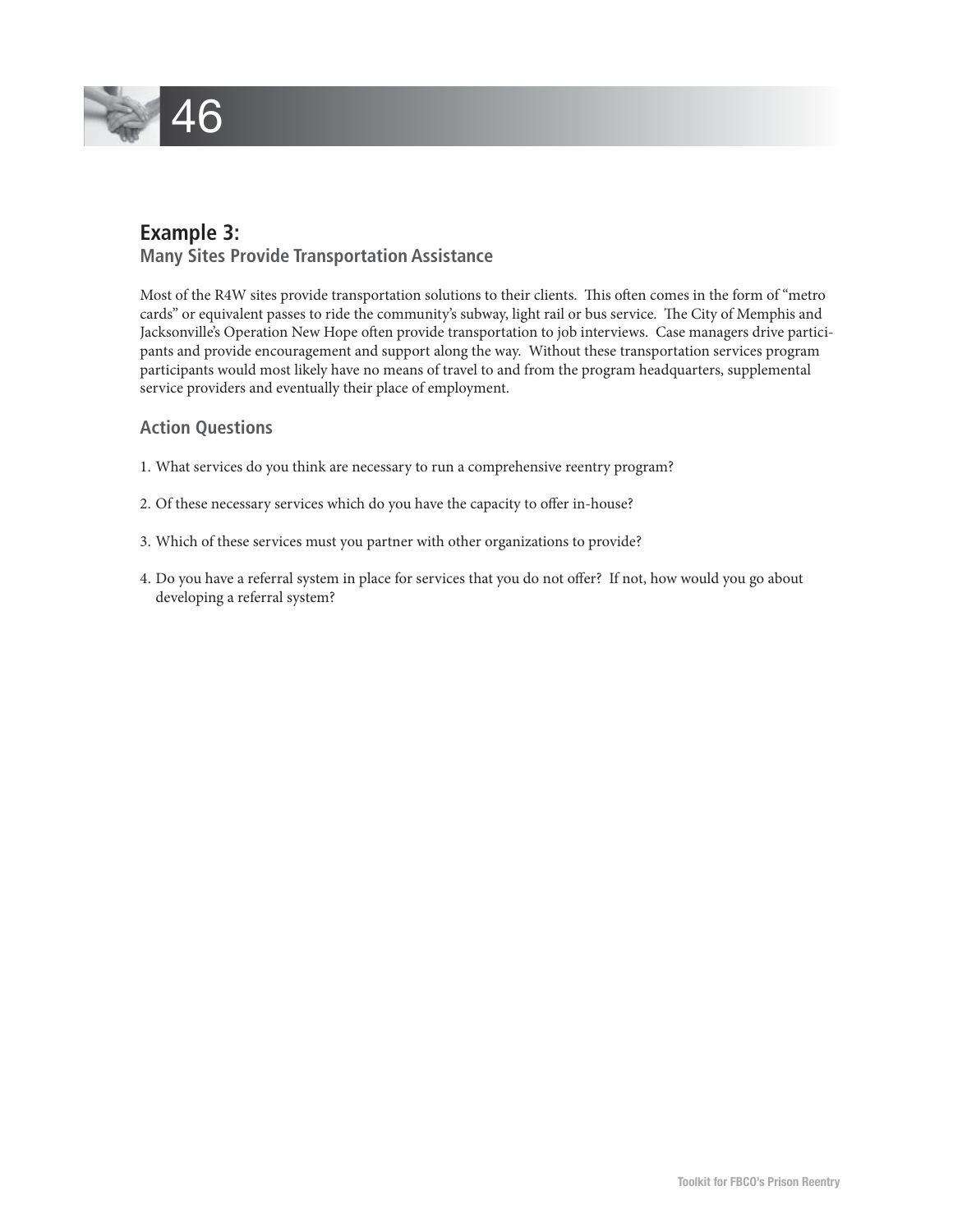

# **Sample Document: Agency Referral Form**

*(Personalize with your organization's name, information and/or logo.)*

| ,我们也不能会有什么。""我们的人,我们也不能会有什么?""我们的人,我们也不能会有什么?""我们的人,我们也不能会有什么?""我们的人,我们也不能会有什么?"" |
|-----------------------------------------------------------------------------------|
|                                                                                   |
|                                                                                   |

This Agency Referral Form is to be used specifically for the purpose of providing a written referral for and may not be used for any other purpose. Please feel free to contact me directly should you need further information.

\_\_\_\_\_\_\_\_\_\_\_\_\_\_\_\_\_\_\_\_\_\_\_\_\_\_\_\_\_\_\_\_\_\_\_\_\_ \_\_\_\_\_\_\_\_\_\_\_\_\_\_\_\_\_\_\_\_\_

\_\_\_\_\_\_\_\_\_\_\_\_\_\_\_\_\_\_\_\_\_\_\_\_\_\_\_\_\_\_\_\_\_\_\_\_\_ \_\_\_\_\_\_\_\_\_\_\_\_\_\_\_\_\_\_\_\_\_

Case Manager Name Telephone

Case Manager Signature **Date** Date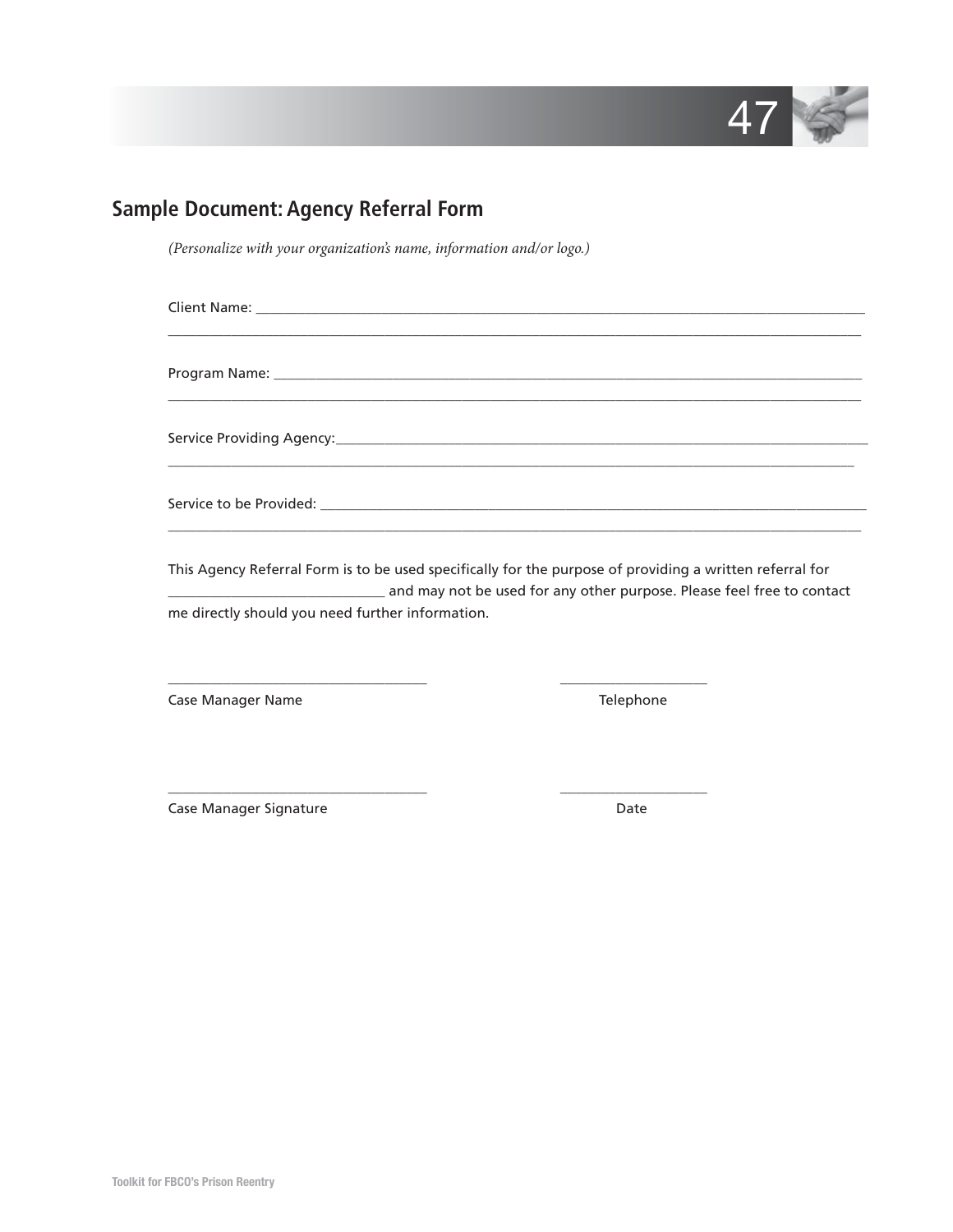

# **Chapter VII: Implementing Effectual Employment Preparation**

Job-readiness training is a very important service offered in a reentry program. Training can be done either in-house or through referrals. It can take the form of soft or hard skills training. It can occur in many places – including classrooms, computer labs or construction sites. It may utilize various forms of training including worksheets or mock interviews. Most sites provide soft skills workshops in-house as a part of the orientation process, including interview preparation, resume-writing and dress-for-success instruction. Hard skills, such as those provided through a construction apprenticeship, are often made accessible through organizational partnerships with employers and educational institutions. The following examples demonstrate how R4W sites have implemented employment preparation into their reentry programs.

## **Example 1: Word of Hope Ministries Connects Clients to Employment Services**

Word of Hope Ministries (WOHM), in Milwaukee, Wisconsin, provides two orientations to job seekers and two full weeks of job readiness training. WOHM places applicants with no work history into transitional jobs through the New Hope Project. WOHM also has agreements with several outside programs that provide hard skills training. This training often leads to careers in high-growth industries, such as construction, manufacturing, graphics, and packaging. Job seekers without a high school diploma, or its equivalent, receive free GED preparation through WOHM's Family Technology labs. In addition, those who qualify can apply to Milwaukee Area Technical College and University of Wisconsin-Milwaukee. A representative from both schools serves on WOHM's Prisoner Reentry Advisory Board.

## **Example 2: Safer Foundation Provides Soft and Hard Skills Training**

Safer Foundation's (Safer) participants who lack employment history are placed in job training services. Exprisoners participate in a 40-hour (divided into eight modules) job readiness and job retention training program that focuses on workplace-readiness skills training, soft skills, job-seeking and interview techniques, resumes, workplace acclimation, job retention skills and career development. During this training, Safer's Sector Manager (or Employer Recruitment Specialist) ensures that each participant has the necessary identification ( $e.g.,$  state-issued photo ID, Social Security card and birth certificate) for employment. Qualified R4W participants interested in hard skills training are referred to One-Stop Career Centers. Safer also participates in several hard-skills apprenticeship training programs that allow participants to get valuable workforce experience. For example, some clients enroll in a truck-driver training program while others work with the Illinois Manufacturing Foundation (IMF) to receive additional hard skills training in the manufacturing sector. Participants receive a stipend over the course of the 14-week training. IMF then connects program graduates with employment that may pay a starting rate of up to \$14 an hour. Safer is also able to provide state-funded stipends to other ex-prisoners willing to train for three months in food services, construction or manufacturing.

## **Example 3:**

## **America Works Seeks Work Experience through Quick Placement**

America Works, a for-profit welfare-to-work agency in Detroit, Michigan, takes a different approach to job training. They provide a one-week soft-skills orientation followed immediately by placement in an entry-level job. Once employed, the organization works with the participant to address long-term needs. The brief training is conducted in a classroom setting with computer access and web-based tutorials as needed. The trainer provides materials on the pre-interview setting, the application process, interviewing skills and career development.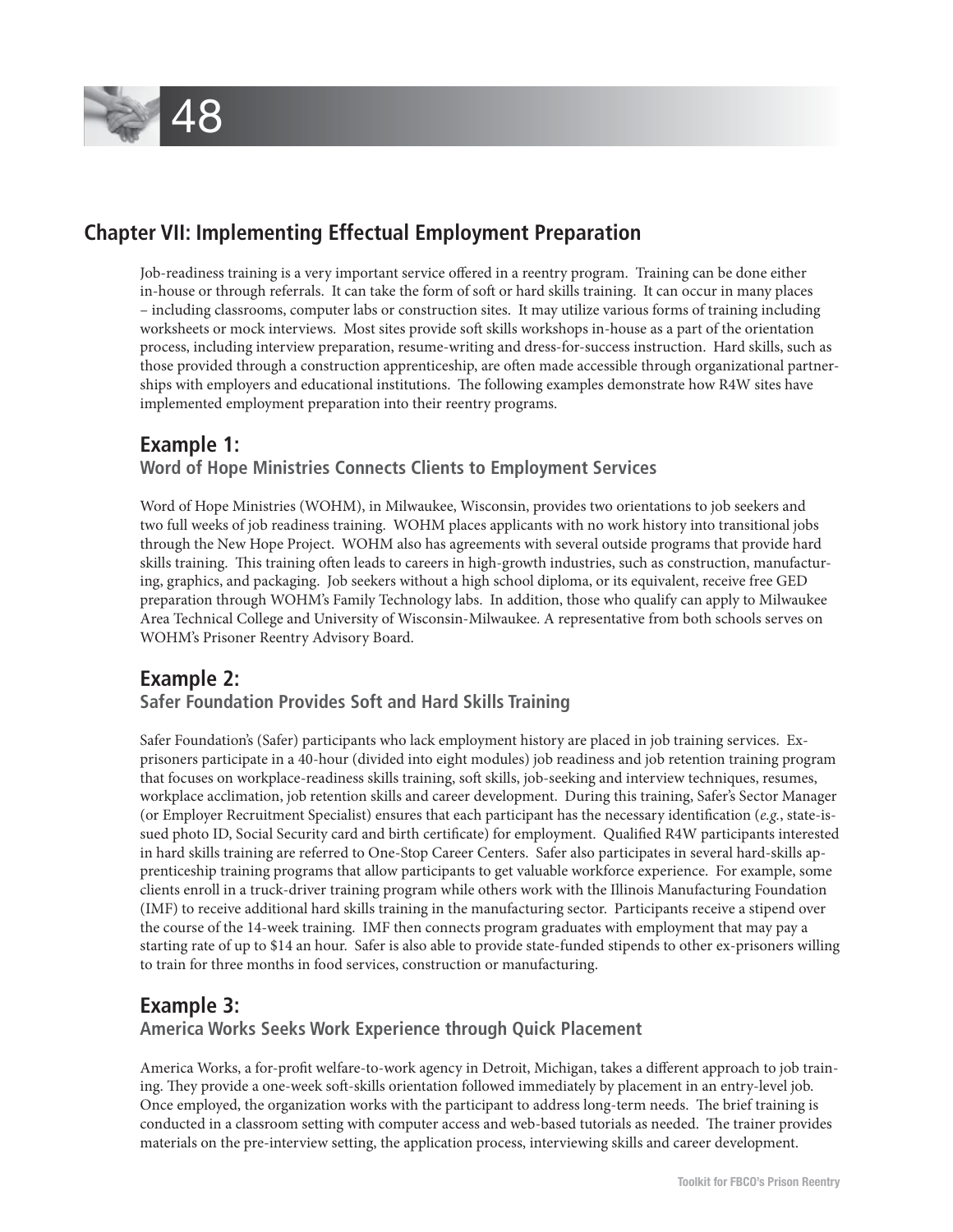

Following several interviews, participants usually obtain entry-level employment. This "rapid attachment" strategy is a successful alternative to providing a stipend over the course of a long training period.

## **Example 4: Operation New Hope's Flexible Approach to Job Readiness**

Jacksonville's Operation New Hope developed a flexible approach to dealing with participants' varying levels of job preparation and experience. All participants are required to enroll in a two-week course upon entry into the program. After one week of soft-skills workshops, participants meet one-on-one with a job placement specialist. If a placement does not occur quickly, the participant returns for additional employment preparation.

## **Action Questions**

- 1. What skills are necessary for successful placement in local jobs?
- 2. What training does your organization offer?
- 3. If you do not currently provide any training, does your organization have the capacity to deliver in-house job training?
- 4. Do you know of other organizations, technical schools, apprenticeship programs, One-Stop Career Centers or employers that supply soft or hard skills training in your area?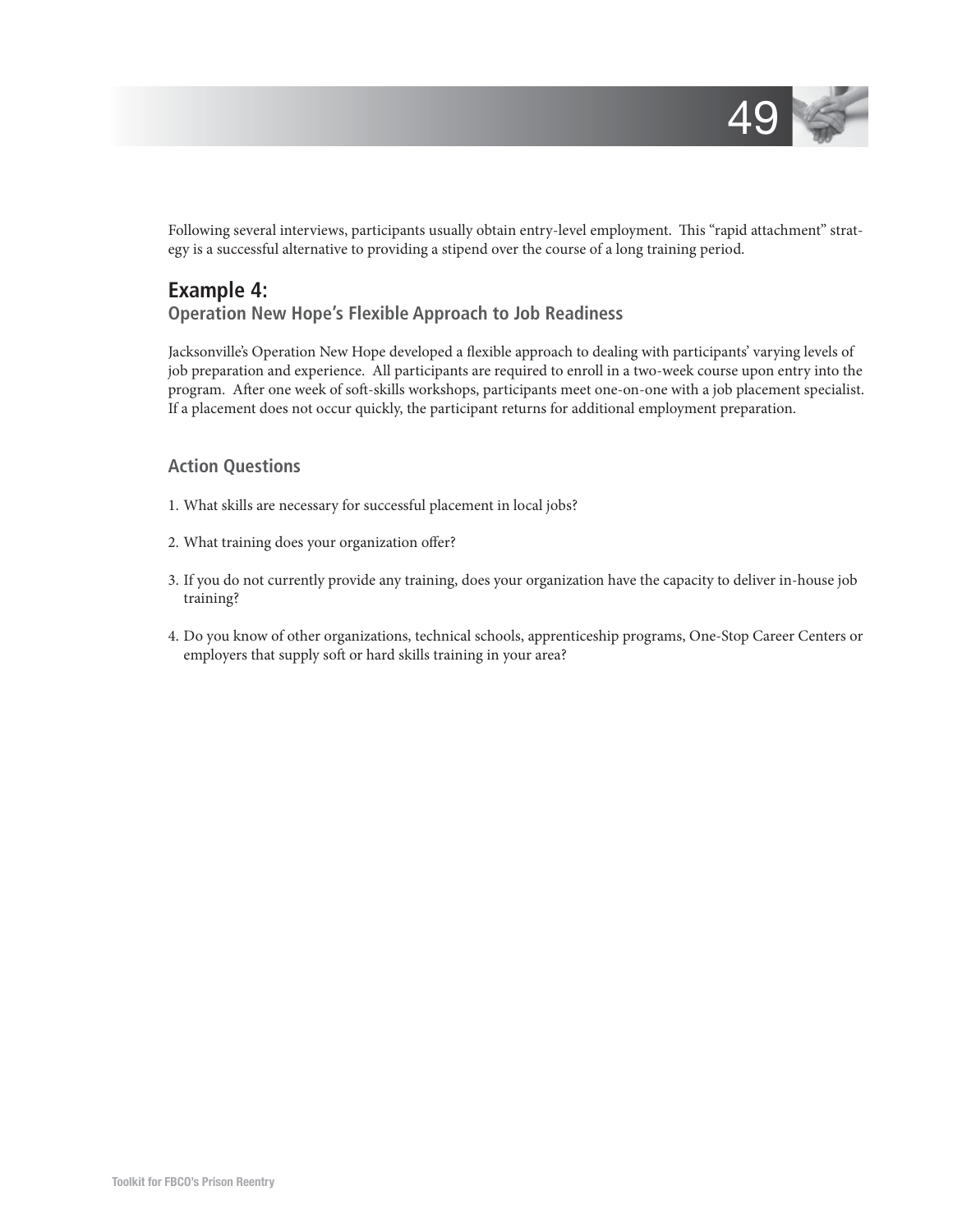

# **Sample Job Description: Employment Training Specialist**

This position is responsible for providing job-related education, including soft and hard skills. It may be a regular employee(s) or a contractor; done in-house or through a referral to an outside partner agency; or absorbed into the responsibilities of the case managers. This position may be referred to as Job Trainer or Instructor.

#### **Position Title: Employment Training Specialist**

#### **Responsibilities/ Duties**

- Develop and conduct initial orientation session for program participants
- Create and implement multifaceted curriculum that meets the needs of ex-prisoners
- Administer skills assessments tests and any other examinations
- Conduct soft -skill training sessions on resume writing, interview skills, dress for success, etc.
- May also be required to train participants in hard-skills, such as computer literacy, or arrange such training through an outside partner agency, such as a construction apprenticeship
- Prepare program participants for quick placements once they are interview-prepared
- Provide regular updates to Program Manager

#### **Minimum Qualifications**

- Bachelor's Degree in Education, Business Administration, Communications, Social Work, Psychology, Counseling or a related field (or equivalent experience)
- 2-3 years experience in teaching, training or counseling ex-prisoners or another high-risk, adult population
- Experience with Adult Basic Education
- Excellent verbal, written and interpersonal communication skills
- Ability to effectively teach ex-prisoners with little education
- Computer literacy, including knowledge of basic software applications and familiarity with the internet and email communications
- Knowledge of criminal justice system and/or experience with ex-prisoners is preferred
- Ability to travel within city and surrounding communities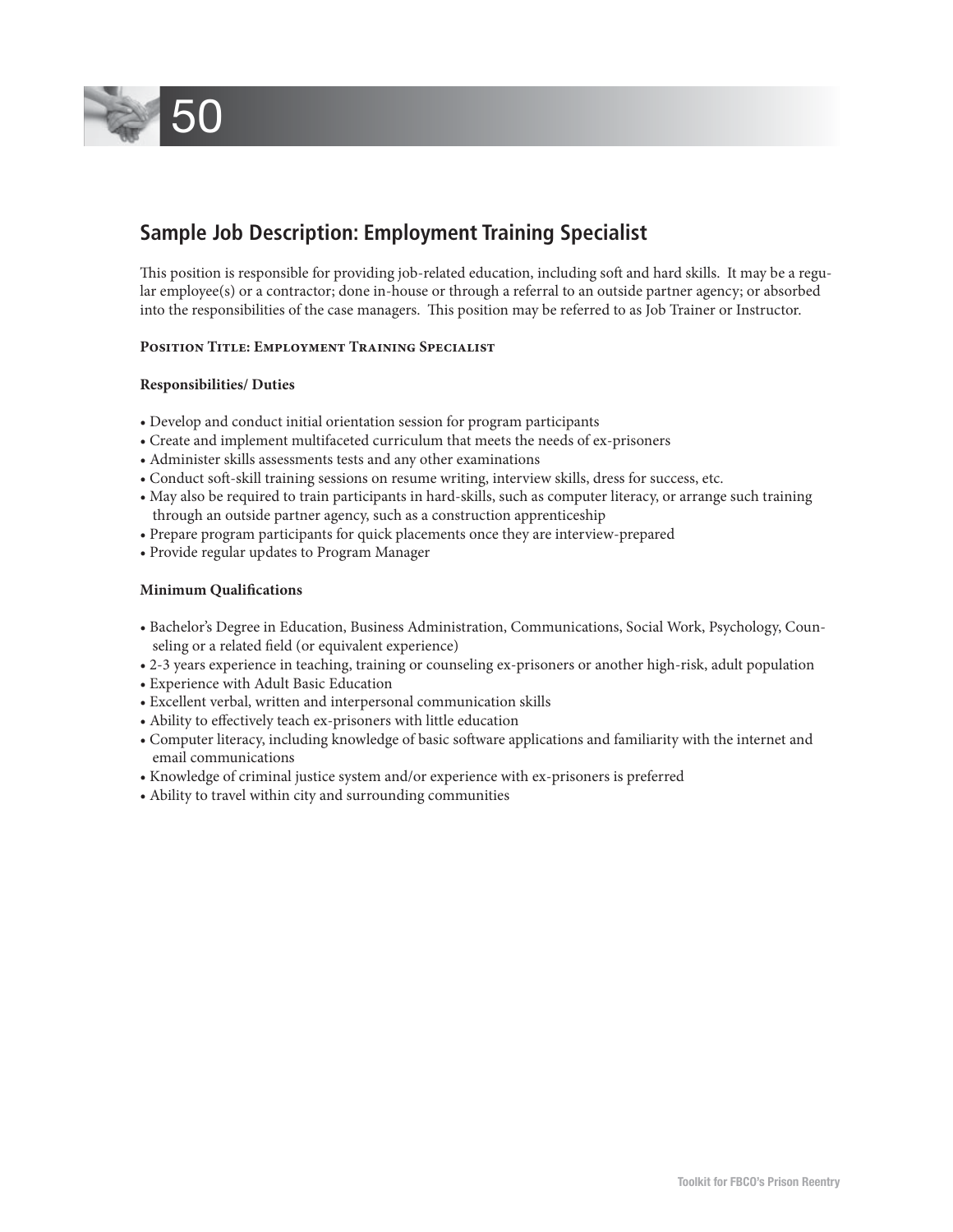

# **Sample Document: Employment Readiness Curriculum**

#### *(Adjust this curriculum to the needs of your participants and staff.)*

#### **Session I**

- Create Individual Class File Folders to Include Pre-Employment Preparation Materials
- Introduce the Assessment Materials and Have Participants Complete the Materials

#### **Session 2**

- Goals and Objectives
- Building a Foundation
- Brainstorming/Introduction to Retention
- When Success Takes Time
- Complete Job Search Attitude Inventory Form
- How to Answer the Difficult Questions
- How to Explain the Gaps in Employment History
- Salary Negotiating

#### **Session 3**

- Application Tips and Tools
- **Master Application**
- Skills Assessment Worksheet
- Practice Applications
- Reasons for Leaving a Job

#### **Session 4**

- Introduction to Mock Interviews
- Role Playing
- Face-to-Face with Employers
- Personal Strengths
- Interview Tips To Remember
- Interview Questions to Answer
- Interview Follow-Up Thank You
- Review the Employment Plan One-on-One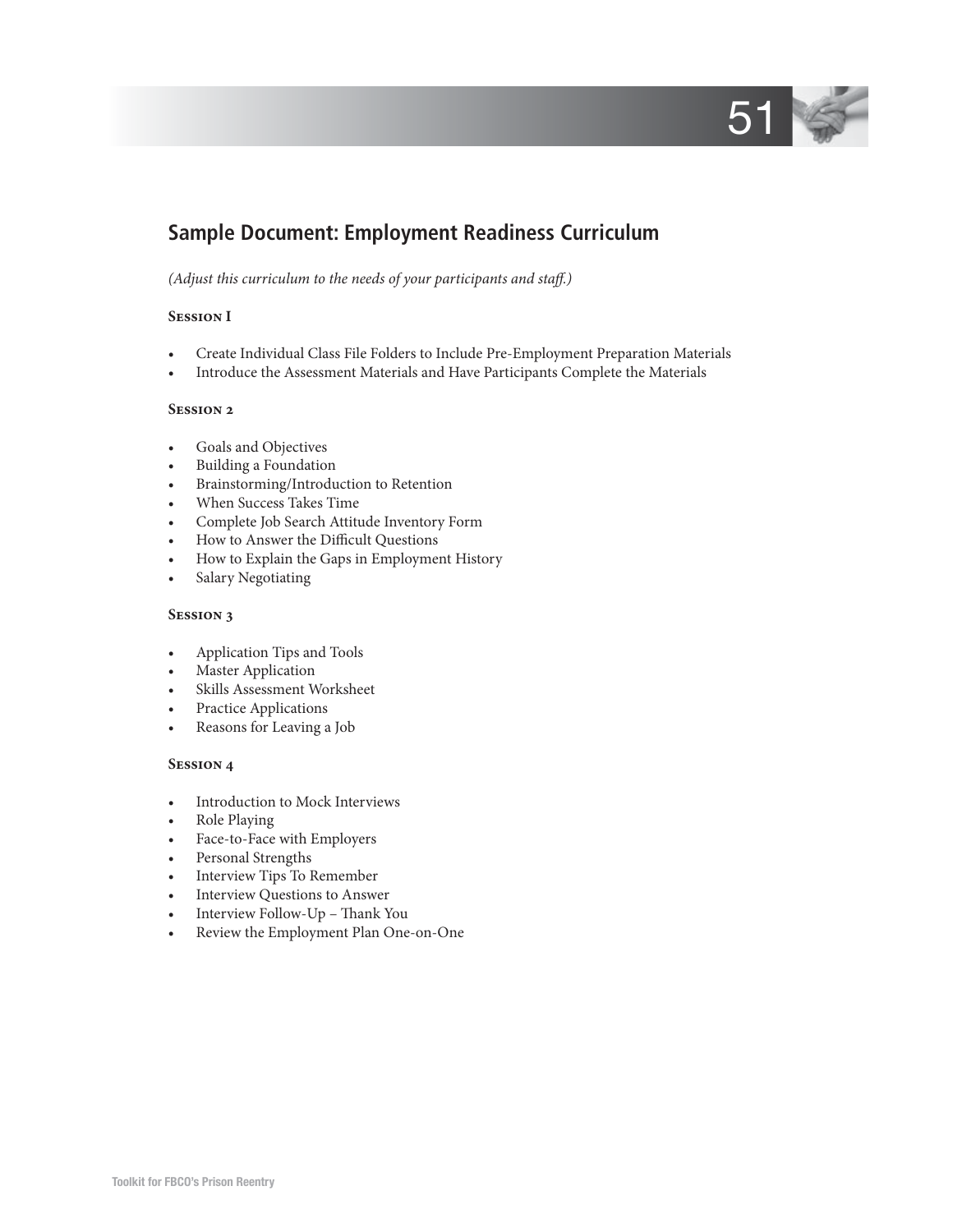

#### **Session 5**

- Writing a Winning Resume
- Before You Begin
- Learning Key Resume Verbs
- Assistance in Choosing the Right Type of Resume
- Creating the Proper Cover Letter

#### **Session 6**

- Employment Resources
- One-Stop Workshops Employment Development
- How to Network with Employers
- How to Use Classified Ads
- Cold Calls to Employers
- Mock Interview

#### **Session 7**

- Expectations During Job Search
- Completing Goals Calendar
- Constructive Criticism Group Review of Mock Interviews
- Issuance of Pre-Employment Preparation Certificates

#### **Session 8**

• Dress for Success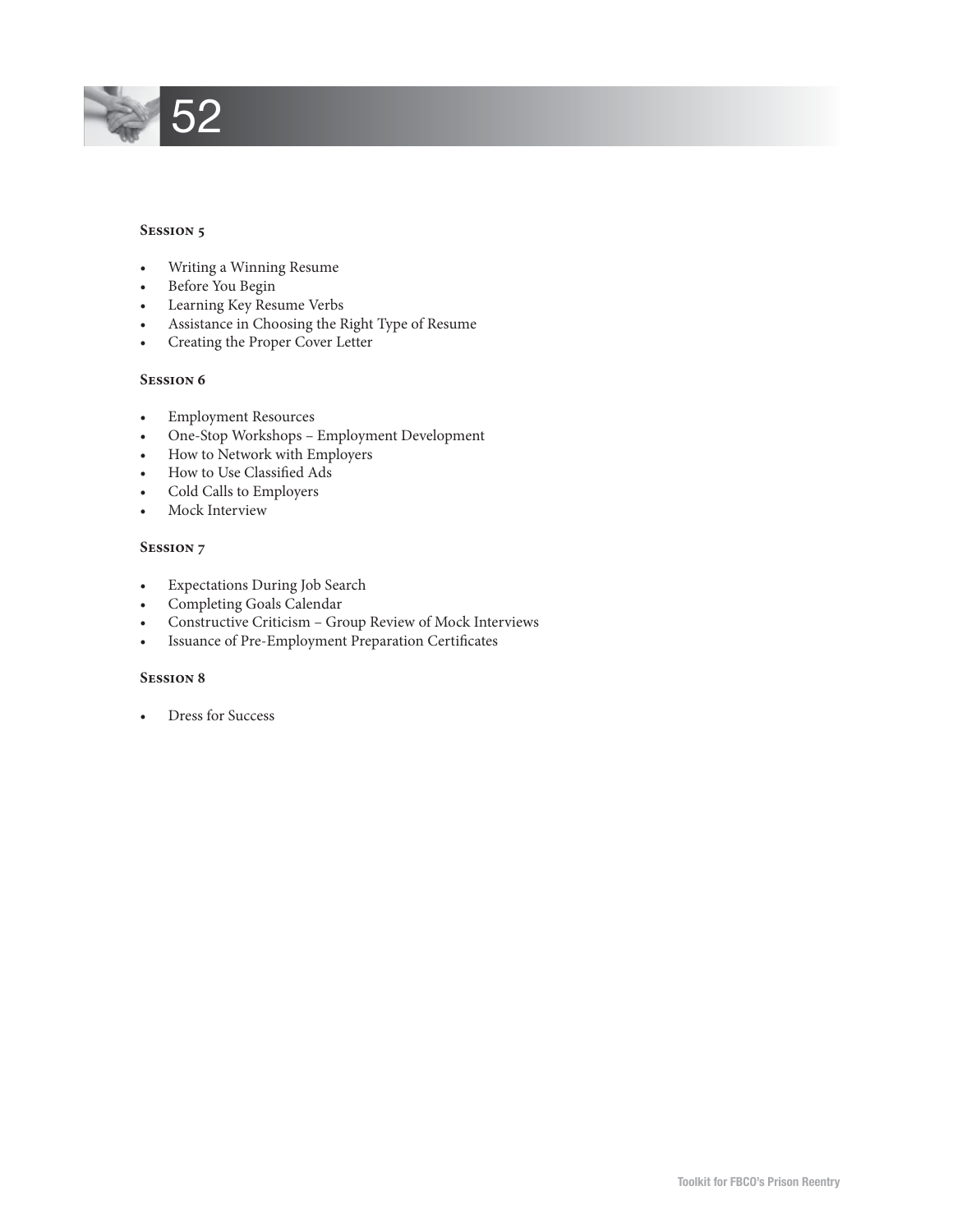

# **Chapter VIII: Succeeding at Job Placement**

Matching a program participant with an appropriate employment opportunity is critical tool in preventing reincarceration. Just as with training, placement can either be done in-house or outside of your organization. The most efficient route may be through a formal referral relationship with the local One-Stop Career Center. These partnerships are discussed in chapter three.

Employer recruitment specialists, commonly called job developers, form the relationships with employers that make placement possible. They accomplish this through various avenues. Most R4W sites network with employers through job fairs, past/current relationships and reaching out to new employers. Religious congregations often have business leaders as members who may be willing to hire ex-prisoners through your structured program. Knowledge of the case management and supportive services supplied by your organization will often encourage employers to hire ex-prisoners. If the placement is successful, your organization will build a reputation for preparing qualified employees.

## **Example 1:**

## **Word of Hope Ministries Employs Job Developer**

Word of Hope Ministries (WOHM) employs a full-time job developer who obtains between seven to eight job orders from businesses per week. Once a participant completes the job readiness training, he/she is referred to the job developer and matched with employers. If he/she is hired, the case managers and career counselors follow up at the job site to provide retention services for up to one year. WOHM also provides financial incentives to participants remaining on the job for 90 days. The goal is to place the participant in a "high growth/high wage job."

## **Example 2:**

## **Safer Foundation's "Ever-Expanding Network"**

The Safer Foundation (Safer) excels at job placement through an ever-expanding network of employer contacts. Sector managers investigate the Chicago area job market for potential employers to add to Safer's network. The industries that Safer selects are those with a high demand for workers. Safer has agreements with roughly 300 employers and training providers that benefi t R4W participants. Participants with a prior history of employment, a high school diploma/GED and a high level of motivation will be placed by the sector manager early on. The sector manager is responsible for the development of long-term employer relationships that result in Safer's participants obtaining "career path" placements. The reentry counselors maintain contact with employed R4W participants on a weekly basis for the first four weeks. Counselors then follow up bi-weekly for one month and then monthly after that. The counselors maintain contact with participants for a total of twelve months after placement to ensure success.

## **Example 3:**

 **East of the River Partners with Employers in the Interest Areas of Participants**

East of the River Clergy-Police-Community Partnership's (ERCPCP) job placement specialist develops partnerships with employers in the interest areas of participants. ERCPCP believes that listening to clients helps tailor employment opportunities to each individual and, thus, creates a greater chance of compatibility with stable, long-term employment. Through these partnerships, ERCPCP serves as a mediator between the employer and the participant. In addition, participants are paired with a job coach to ensure a successful placement.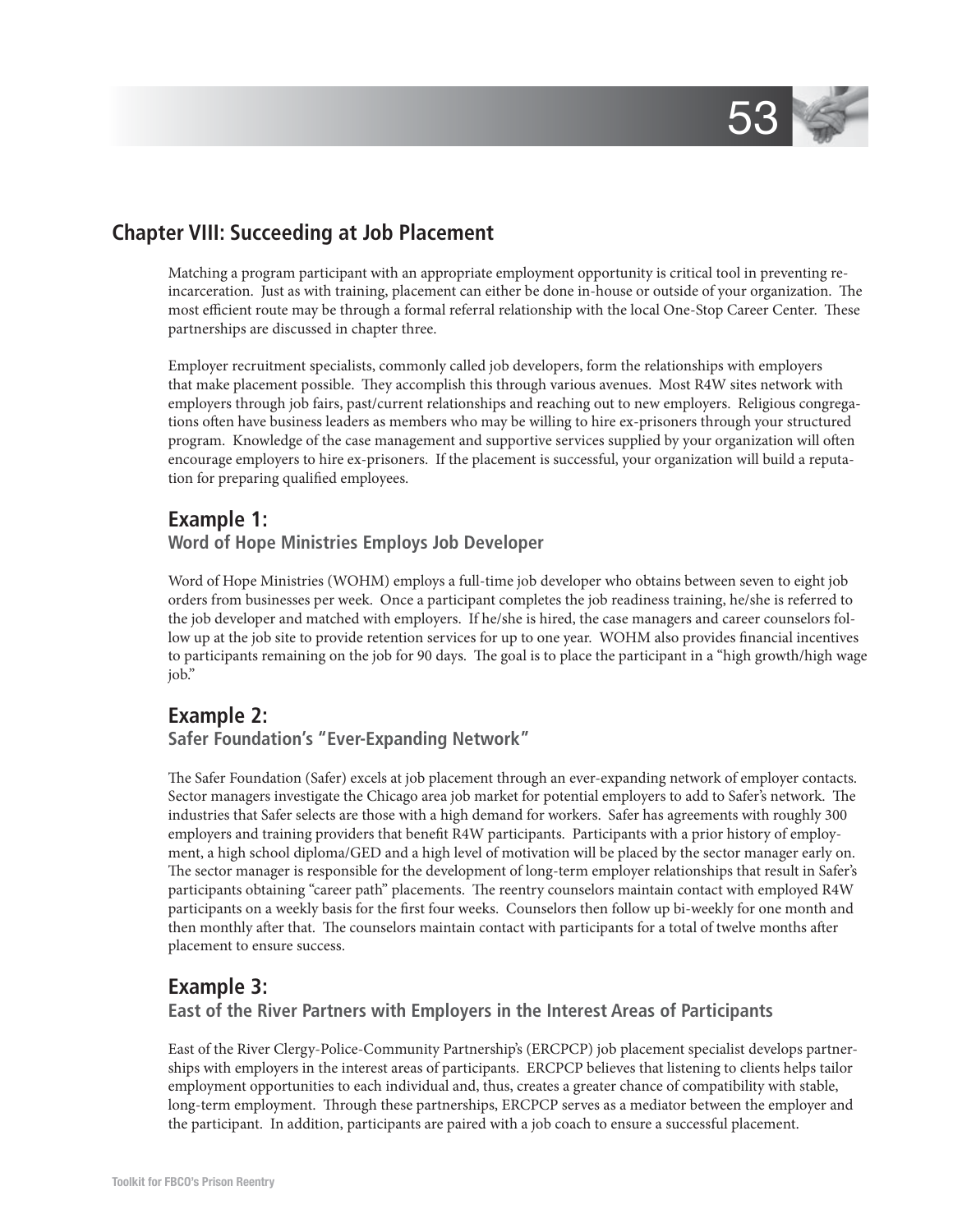

# **Example 4:**

## **America Works: Entry Level Employment First, Higher Paying Job Later**

As discussed in the chapter on job training, America Works takes a different approach that emphasizes getting an entry-level job first and addressing long-term needs second. Through a partnership with Jackets for Jobs, a national nonprofi t that provides professional clothing and training seminars, participants are given business clothes for interviews. The site also provides bus passes to help clients attend job interviews as early as their third day in the program. The program expects that each client may require several interviews to obtain employment. The salesperson, charged with matching clients with appropriate employers, uses a business-to-business approach to "sell" R4W participants to potential employers, emphasizing the benefits of hiring program participants. Following placement, the case manager visits the job site weekly, then bi-weekly, and so on with growing intervals between visits. Participants work in numerous fields from telemarketing to food service start at an hourly rate between \$6.50 and \$10.00.

## **Example 5: Wheeler Avenue's 5C's Foundation Identify Employers as "Consumers"**

The Houston site's "sales pitch" emphasizes that employers are the consumers for R4W's final product – program graduates who are ready for employment. The program staff assesses each individual client based on general factors like work- readiness, as well as by focusing on specific job skills that can contribute to a successful employeremployee match. For instance, a client who already has skills and experience in the manufacturing sector will likely be in demand by a manufacturing employer.

## **Example 6: Operation New Hope Offers New Hope in the Form of a Job**

Under Jacksonville's Operation New Hope, participants complete one week of job-readiness training. From there one-on-one meetings are arranged with the job placement specialist to develop individual employment programs. Following placement, the job placement specialist and case managers perform monthly visits to each worksite to support the employer-employee relationship. The site maintains a network of willing employers, including restaurants, building contractors, a supermarket and healthcare organizations.

## **Action Questions**

- 1. What occupations or industries in your area are in need of employees?
- 2. Do these employers generally hire ex-prisoners?
- 3. Which strategies do you think would be most effective at "selling" your program's participants to local employers?
- 4. How would you go about developing and maintaining these relationships?
- 5. Do you have any connections that make placement possible?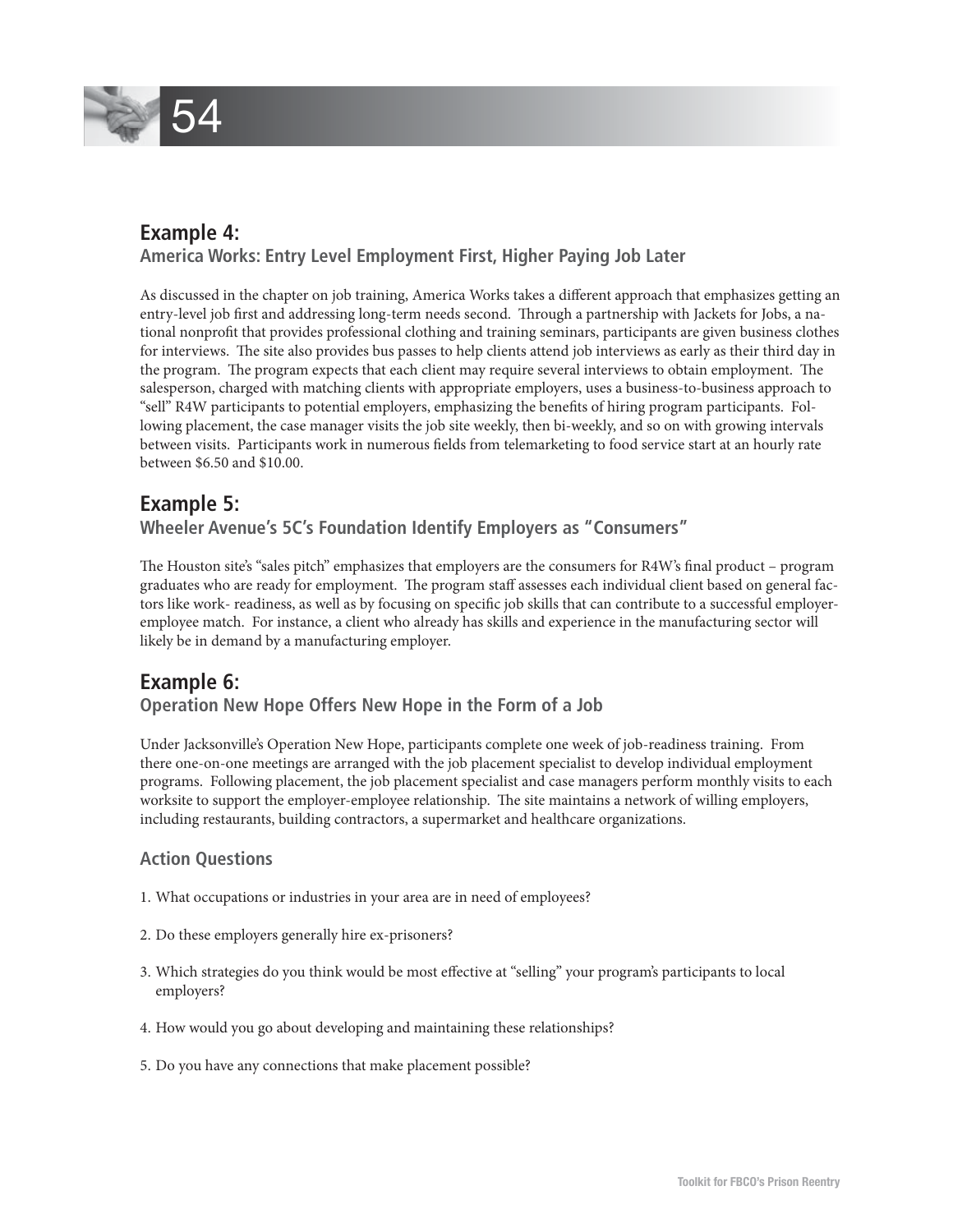

# **Sample Job Description: Employer Recruitment Specialist**

This position is also known as Job Developer, Salesperson or Sector Manager.

#### **Position Title: Job Developer**

#### **Responsibilities/ Duties**

- Build sustainable relationships with current and potential employers through a range of sales and marketing initiatives (telephone, field visits, job fairs, direct mail, presentations, marketing materials, social networking, etc.)
- Manage time and performance by meeting and documenting weekly/ monthly targets for prospecting calls, new employer appointments, job starts, verifications and follow-ups with existing employers
- Discuss the need for a program matching ex-prisoners with employment
- Provide the "public face" of the organization and program
- Maintain an updated roster of participant placements and potential job opportunities
- Work with Case Managers and the Employment Training Specialist to match participants with appropriate employers
- Potentially participate in training and mock interviews at the request of the Employment Training Specialist
- Research program's success (recidivism and retention rates) and maintain database to measure that program compliance and performance goals are met
- Create marketing materials targeted to current and potential employers
- Explain participants' failures and reconcile relationships with employers
- Provide regular updates to Program Manager

## **Minimum Qualifications**

- Bachelor's Degree in Marketing, Business Administration, Communications, Public Relations or a related field (or equivalent experience)
- 2-3 years experience in Marketing, Public Relations, Sales or a related field with a proven track record of success
- Acquaintance with the local employment market and community resources
- Familiarity with city, state and federal laws, regulations and codes related to employment and Equal Employment Opportunity regulations
- Excellent verbal, written and interpersonal communication skills
- Computer literacy, including knowledge of basic software applications and familiarity with the internet and email communications
- Knowledge of criminal justice system and/or experience with ex-prisoners is preferred
- Ability to travel within city and surrounding communities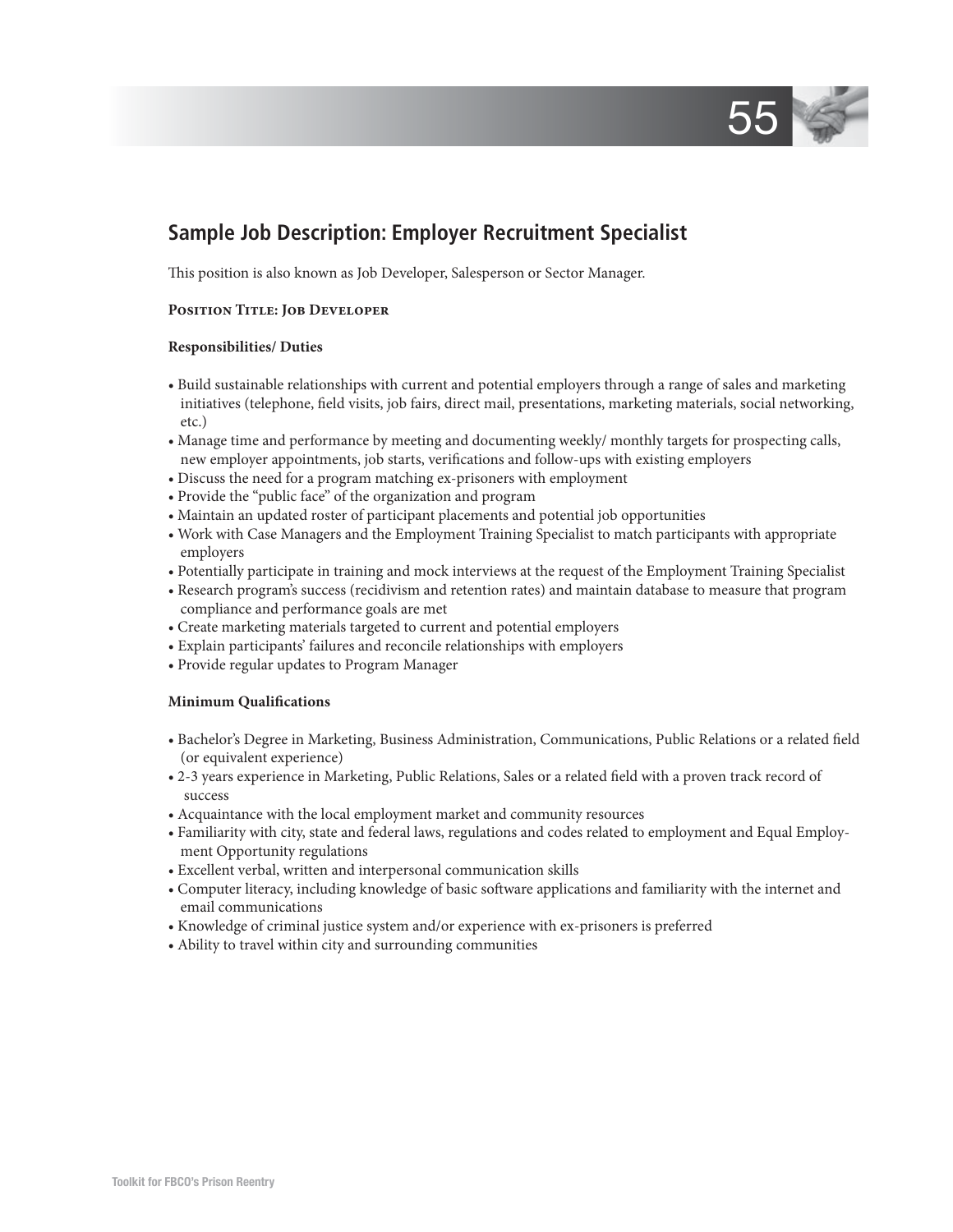

# **Sample Document: Participant Placement Form**

(Customize this form to your particular organization.)

| Date:                                                                                                                                                                                                                                                                                                 |                                      |              |  |  |  |
|-------------------------------------------------------------------------------------------------------------------------------------------------------------------------------------------------------------------------------------------------------------------------------------------------------|--------------------------------------|--------------|--|--|--|
| DOB:<br>$\prime$                                                                                                                                                                                                                                                                                      | Gender: OM OF                        |              |  |  |  |
|                                                                                                                                                                                                                                                                                                       |                                      |              |  |  |  |
|                                                                                                                                                                                                                                                                                                       |                                      |              |  |  |  |
| How long @ current address: Valid DL: □ YES □ NO DL State and #:                                                                                                                                                                                                                                      |                                      |              |  |  |  |
|                                                                                                                                                                                                                                                                                                       |                                      |              |  |  |  |
| Describe mode of reliable transportation or do you depend on public transportation? _______________                                                                                                                                                                                                   |                                      |              |  |  |  |
|                                                                                                                                                                                                                                                                                                       |                                      |              |  |  |  |
|                                                                                                                                                                                                                                                                                                       |                                      |              |  |  |  |
|                                                                                                                                                                                                                                                                                                       |                                      |              |  |  |  |
|                                                                                                                                                                                                                                                                                                       |                                      |              |  |  |  |
|                                                                                                                                                                                                                                                                                                       |                                      |              |  |  |  |
|                                                                                                                                                                                                                                                                                                       |                                      |              |  |  |  |
|                                                                                                                                                                                                                                                                                                       |                                      |              |  |  |  |
| Do you have any restrictions? (ES, Curfews, Currently in CCC, etc.)<br>Describe restrictions in detail: Note that the set of the set of the set of the set of the set of the set of the set of the set of the set of the set of the set of the set of the set of the set of the set of the set of the | $\square$ YES                        | $\square$ NO |  |  |  |
|                                                                                                                                                                                                                                                                                                       |                                      |              |  |  |  |
|                                                                                                                                                                                                                                                                                                       |                                      |              |  |  |  |
| High School Diploma: □ YES<br>$\square$ NO                                                                                                                                                                                                                                                            | GED: □ YES<br>$\square$ NO           |              |  |  |  |
|                                                                                                                                                                                                                                                                                                       |                                      |              |  |  |  |
| <b>Certifications: Exercise 2018</b>                                                                                                                                                                                                                                                                  |                                      |              |  |  |  |
|                                                                                                                                                                                                                                                                                                       |                                      |              |  |  |  |
|                                                                                                                                                                                                                                                                                                       |                                      |              |  |  |  |
|                                                                                                                                                                                                                                                                                                       |                                      |              |  |  |  |
| Languages Spoken:<br>$\square$ English                                                                                                                                                                                                                                                                | $\square$ Spanish<br>Other<br>$\Box$ |              |  |  |  |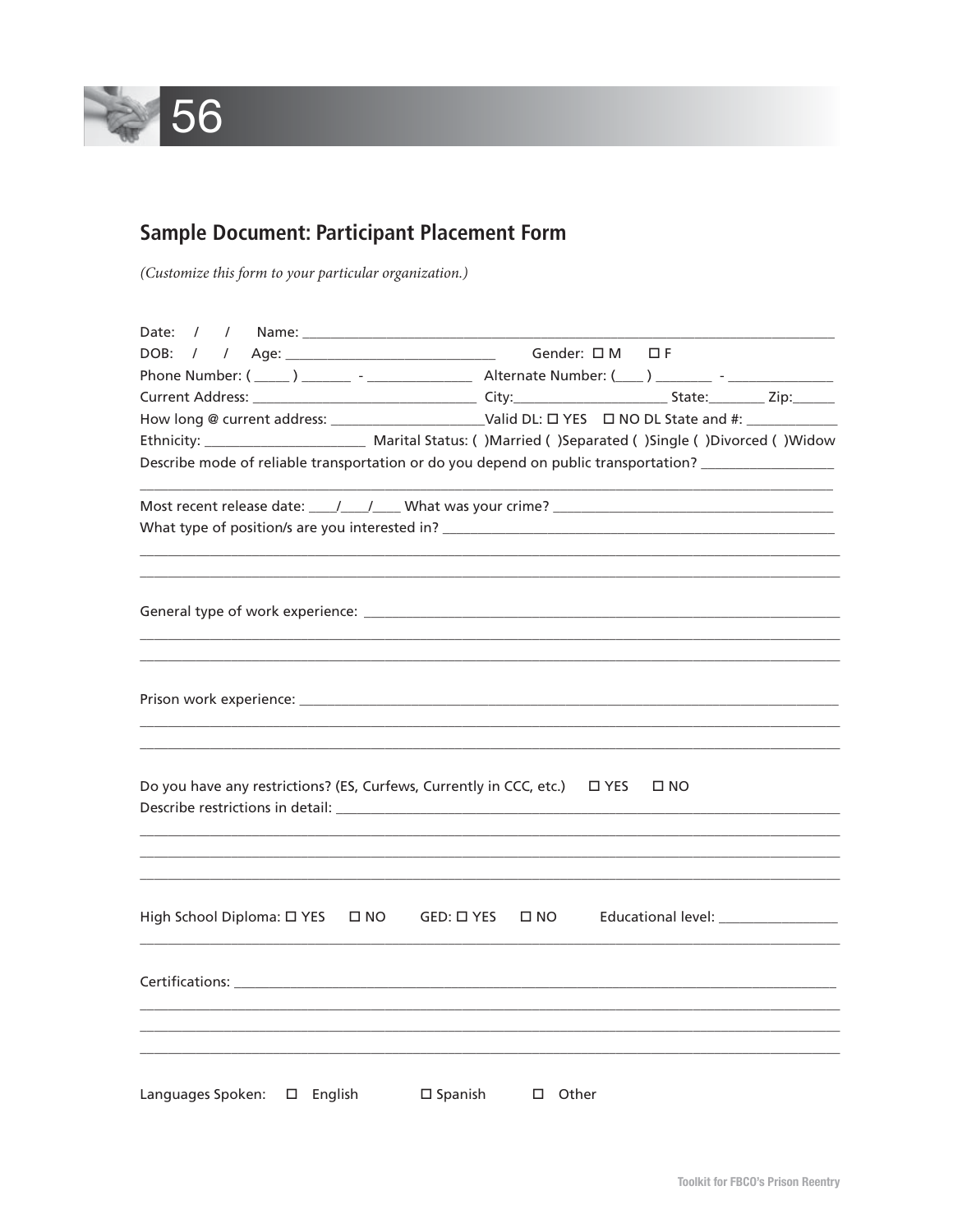

# **Sample Document: Employee Performance Evaluation**

*(Add organization-specific information.)* 

## **PERFORMANCE EVALUATION**

Purpose of Performance Evaluation: This review evaluates the employee's performance over the review period and provides feedback to help improve performance for the next review period.

| <b>Employee Name:</b>  |  |
|------------------------|--|
| <b>ID Number:</b>      |  |
| <b>Job Title:</b>      |  |
| Date of Hire:          |  |
| <b>Effective Date:</b> |  |
| <b>Evaluated By:</b>   |  |

#### **What do the performance ratings mean?**

- 1 = Unsatisfactory; requires immediate improvement
- $2 =$  Below average; deficient in specified areas
- 3 = Good; meets performance standards
- 4 = Very good; exceeds most position requirements
- 5 = Outstanding; far superior to others (ALL RATINGS OF FIVE REQUIRE PERFORMANCE COMMENDATION)
- N/A = Not applicable/Too soon to rate

#### **1. General Work Habits**

| 1. WORK ETHICS                                                            |               | 3 | 4              | 5. | N/A |
|---------------------------------------------------------------------------|---------------|---|----------------|----|-----|
| 2. DEMONSTRATES INTEREST IN CURRENT DUTIES                                | $\mathcal{P}$ | 3 | 4              | 5  | N/A |
| 3. DEMONSTRATES INTEREST IN NEW SKILLS/ DUTIES                            | 2             | 3 | 4              | 5  | N/A |
| 4. THOROUGHNESS & ATTENTION TO DETAIL                                     | $\mathcal{P}$ | 3 | 4              | 5  | N/A |
| 5. INITIATIVE                                                             | $\mathcal{P}$ | 3 | 4              | 5  | N/A |
| <b>6. MEETS DEADLINES</b>                                                 | 2             | 3 | 4              | 5  | N/A |
| 7. ADHERENCE TO POLICIES & PROCEDURES                                     | $\mathcal{P}$ | 3 | 4              | 5  | N/A |
| 8. RESOURCEFULNESS                                                        | 2             | 3 | 4              | 5  | N/A |
| 9. CREATIVITY & IMAGINATION                                               | $\mathcal{P}$ | 3 | 4              | 5  | N/A |
| 10. PLANS & ORGANIZES WORK EFFICIENTLY                                    | $\mathcal{P}$ | 3 | 4              | 5  | N/A |
| <b>11. ATTENDANCE &amp; PROMPTNESS</b>                                    | $\mathcal{P}$ | 3 | $\overline{4}$ | 5  | N/A |
| 12. PERFORMS WORK SAFELY                                                  | $\mathcal{P}$ | 3 | 4              | 5  | N/A |
| OVERALL TOTAL = TOTAL POINTS FOR #1-12 DIVIDED BY 12 (DO NOT INCLUDE N/A) |               |   |                |    |     |
| <b>OVERALL WORK HABITS ASSESSMENT</b>                                     | 2             | 3 | 4              | 5  |     |
| COMMENTS:                                                                 |               |   |                |    |     |

 $\Box$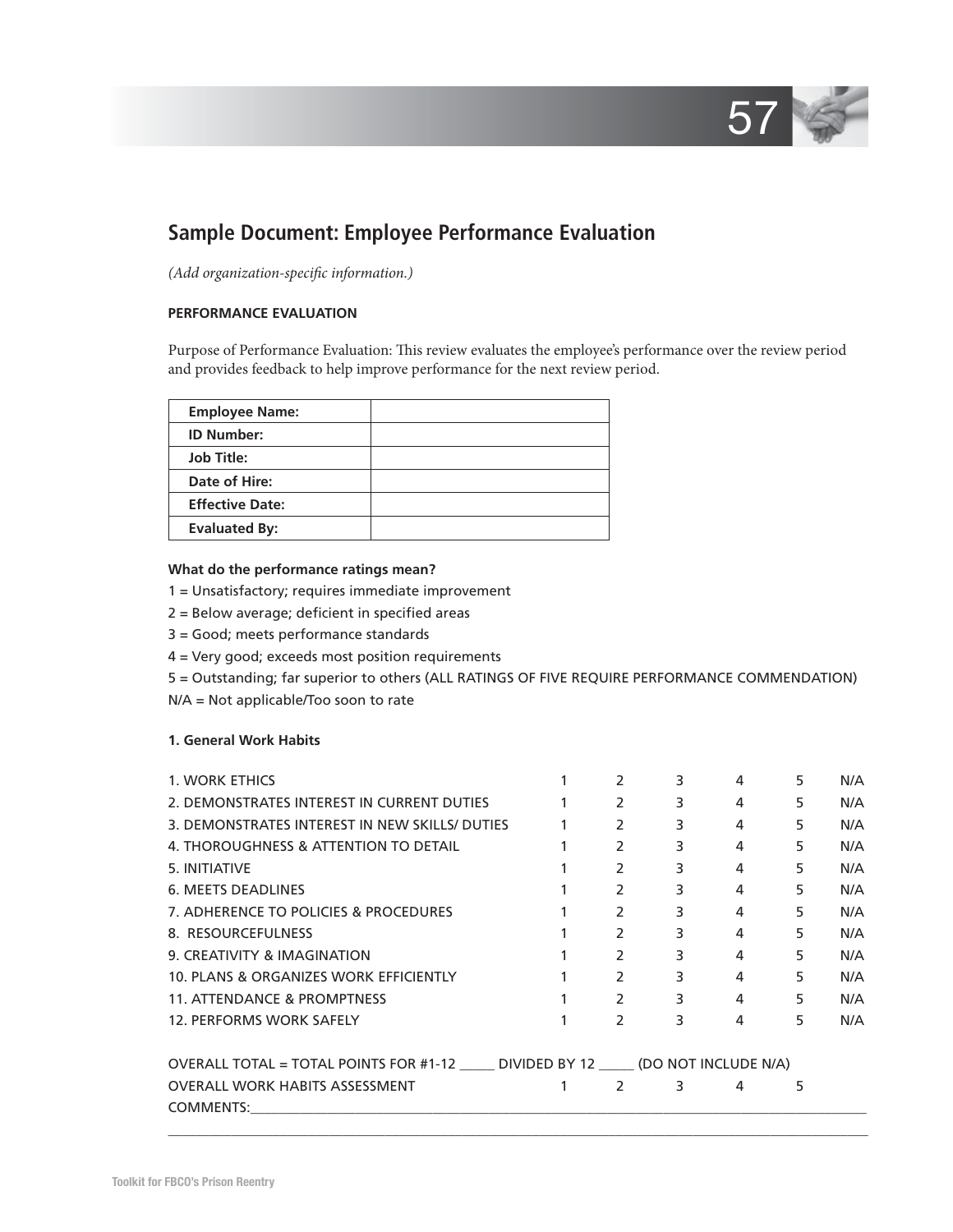

## **2. Attitude and Cooperation**

| 1. WILLINGNESS TO ASSUME RESPONSIBILITY                                                                                                                                                                                                                              | $\mathbf{1}$           | 2                              | 3           | 4                                                                                                                                                                                                                                                                                                                                  | 5  | N/A |
|----------------------------------------------------------------------------------------------------------------------------------------------------------------------------------------------------------------------------------------------------------------------|------------------------|--------------------------------|-------------|------------------------------------------------------------------------------------------------------------------------------------------------------------------------------------------------------------------------------------------------------------------------------------------------------------------------------------|----|-----|
| 2. CAN ADMIT FAULT & MISTAKES                                                                                                                                                                                                                                        | $\mathbf{1}$           | $\overline{2}$                 | $3^{\circ}$ | 4                                                                                                                                                                                                                                                                                                                                  | 5  | N/A |
| 3. COOPERATION WITH CO-WORKERS                                                                                                                                                                                                                                       | $\mathbf{1}$           | $\overline{2}$                 | $3^{\circ}$ | $\overline{4}$                                                                                                                                                                                                                                                                                                                     | 5  | N/A |
| 4. COOPERATION WITH SUPERIORS                                                                                                                                                                                                                                        | $\mathbf{1}$           | 2                              | $3^{\circ}$ | 4                                                                                                                                                                                                                                                                                                                                  | 5  | N/A |
| 5. ABILITY TO WORK ON A TEAM                                                                                                                                                                                                                                         | $\mathbf{1}$           | 2                              | $3^{\circ}$ | $\overline{4}$                                                                                                                                                                                                                                                                                                                     | 5  | N/A |
| <b>6. PRIDE IN WORK</b>                                                                                                                                                                                                                                              | $\mathbf{1}$           | $\mathbf{2}$                   | $3 \sim$    | 4                                                                                                                                                                                                                                                                                                                                  | 5  | N/A |
| 7. REACTS WELL TO CONSTRUCTIVE CRITICISM                                                                                                                                                                                                                             | $\mathbf{1}$           | 2                              | $3^{\circ}$ | 4                                                                                                                                                                                                                                                                                                                                  | 5  | N/A |
| 8. COMMITMENT TO GOALS OF ORGANIZATION                                                                                                                                                                                                                               | $1 \qquad \qquad$      | $2 \left( \frac{1}{2} \right)$ | $3^{\circ}$ | $4\overline{ }$                                                                                                                                                                                                                                                                                                                    | 5  | N/A |
| 9. EXERCISE OF SOUND JUDGMENT                                                                                                                                                                                                                                        | $1 \quad \blacksquare$ | $2 \left( \frac{1}{2} \right)$ | $3^{\circ}$ | $\overline{4}$                                                                                                                                                                                                                                                                                                                     | 5  | N/A |
| <b>10. ABILITY TO TAKE DIRECTION</b>                                                                                                                                                                                                                                 | $\mathbf{1}$           | $\mathcal{P}$                  | $3^{\circ}$ | $\overline{4}$ and $\overline{4}$ and $\overline{4}$ and $\overline{4}$ and $\overline{4}$ and $\overline{4}$ and $\overline{4}$ and $\overline{4}$ and $\overline{4}$ and $\overline{4}$ and $\overline{4}$ and $\overline{4}$ and $\overline{4}$ and $\overline{4}$ and $\overline{4}$ and $\overline{4}$ and $\overline{4}$ and | 5  | N/A |
| OVERALL TOTAL = TOTAL POINTS FOR #1-10 _____ DIVIDED BY 10 _____ (DO NOT INCLUDE N/A)                                                                                                                                                                                |                        |                                |             |                                                                                                                                                                                                                                                                                                                                    |    |     |
| <b>OVERALL ATTITUDE ASSESSMENT</b><br>COMMENTS: the community of the community of the community of the community of the community of the community of the community of the community of the community of the community of the community of the community of the comm | $\mathbf{1}$           | 2                              | 3           | 4                                                                                                                                                                                                                                                                                                                                  | 5  |     |
| 3. Job-Related Skills and Abilities                                                                                                                                                                                                                                  |                        |                                |             |                                                                                                                                                                                                                                                                                                                                    |    |     |
| 1. PRODUCTIVITY                                                                                                                                                                                                                                                      | $\mathbf{1}$           | $\mathbf{2}$                   | 3           | 4                                                                                                                                                                                                                                                                                                                                  | 5  | N/A |
| 2. QUALITY OF WORK                                                                                                                                                                                                                                                   | $\mathbf{1}$           | $\overline{2}$                 | 3           | 4                                                                                                                                                                                                                                                                                                                                  | 5  | N/A |
| 3. JOB KNOWLEDGE                                                                                                                                                                                                                                                     | $\mathbf{1}$           | $\overline{2}$                 | $3^{\circ}$ | $\overline{4}$                                                                                                                                                                                                                                                                                                                     | 5  | N/A |
| 4. COMMUNICATION SKILLS                                                                                                                                                                                                                                              | $\mathbf{1}$           | 2                              | $3^{\circ}$ | $\overline{4}$                                                                                                                                                                                                                                                                                                                     | 5  | N/A |
| 5. ANALYTICAL SKILLS                                                                                                                                                                                                                                                 | $\mathbf{1}$           | $2 \left( \frac{1}{2} \right)$ | $3^{\circ}$ | $\overline{4}$                                                                                                                                                                                                                                                                                                                     | 5  | N/A |
| <b>6. TECHNICAL SKILLS</b>                                                                                                                                                                                                                                           | $\mathbf{1}$           | $\overline{2}$                 | $3^{\circ}$ | $\overline{4}$                                                                                                                                                                                                                                                                                                                     | 5  | N/A |
| 7. PROBLEM SOLVING SKILLS                                                                                                                                                                                                                                            | $\mathbf{1}$           | $\overline{2}$                 | $3^{\circ}$ | $4 \quad$                                                                                                                                                                                                                                                                                                                          | 5  | N/A |
| 8. DECISION MAKING SKILLS                                                                                                                                                                                                                                            | $\mathbf{1}$           | $\mathbf{2}$                   | $3^{\circ}$ | $\overline{4}$                                                                                                                                                                                                                                                                                                                     | 5  | N/A |
| 9. LEADERSHIP                                                                                                                                                                                                                                                        | $\mathbf{1}$           | 2                              | 3           | 4                                                                                                                                                                                                                                                                                                                                  | 5. | N/A |
| OVERALL TOTAL = TOTAL POINTS FOR #1-9 _____ DIVIDED BY 9 _____ (DO NOT INCLUDE N/A)                                                                                                                                                                                  |                        |                                |             |                                                                                                                                                                                                                                                                                                                                    |    |     |
| <b>OVERALL SKILLS ASSESSMENT</b><br>COMMENTS:                                                                                                                                                                                                                        | $\mathbf{1}$           | 2                              | 3           | 4                                                                                                                                                                                                                                                                                                                                  | 5  |     |

 $\Box$  $\_$  ,  $\_$  ,  $\_$  ,  $\_$  ,  $\_$  ,  $\_$  ,  $\_$  ,  $\_$  ,  $\_$  ,  $\_$  ,  $\_$  ,  $\_$  ,  $\_$  ,  $\_$  ,  $\_$  ,  $\_$  ,  $\_$  ,  $\_$  ,  $\_$  ,  $\_$  ,  $\_$  ,  $\_$  ,  $\_$  ,  $\_$  ,  $\_$  ,  $\_$  ,  $\_$  ,  $\_$  ,  $\_$  ,  $\_$  ,  $\_$  ,  $\_$  ,  $\_$  ,  $\_$  ,  $\_$  ,  $\_$  ,  $\_$  ,  $\Box$ 

 $\_$  ,  $\_$  ,  $\_$  ,  $\_$  ,  $\_$  ,  $\_$  ,  $\_$  ,  $\_$  ,  $\_$  ,  $\_$  ,  $\_$  ,  $\_$  ,  $\_$  ,  $\_$  ,  $\_$  ,  $\_$  ,  $\_$  ,  $\_$  ,  $\_$  ,  $\_$  ,  $\_$  ,  $\_$  ,  $\_$  ,  $\_$  ,  $\_$  ,  $\_$  ,  $\_$  ,  $\_$  ,  $\_$  ,  $\_$  ,  $\_$  ,  $\_$  ,  $\_$  ,  $\_$  ,  $\_$  ,  $\_$  ,  $\_$  ,  $\Box$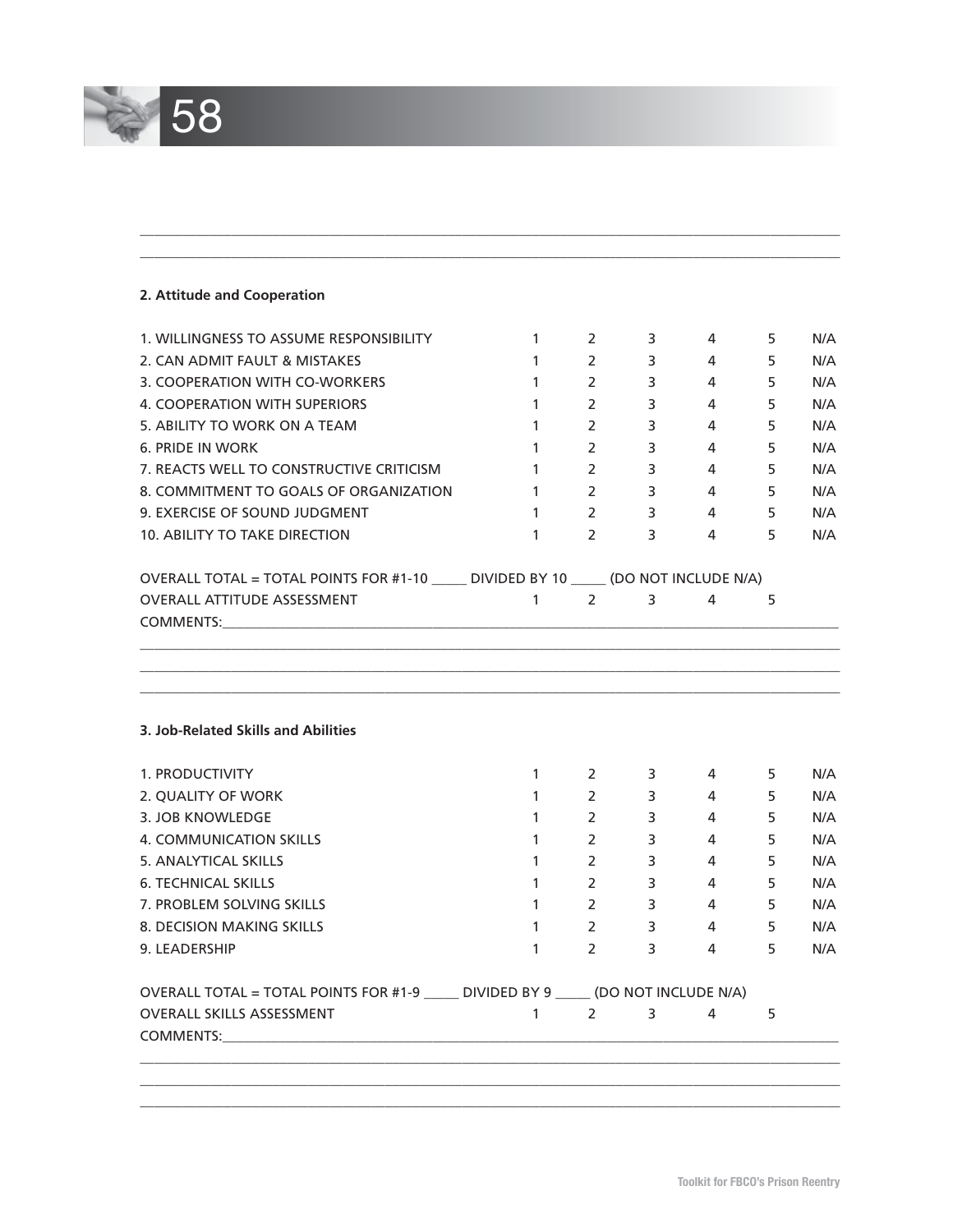

| OVERALL RATING_______ (TOTAL POINTS IN THE THREE PRIOR ASSESSMENTS DIVIDED BY 3) |  |  |                                     |  |                  |  |  |
|----------------------------------------------------------------------------------|--|--|-------------------------------------|--|------------------|--|--|
| <b>OVERALL QUALITY OF WORK</b>                                                   |  |  | $1 \quad 2 \quad 3 \quad 4 \quad 5$ |  |                  |  |  |
|                                                                                  |  |  |                                     |  |                  |  |  |
|                                                                                  |  |  |                                     |  |                  |  |  |
|                                                                                  |  |  |                                     |  |                  |  |  |
|                                                                                  |  |  |                                     |  |                  |  |  |
|                                                                                  |  |  |                                     |  |                  |  |  |
|                                                                                  |  |  |                                     |  |                  |  |  |
|                                                                                  |  |  |                                     |  |                  |  |  |
|                                                                                  |  |  |                                     |  |                  |  |  |
|                                                                                  |  |  |                                     |  |                  |  |  |
|                                                                                  |  |  |                                     |  |                  |  |  |
|                                                                                  |  |  |                                     |  | DATE <b>DATE</b> |  |  |

I certify that I have reviewed a copy of this evaluation and have had the opportunity to discuss it with my reviewing supervisor. My signature means that I have been advised of my performance status, goals and objectives. It does not necessarily imply that I agree with the evaluation of my performance.

| <b>EMPLO</b><br><b>ATLIDE</b><br>$\cdot$<br>11/F<br><b>NIA</b><br>שווש ור<br>.<br>-<br>-- |  |
|-------------------------------------------------------------------------------------------|--|
|-------------------------------------------------------------------------------------------|--|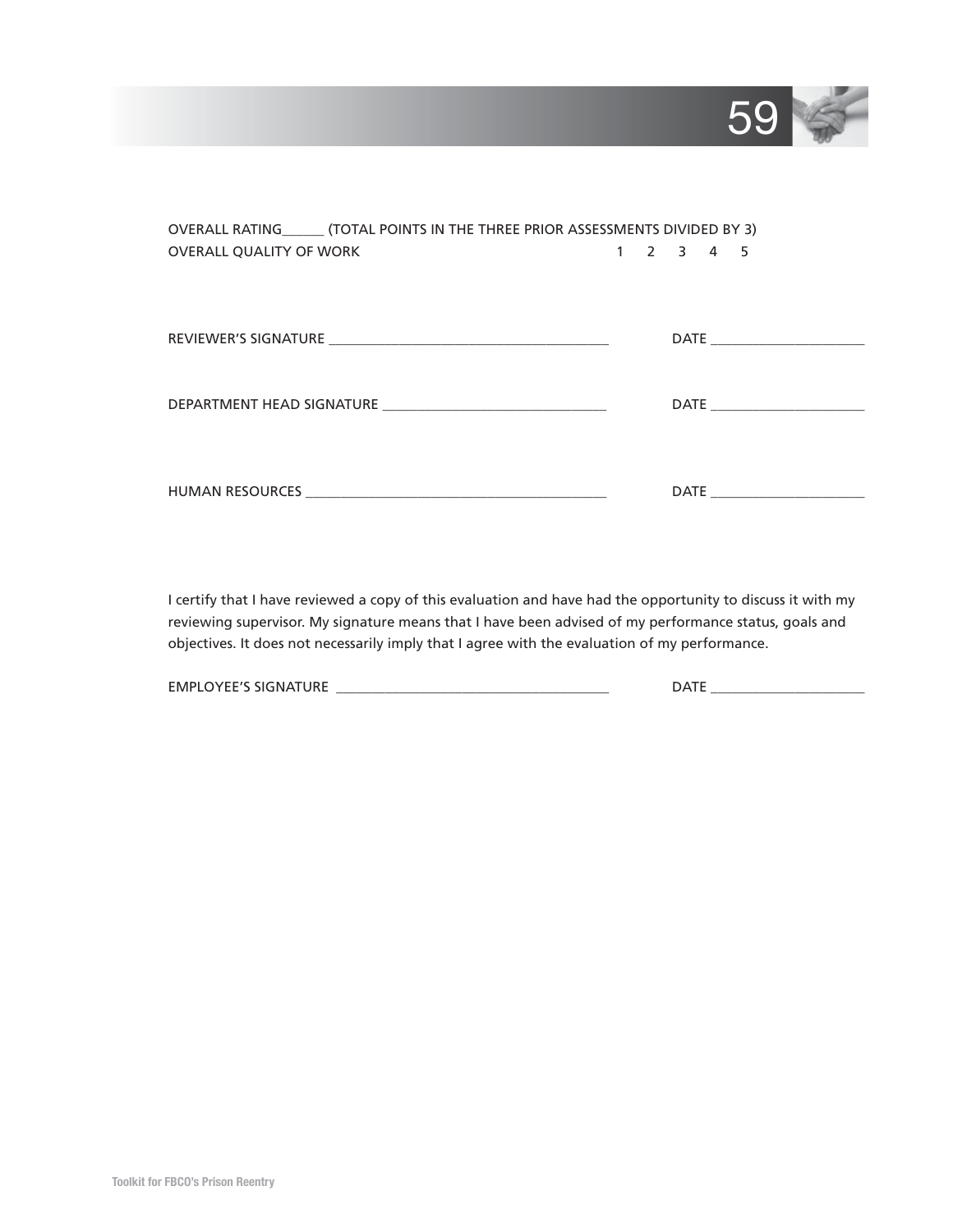

# **Chapter IX: Mentoring Adult Ex-Prisoners**

Mentoring adult ex-prisoners is an innovative aspect of R4W, especially since mentoring is a technique usually applied when the mentee is a child or adolescent. The mentoring component can be the linchpin holding a reentry program together, reinforcing the work of the case managers. Mentoring does, at times, present a challenge for organizations to overcome. Working intimately with outside volunteers and local faith-based or community organizations may not come naturally for your organization. Thus, this chapter will present some strategies and techniques from R4W on how to mentor adult ex-prisoners.

Mentoring is separate and distinct from case management. While case managers are professionally-trained social workers "managing" a participant's entire program of services, mentors are volunteers willing to donate their time to share their life experiences with an ex-prisoner. The mentoring relationship enables an ex-prisoner to build a responsible, fruitful friendship with a mature, responsible adult. This relationship may be a new thing for a participant and the mentor may serve as a role model. Regular meetings with a mentor will foster responsibility and accountability. Ideally, mentors will support your participants through many situations as they seek to re-enter into their community.

The R4W sites employ various mentoring strategies. Some offer team mentoring sessions where several mentors meet with a group of R4W participants. Others offer one-on-one mentoring, which may be more effective for your program, although recruiting enough volunteers for this option may pose a challenge. Some sites found a middle ground where mentoring sessions begin with discussion in large groups and then discussions move to smaller groups of two-to-three participants. In these cases, each smaller group is paired with a mentor to encourage greater transparency.

The R4W experience has shown that male and female participants should always be paired with same-sex mentors to avoid the appearance of impropriety. It has been the experience of some R4W sites that same-race relationships often proved more successful; however, recruiting African-American, male mentors was often difficult. Notwithstanding, several sites were able to overcome this difficulty and recruit committed, African-American, male mentors. Pairing ex-prisoner mentees with ex-prisoner mentors may be the most successful option. Knowing that other ex-prisoners have faced similar challenges in their lives and successfully re-integrated back into the community may be the best motivator for your participants. Consult the recruiting chapter and the following examples for an overview of how several sites partnered with religious congregations to recruit mentors for their participants. For more information on mentoring, including a mentoring guide for ex-prisoners, please visit www.dol.gov/cfbci.

## **Example 1:**

## **Safer Foundation's "Mini-Site" Mentoring**

As mentioned earlier, the Safer Foundation has an innovative "mini-site" approach to mentoring participants that maximizes recruitment. The organization has partnered with several congregations throughout Chicago in the neighborhoods most affected by the reentry crisis. Through these partnerships, Safer has established miniature reentry programs. These congregation-based sites allow for on-site volunteer mentor recruitment.

Safer prefers using a group mentoring model because it increases the social, behavioral and relational skills of ex-prisoners who can draw on experiences of other formerly incarcerated persons. Prior to facilitating a R4W mentoring group, each mentor undergoes an eight-hour training session on group mentoring conducted by Safer's mentoring training provider, the National Mentoring Center. After completing the mentoring training session, each mentor provides the following services to R4W participants for a twelve-month period: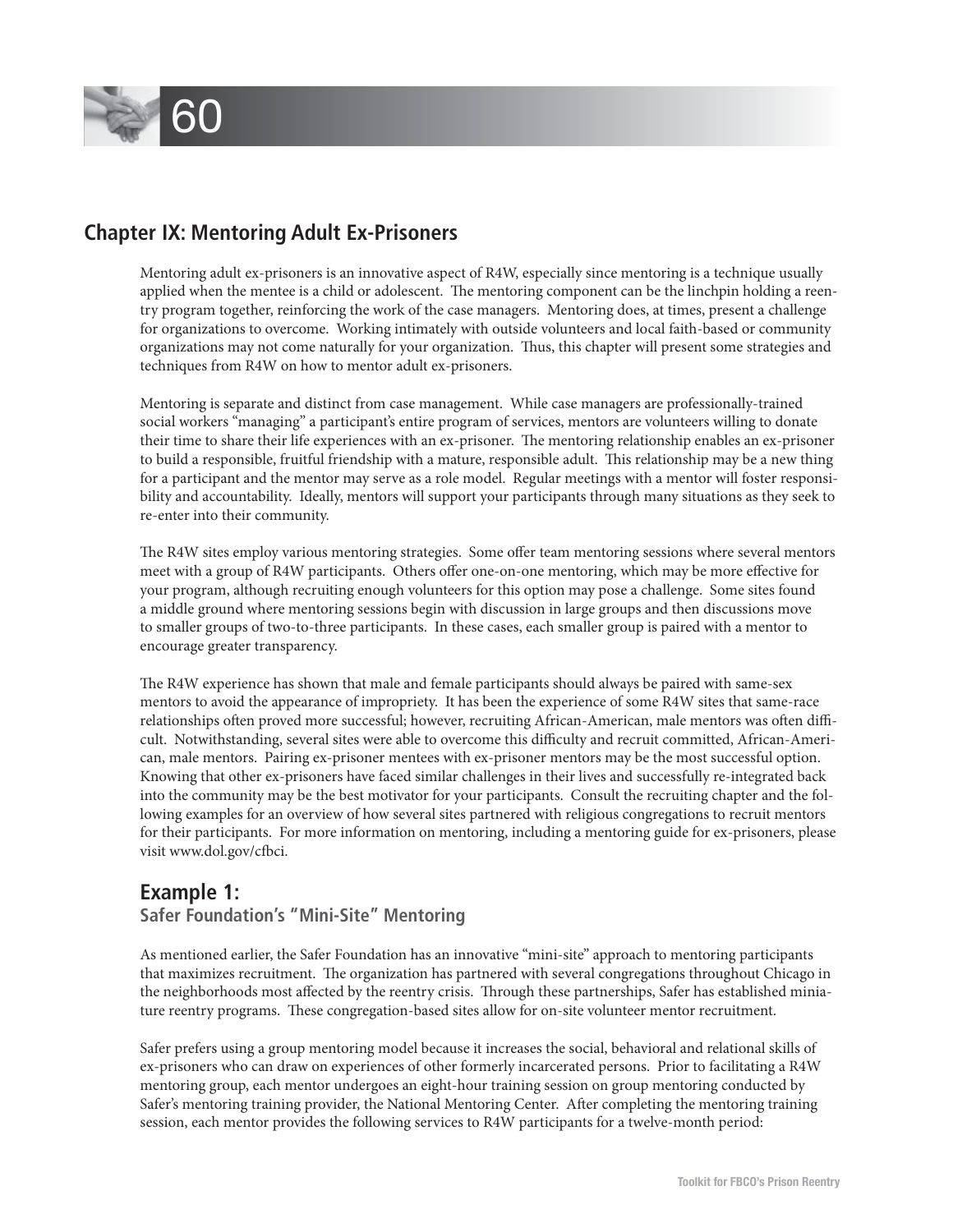

- 1. Phone contact at least weekly;
- 2. Four to eight hours of mentoring each month; and
- 3. Linkages to community resources.

Each mentor provides information and support to the mentoring coordinator, reentry counselor and sector manager to assist in the completion of the reentry plan. The mentoring coordinator collaborates with the reentry counselor after each mentoring session to provide information that will be incorporated into the reentry plan. The reentry counselor and the mentoring coordinator ensure that the special needs of participants with any physical or mental disabilities are addressed. Mentors are equipped with the knowledge and skills necessary to handle these special-needs clients. The reentry counselor and the mentoring coordinator are located on-site and ensure that mentors do not proselytize through training. This is done by co-facilitating mentoring groups, interviewing R4W clients and supervising mentors. The use of R4W funds, or any other direct federal funding, is not permitted for any inherently religious activity, including worship or religious instruction.

To strengthen relationships and instill positive self-esteem, each R4W participant is encouraged to express his/her appreciation to the mentor through some form of donated service to the congregation or community. A mentoring coordinator is appointed by each partnering congregation, who is supervised by the on-site Reentry Counselor, to manage the mentoring program. This individual recruits, interviews and selects mentors from within the congregation or community. Trained mentors are matched with R4W participants based on gender, age, other demographic characteristics and life experiences. A minimum of ten mentors provides group mentoring to about 40 R4W clients at each site – a ratio of at least one mentor to every four R4W participants. Priority is given to potential mentors who were once incarcerated but are now self-sufficient, law-abiding citizens. Mentoring sessions begin in a large setting where a relevant topic is discussed. The large group is then broken down into smaller groups for more personal discussion. A modest stipend is provided to partners for mentoring expenses, such as travel or food.

## **Example 2:**

## **East of the River Partnership Uses Past Role Models as "Life Coaches"**

East of the River Clergy-Police-Community Partnership's (ERCPCP) employs a system where ex-prisoners are asked to pick a role model. During the intake process participants are asked to identify a positive role model from some point in their life. For participants who choose role models who are not family members, ERCPCP reaches out to officially incorporate him/her as a "life coach." For participants who do not have a positive, caring adult in their life, the organization recruits life coaches from within the congregations of faith partners. These pairs are matched based on interest and participant needs.

One-on-one relationships are fostered, beginning in a group setting, with each group containing one life coach and three R4W participants. Two monthly meetings are held. The first meeting occurs at one of the eight churches involved in the local R4W program, and the second involves an activity in the city. In addition, mentors telephone individual participants at least once a week. To avoid the appearance of another reporting requirement, ERCPCP works to ensure that participants control the direction of the discussion. Rather than dictate a preplanned topic, life coaches strive to discover the topics of concern to the program participants.

Along with its partners, ERCPCP also designed a unique mentoring program to provide pre-release mentoring services. Since Washington DC prisoners are housed in a federal prison in North Carolina, video mentoring allows DC-based mentors to meet and develop a relationship before a prisoner's release.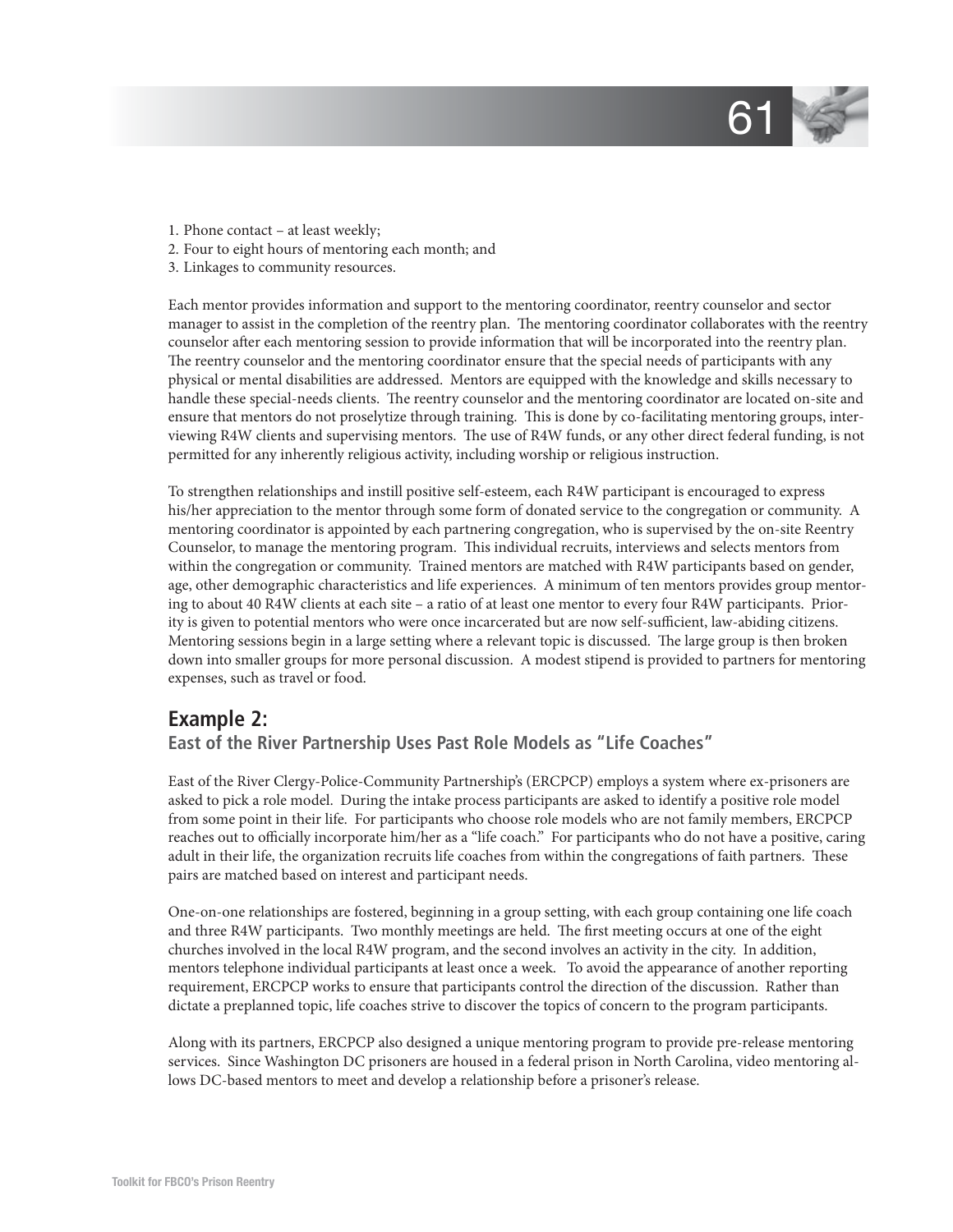# 62

# **Example 3:**

 **Career Coaches Join Eimago's Team**

At Eimago's Los Angeles site, volunteer mentors serve as part of the holistic case management team by providing additional support for participants. Mentors are called career coaches, a technique that seems to make the adult ex-prisoners more receptive to the mentoring relationship. The organization's mentoring coordinator interviews potential career coaches to ensure that an appropriate match is formed. The coach is assigned to facilitate group or one-on-one mentoring sessions.

## **Action Questions**

- 1. Why is mentoring an important facet of a reentry program? What are the benefits of mentoring adult ex-prisoners?
- 2. How can mentoring be incorporated into your program?
- 3. What challenges might need to be overcome to implement a successful mentoring program?
- 4. How is mentoring distinct from case management?
- 5. What makes more sense for your program a team approach to mentoring or a one-on-one approach?
- 6. What curriculum should you use to train mentors?
- 7. What steps might you take to prevent mentor burn-out?
- 8. What strategies might you use to match mentors and mentees?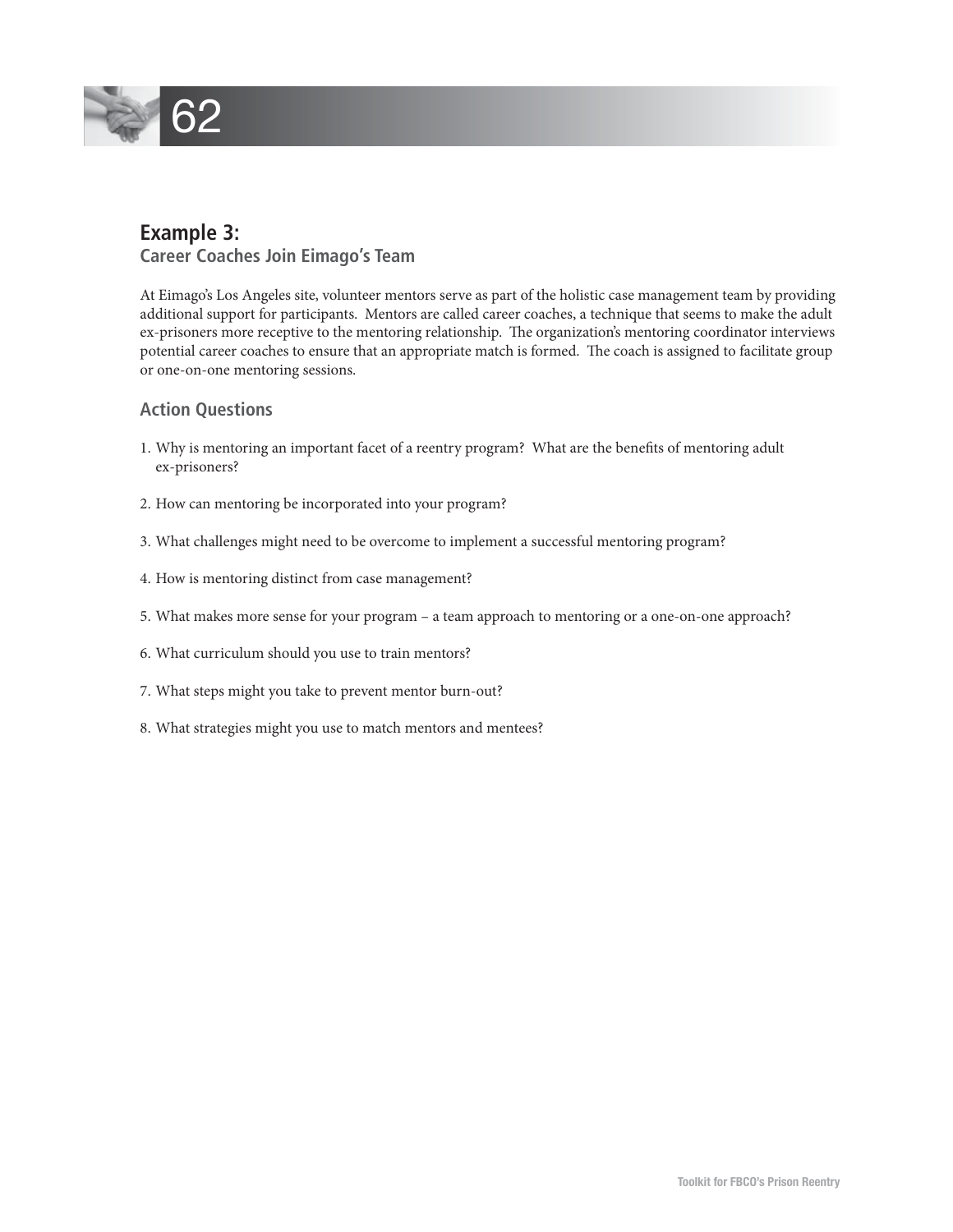

# **Sample Job Description: Mentor Coordinator**

The Mentor Coordinator can be either a paid part-time or full-time staff member or a volunteer, usually from an area congregation. Larger organizations may want to hire someone for this position since more participants mean more mentors are required and, thus, more work for the Mentor Coordinator.

#### **Position Title: Mentor Coordinator**

#### **Responsibilities/ Duties**

- Coordinate the mentoring component of the reentry program
- Recruit and train new mentors from local congregations and the community who will be able to support the program mission by mentoring adult, same-sex ex-prisoners
- Recruit other volunteers from local congregations and the community for clerical support, outreach and other services
- Provide regular updates to Program Manager
- Screen mentors for eligibility and suitability
- Prepare mentees as to the expectation of the mentoring relationship
- Match mentors with mentees in a manner that brings mutual support and energy to the overall recovery and empowerment goals of participants
- Monitor progress of the mentoring relationships through regular contact and prepare necessary reports

#### **Minimum Qualifications**

- High school diploma required, college degree recommended
- Previous volunteer recruitment experience desired
- Excellent planning, organizing and project management skills
- Understanding of and experience working with the various faith traditions within the community, especially including those that are traditional partners of the program or organization (*i.e.*, those that share a similar religious tradition and represent pools of potential volunteers (for faith-based organizations and programs)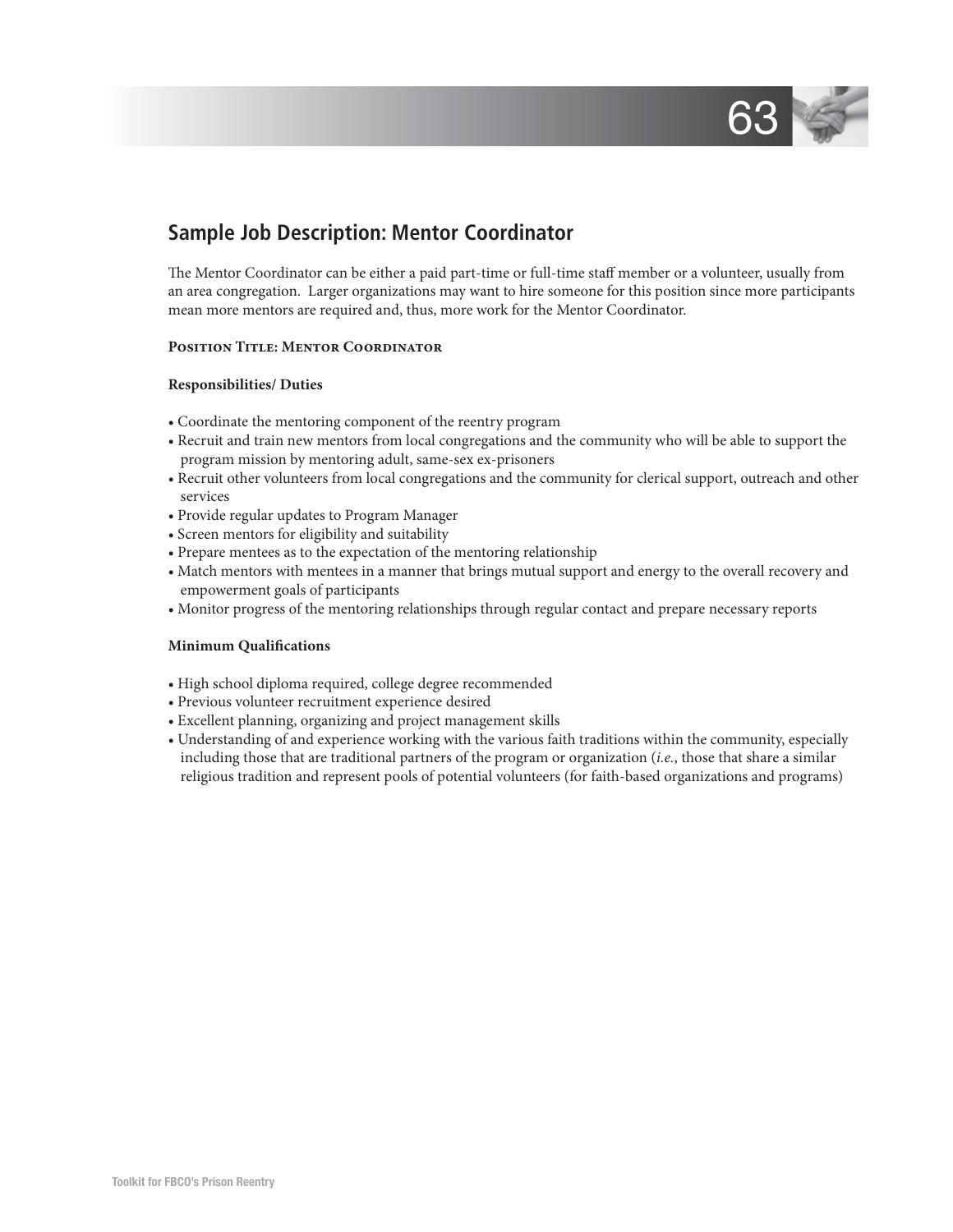

# **Sample Job Description: Volunteer Mentor**

Mentors are an original and important component of the R4W model of reentry. Most sites recruit mentors from area congregations. This position is strictly voluntary, although some sites offer a small stipend to cover expenses such as travel and food.

## **Position Title: Mentor**

#### **Responsibilities/ Duties**

- Develop and maintain a meaningful relationship with one or more program participants
- Participate in mentor orientation and attend other scheduled training sessions
- Abide by all guidelines set forth by the program and organization
- Provide regular updates to Mentor/ Volunteer Coordinator

#### **Minimum Qualifications**

- High school diploma required, college degree recommended
- Relatively successful in life and career (*i.e.*, able to offer guidance to newly released ex-prisoners)
- Ability to listen
- Realistic expectation of mentee's receptiveness and cooperation
- Respectful of mentee's religious beliefs and cultural sensitivities
- Willing to spend time alone with an adult, same-sex ex-prisoner convicted of a non-violent, non-sexual  $offense(s)$
- Genuine desire to help ex-prisoners maintain a stable, crime-free lifestyle
- Ability to adapt to constructive criticism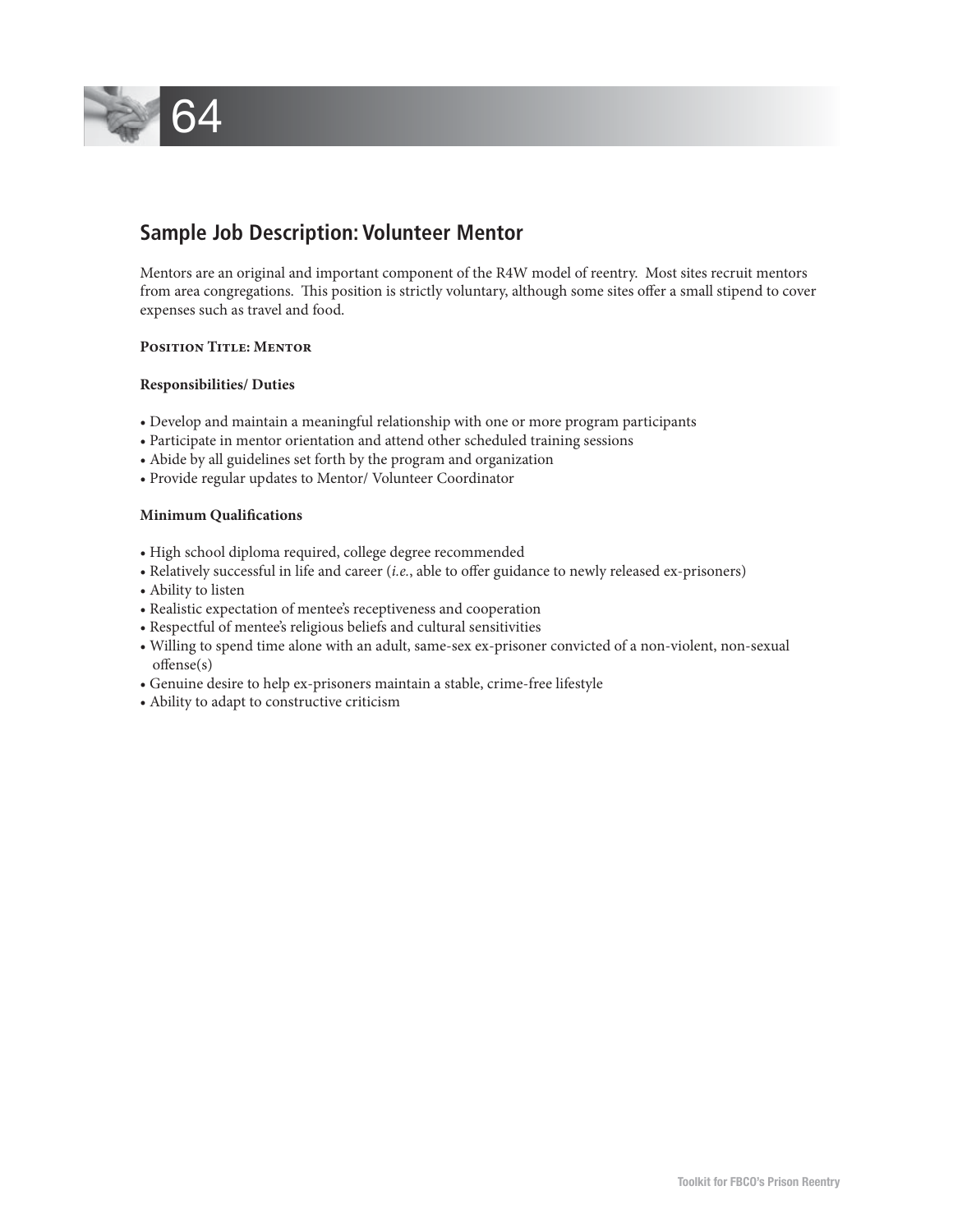

| <b>Sample Document: Mentor-Mentee Match Cards</b>                                                                                     |
|---------------------------------------------------------------------------------------------------------------------------------------|
| (Add your organization's contact information and/or logo.)                                                                            |
| <b>MEET AND MATCH</b>                                                                                                                 |
|                                                                                                                                       |
| Life Coach name & contact:                                                                                                            |
|                                                                                                                                       |
| I plan to meet/contact my Life Coach on:                                                                                              |
| <b>MEET AND MATCH</b>                                                                                                                 |
|                                                                                                                                       |
| Life Coach name & contact:                                                                                                            |
| the control of the control of the control of the control of the control of the control of<br>I plan to meet/contact my Life Coach on: |
| <b>MEET AND MATCH</b>                                                                                                                 |
|                                                                                                                                       |
| Life Coach name & contact:                                                                                                            |
| I plan to meet/contact my Life Coach on:                                                                                              |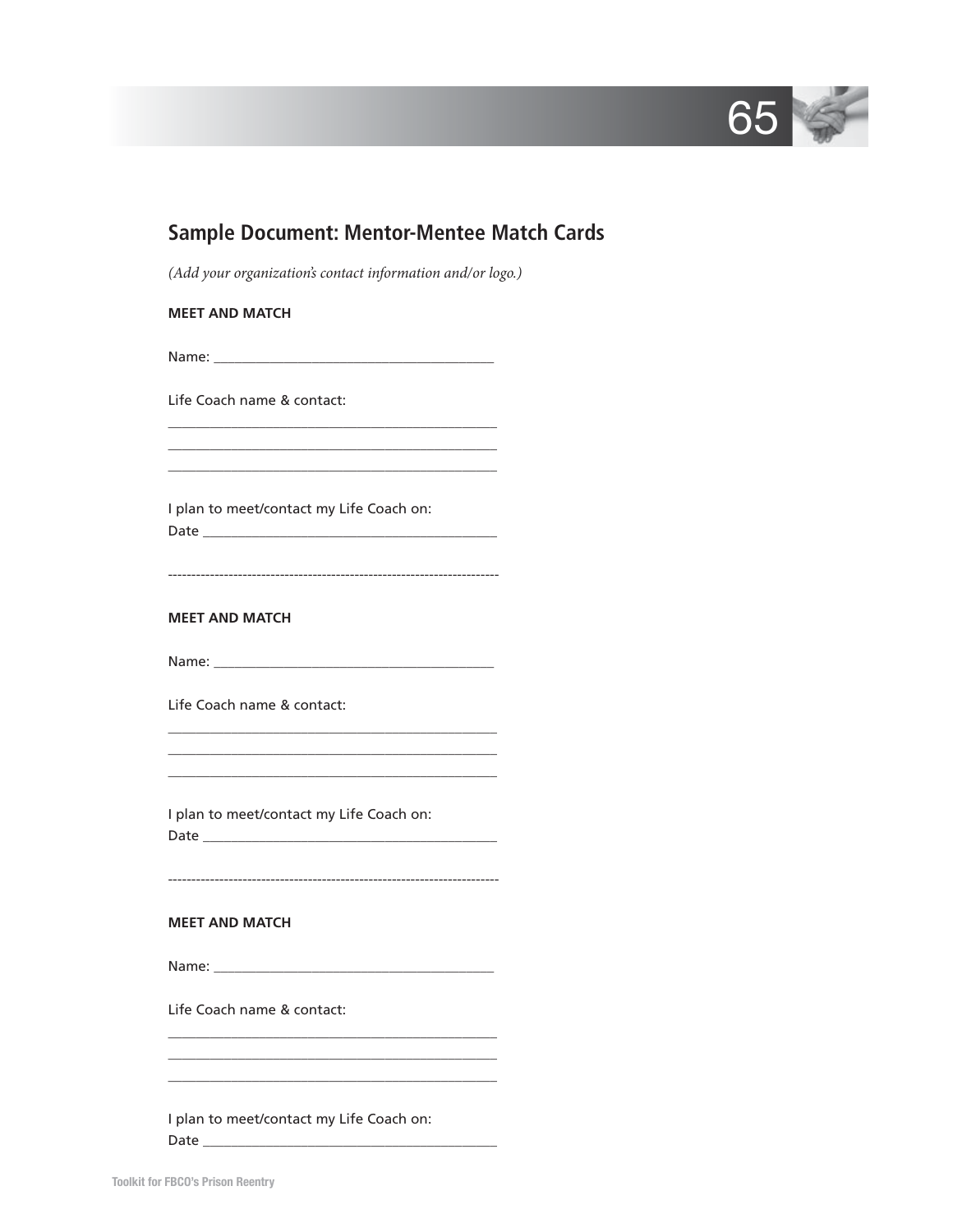

# **Chapter X: Monitoring Program Success**

The faith-based and non-profit communities often measure success by anecdotes and testimonies. While this works well for "spreading the word" about your reentry program, it will not provide you with an accurate and verifiable measure of your success. Often times, grant-making foundations, government agencies and private donors, need to see data that demonstrates the positive impact that you are having on the lives of your participants. In order to do this, you must develop goals – outputs and outcomes – in the form of quantifiable data. Proper methods of data collection must be employed throughout every stage of your program to accurately measure your success. Data collection must be integrated into your reentry design as a program management tool. P/PV conducted constant evaluation of R4W sites by collecting monthly updates from all sites.

Two important measures for any reentry program are 1) recidivism rates and 2) employment data (both placement and retention). With outcome goals of preventing both unemployment and recidivism, these measures would help evaluate the results of your program. Your program should collect pre-program data, such as demographic information and the nature of the offense, and post-participation data, such as services delivered, employment status and recidivism status.

## Public/ Private Ventures' MIS

P/PV initiated a Management Information System (MIS) data collection operation to monitor the success of the R4W sites. Information collected through this MIS system included participant demographics (age, ethnicity gender), enrollment information (when enrolled, pre-release vs. post-release) participation in services (mentoring, job-training case management, counseling, education, health, life skills), program participation (active case load, graduates, terminations, etc., job placements, job retention and recidivism status.

## **Action Questions**

- 1. Does your organization adequately monitor the success of your programs?
- 2. What quantifiable data points can you develop that would define "success" in your program?
- 3. Does the data produced and distributed by your organization provide an accurate portrayal of your activities and rates of success?
- 4. Are there other data elements that you are not collecting that would more accurately portray your program's activities and successes?
- 5. What is your target employment rate? Your target recidivism rate?
- 6. What do you think you can do as a nonprofi t administrator to better the performance of program monitoring at your organization?
- 7. How can you use data as an effective management tool?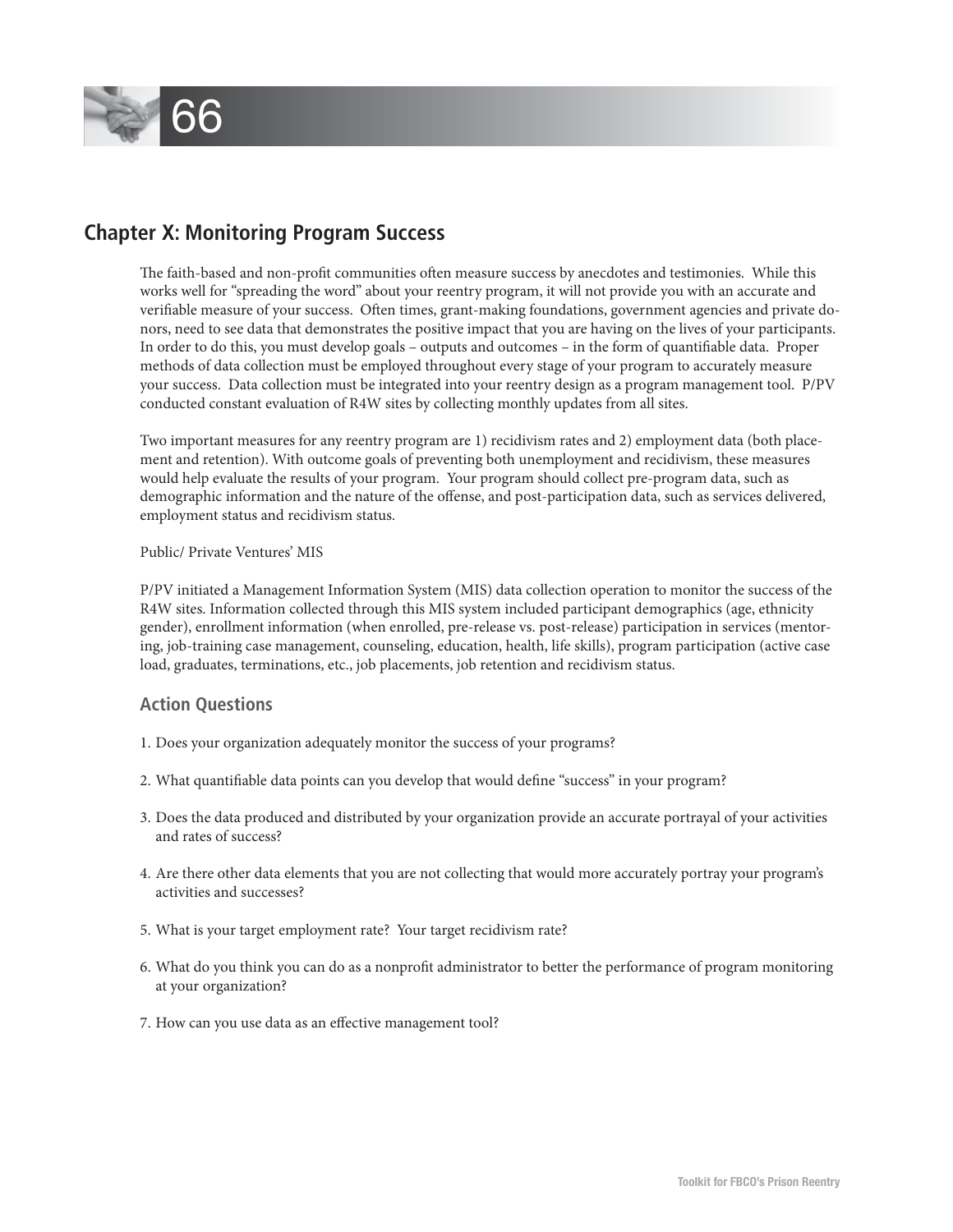

# **Conclusion**

Hopefully this toolkit provided you with helpful practices and tools to establish or enhance your prisoner reentry program. Faith-based and community organizations play a vital role in prisoner reentry in communities all across the country. These trusted neighborhood organizations provide compassionate and caring services and are valuable community partners that help touch the lives of many ex-prisoners.

If you need more information on prisoner reentry, please visit the Department of Labor, Center for Faith-Based and Community Initiatives website at www.dol.gov/cfbci.